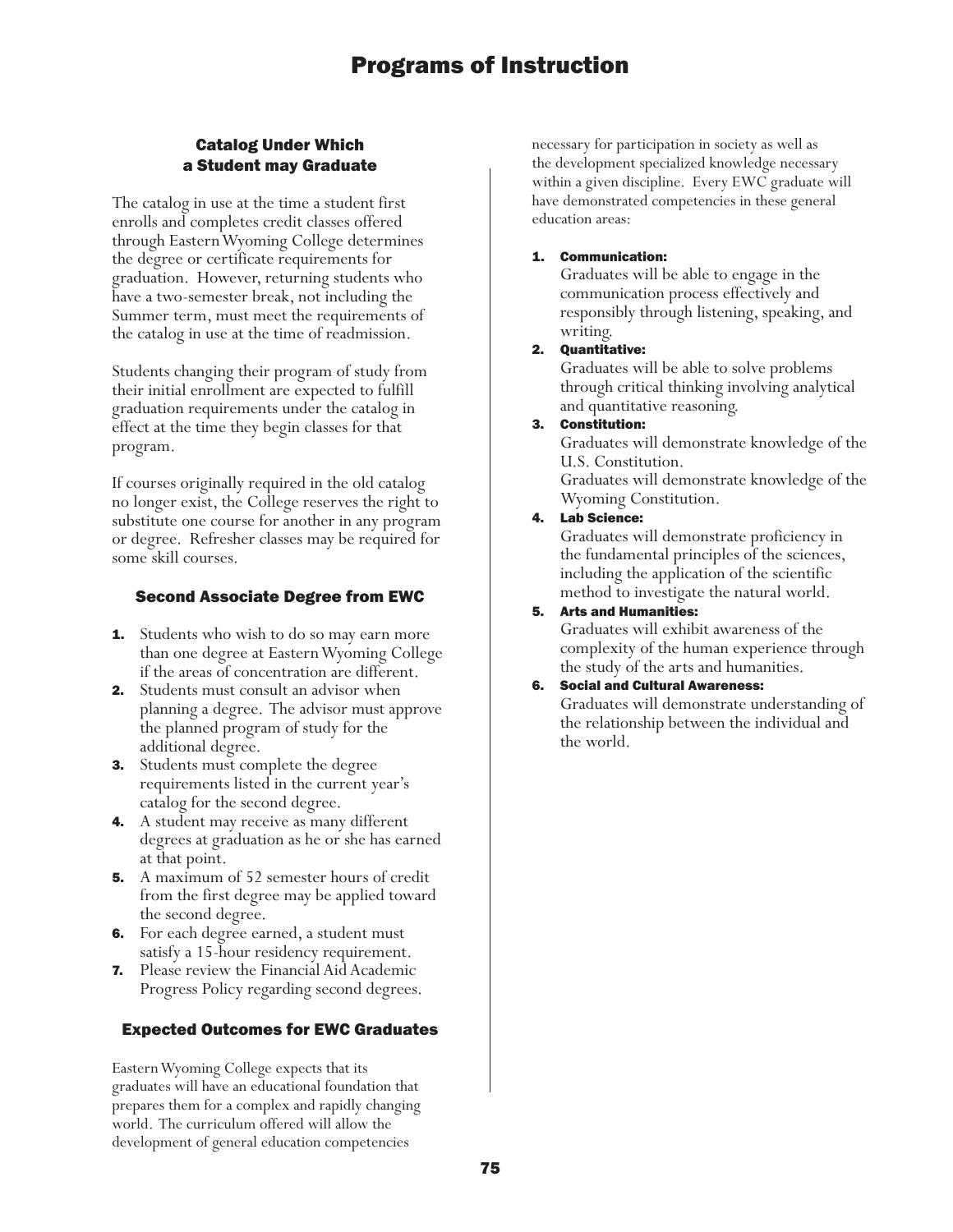### General Education Requirements

### General Transfer

The specific courses that fulfill each of the general transfer categories for the **Associate of Arts** and **Associate of Science Degree** are listed below. Courses that are permitted for the **Associate of Applied Science Degree** are also included and indicated with an asterisk. The process of assigning courses in each category is continually being updated. A class may only fulfill one requirement in the following General Education Categories. Students should contact their advisors for updated listings.

### Category/Courses Course Title Hours Foundations

#### Communication 1

| <b>ENGL 1010</b> | English I: Composition      |  |
|------------------|-----------------------------|--|
| *TECH 1005       | Applied Technical Writing 3 |  |

\*Permitted for AAS Programs only

#### Communication 2

| <b>BADM 1020</b> | <b>Business Communications 3</b> |   |
|------------------|----------------------------------|---|
| $CO/M$ 2010      | Public Speaking                  | 3 |
| <b>ENGL 2020</b> | Introduction to Literature 3     |   |

### Mathematics (Quantitative)

| *BADM 1005       | <b>Business Mathematics</b> |   |
|------------------|-----------------------------|---|
| <b>MATH 1000</b> | Problem Solving             |   |
| <b>MATH 1100</b> | Math for Elementary         |   |
|                  | Teachers I                  | 3 |
| <b>MATH 1400</b> | Pre-Calculus Algebra        |   |
| <b>MATH 1405</b> | Pre-Calculus                |   |
|                  | Trigonometry                | 3 |
| <b>MATH 1450</b> | Algebra and Trigonometry 5  |   |
| *MATH 1515       | Applied Technical           |   |
|                  | Mathematics                 | 3 |
| <b>MATH 2200</b> | Calculus I                  |   |
| <b>MATH 2350</b> | <b>Business Calculus</b>    | 4 |
| *VTTK 1751       | Pharmaceutical              |   |
|                  | Calculations                |   |
|                  |                             |   |

\*Permitted for AAS Programs only

### Constitutional Requirements

| <b>HIST 1211</b> | U.S. to 1865                | 3 |
|------------------|-----------------------------|---|
| <b>HIST 1221</b> | U.S. from 1865              | 3 |
| <b>HIST 1251</b> | History of Wyoming          | 3 |
| <b>POLS 1000</b> | American & Wyoming          |   |
|                  | Government                  |   |
| *POLS 1050       | Basics in United States and |   |
|                  | <b>Wyoming Government</b>   |   |
|                  |                             |   |

\*Permitted for AAS Programs only

#### Lab Science I

| <b>AECL 1000</b> | Agroecology                    |                |
|------------------|--------------------------------|----------------|
| <b>BIOL 1000</b> | Principles of Biology          |                |
| <b>BIOL 1010</b> | General Biology I              | 4              |
| <b>CHEM 1000</b> | Introductory Chemistry         | 4              |
| <b>CHEM 1020</b> | General Chemistry I            | 4              |
| *CSMO 1705       | Hair Fundamentals              | 4              |
| <b>GEOL 1100</b> | Physical Geology               | 4              |
| <b>GEOL 1470</b> | <b>Environmental Geology</b>   | 4              |
| <b>PHYS 1110</b> | <b>General Physics I</b>       | 4              |
| <b>MOLB 2210</b> | General Microbiology           | 4              |
| <b>MOLB 2240</b> | Medical Microbiology           | 4              |
| *VTTK 1625       | Laboratory Analysis            |                |
| *VTTK 1630       | Veterinary Hematology          | 3              |
| *VTTK 1755       | Veterinary Parasitology        | $\mathfrak{D}$ |
| *VTTK 2610       | Veterinary Infectious Diseases |                |
|                  | and Applied Diagnostics        | 4              |
| *WELD 1755       | Shielded Metal Arc             |                |
|                  | Welding                        | 5              |
|                  |                                |                |

\*Permitted for AAS Programs only

#### Freshman Foundations

| <b>HMDV 1000</b>                   | College Studies         | 1              |
|------------------------------------|-------------------------|----------------|
| or HMDV 1025                       | Orientation to          |                |
|                                    | Distance Learning       | 1              |
| or HMDV 1500                       | Human Development:      |                |
|                                    | Empowerment             | 3              |
| First Year Seminars (FYS)          |                         |                |
| AGRI 1000                          | Issues in Agriculture   | 1              |
| <b>CRMJ</b> 1010                   | Current Issues in       |                |
|                                    | Criminal Justice        | 3              |
| <b>HMSV 1010</b>                   | Orientation to          |                |
|                                    | Human Services          | 3              |
| <b>VTTK 1505</b>                   | Introduction to         |                |
|                                    | Veterinary Science      | 1              |
| <b>WELD 1505</b>                   | Introduction to         |                |
|                                    | Welding & Machining     | 1              |
| <b>Physical Education Activity</b> |                         |                |
| <b>EQST 1725</b>                   | Rodeo Rough Stock I     | 2              |
| <b>EQST 1740</b>                   | Rodeo Timed Events I    | $\overline{c}$ |
| <b>PEAC 1008</b>                   | Lifetime Sports         | $\mathbf{1}$   |
| <b>PEAC 1012</b>                   | Beginning Swimming      | 1              |
| <b>PEAC 1032</b>                   | Aerobic Cond. I/Fitness |                |
|                                    |                         |                |

| FEAU 1032        | Aefodic Conq. 17 Fiuiess  |   |
|------------------|---------------------------|---|
|                  | Center                    |   |
| <b>PEAC 1040</b> | Trap Shooting I           |   |
| <b>PEAC 1044</b> | Trap, Skeet, and Sporting |   |
|                  | Clays                     | 1 |
| <b>PEAC 1050</b> | <b>Beginning Tennis</b>   |   |
| PEAC 1252        | Beginning Badminton       |   |
| PEAC 1253        | <b>Beginning Bowling</b>  | 1 |
| <b>PEAC 1255</b> | <b>Beginning Golf</b>     | 1 |
| <b>PEAC 1257</b> | Beginning Racquetball     |   |
| PEAC 1273        | Heavy Resistance          |   |
|                  | Conditioning              | 1 |
| <b>PEAC 1281</b> | Beginning Casting and     |   |
|                  | Angling                   |   |
|                  |                           |   |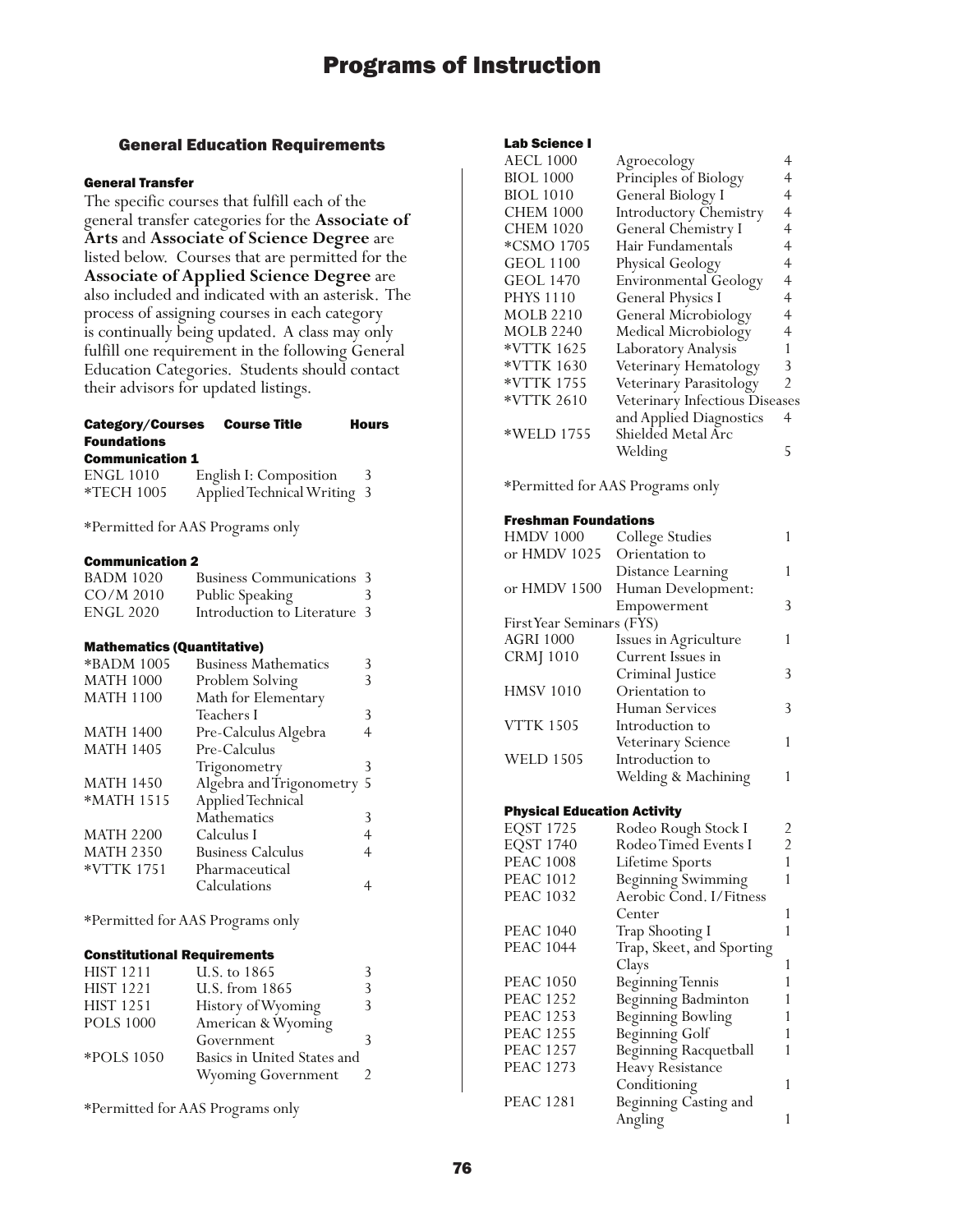| <b>PEAC 1294</b>                       | Beginning Yoga                                  | 1 | <b>ANTH 1200</b>  | Intro to Cultural                |                |
|----------------------------------------|-------------------------------------------------|---|-------------------|----------------------------------|----------------|
| <b>PEAC 1305</b>                       | Heavy Resistance                                |   |                   | Anthropology                     | 3              |
|                                        | Conditioning II                                 | 1 | CO/M 1040         | Intro to Human                   |                |
| <b>PEAC 2000</b>                       | Wellness: PE Concepts/                          |   |                   | Communication                    | 3              |
|                                        | <b>Fitness Course</b>                           | 1 | <b>CRMJ 2020</b>  | Fundamentals of                  |                |
| <b>PEAC 2294</b>                       | Intermediate Yoga                               |   |                   | Leadership                       | 3              |
| <b>PEAT 2025</b>                       | Rodeo Activities                                | 1 | <b>ECON 1010</b>  | Macroeconomics                   | $\mathfrak{Z}$ |
| <b>PEAT 2051</b>                       | Varsity Golf                                    |   | <b>ECON 1020</b>  | Microeconomics                   | 3              |
| <b>PEAT 2062</b>                       | Varsity Basketball                              | 1 | <b>*ENTR 1500</b> | Successful                       |                |
| <b>PEAT 2064</b>                       | Varsity Volleyball                              | 1 |                   | Entrepreneurship                 | $\overline{c}$ |
|                                        |                                                 |   | <b>*ENTR 1520</b> | Creating a Business Plan         | $\overline{2}$ |
| <b>Arts &amp; Humanities</b>           |                                                 |   | <b>*ENTR 2500</b> | <b>Small Business Operations</b> |                |
| <b>ART 1000</b>                        | General Art: Studio                             | 3 |                   | Management                       | $\overline{c}$ |
| <b>ART 1005</b>                        | Drawing I                                       | 3 | <b>GEOG 1000</b>  | Intro to World Regional          |                |
| <b>ART 1110</b>                        | Foundations:                                    |   |                   | Geography                        | 3              |
|                                        | Two-Dimensional                                 | 3 | <b>HIST 1110</b>  | Western Civilization I           | 3              |
| <b>ART 1120</b>                        | Foundations:                                    |   | <b>HIST 1120</b>  | Western Civilization II          | 3              |
|                                        | Three-Dimensional                               | 3 | <b>HIST 1290</b>  | History of the US West           | 3              |
| <b>ART 1130</b>                        | Foundation:                                     |   | <b>HIST 1320</b>  | World Civilization to 1450 3     |                |
|                                        | Color Theory                                    | 3 | <b>HIST 1330</b>  | World Civilization               |                |
| ART 1179                               | Photoshop I                                     | 3 |                   | from $1330$                      | 3              |
| <b>ART 1310</b>                        | Introducation to Sculpture 3                    |   | <b>HIST 2290</b>  | North American Indians           | 3              |
| <b>ART 2010</b>                        | Art History I                                   | 3 | <b>HIST 2460</b>  | Field Studies: History           | 3              |
| <b>ART 2020</b>                        |                                                 | 3 | <b>MGT 2020</b>   | Fundamentals of                  |                |
| <b>ART 2074</b>                        | Art History II<br>Art for the Elementary/Middle |   |                   |                                  | 3              |
|                                        |                                                 | 3 | <b>MKT 2100</b>   | Leadership                       | 3              |
|                                        | School Teacher                                  | 3 |                   | Principles of Marketing          |                |
| ART 2210                               | Painting I                                      | 3 | <b>MUSC 2015</b>  | Introduction to the Music        |                |
| <b>ART 2410</b>                        | Ceramics I<br>Introduction to                   |   | <b>POLS 1200</b>  | of the World's Peoples           | 3              |
| CO/M 1000                              |                                                 |   |                   | Non-Western                      |                |
|                                        | Mass Media                                      | 3 |                   | <b>Political Cultures</b>        | 3              |
| CO/M 1030                              | Interpersonal                                   |   | <b>PSYC 1000</b>  | General Psychology               | 3              |
|                                        | Communication                                   | 3 | <b>RELI 1000</b>  | Introduction to Religion         | 3              |
| <b>ENGL 2011</b>                       | Literature for                                  |   | SOC 1000          | Sociological Principles          | 3              |
|                                        | Young Adults                                    | 3 | SOC 1100          | Social Problems                  | 3              |
| <b>ENGL 2425</b>                       | Literatures in English I                        | 3 | SOSC 1100         | Introduction to Religion         | 3              |
| <b>ENGL 2430</b>                       | Literatures in English II                       | 3 | <b>SOWK 2000</b>  | Introduction to                  |                |
| <b>ENGL 2435</b>                       | Literatures in English III                      | 3 |                   | Social Work                      | 3              |
| <b>ENGL 2440</b>                       | Literary Genres:                                |   | <b>WMST 1080</b>  | Intro to Women's Studies         | -3             |
|                                        | Short Story                                     | 3 |                   |                                  |                |
| <b>LIBS 2280</b>                       | Literature for Children                         | 3 |                   | *Permitted for AAS Programs only |                |
| <b>MUSC 1000</b>                       | Introduction to Music                           | 3 |                   |                                  |                |
| <b>MUSC 1378</b>                       | College Band                                    | 1 |                   |                                  |                |
| <b>MUSC 1390</b>                       | Jazz Ensemble                                   | 1 |                   |                                  |                |
| <b>MUSC 1400</b>                       | Collegiate Chorale                              | 1 |                   |                                  |                |
| <b>MUSC 2018</b>                       | Music for Elementary                            |   |                   |                                  |                |
|                                        | Classroom Teachers                              | 3 |                   |                                  |                |
| <b>MUSC 2050</b>                       | Music History Survey I                          | 3 |                   |                                  |                |
| <b>MUSC 2055</b>                       | Music History Survey II                         | 3 |                   |                                  |                |
| <b>PHIL 1000</b>                       | Introduction to                                 |   |                   |                                  |                |
|                                        | Philosophy                                      | 3 |                   |                                  |                |
| SOSC 2300                              | Ethics in Practice                              | 3 |                   |                                  |                |
| <b>THEA 1000</b>                       | Introduction to Theatre                         | 3 |                   |                                  |                |
|                                        |                                                 |   |                   |                                  |                |
| <b>Social &amp; Cultural Awareness</b> |                                                 |   |                   |                                  |                |
| <b>AGEC 1010</b>                       | Agricultural Economics I 3                      |   |                   |                                  |                |
| <b>AMST 2110</b>                       | Cultural Diversity                              |   |                   |                                  |                |
|                                        | in America                                      | 3 |                   |                                  |                |
| <b>ANTH 1100</b>                       | Intro to Physical                               |   |                   |                                  |                |
|                                        | Anthropology                                    | 3 |                   |                                  |                |
|                                        |                                                 |   |                   |                                  |                |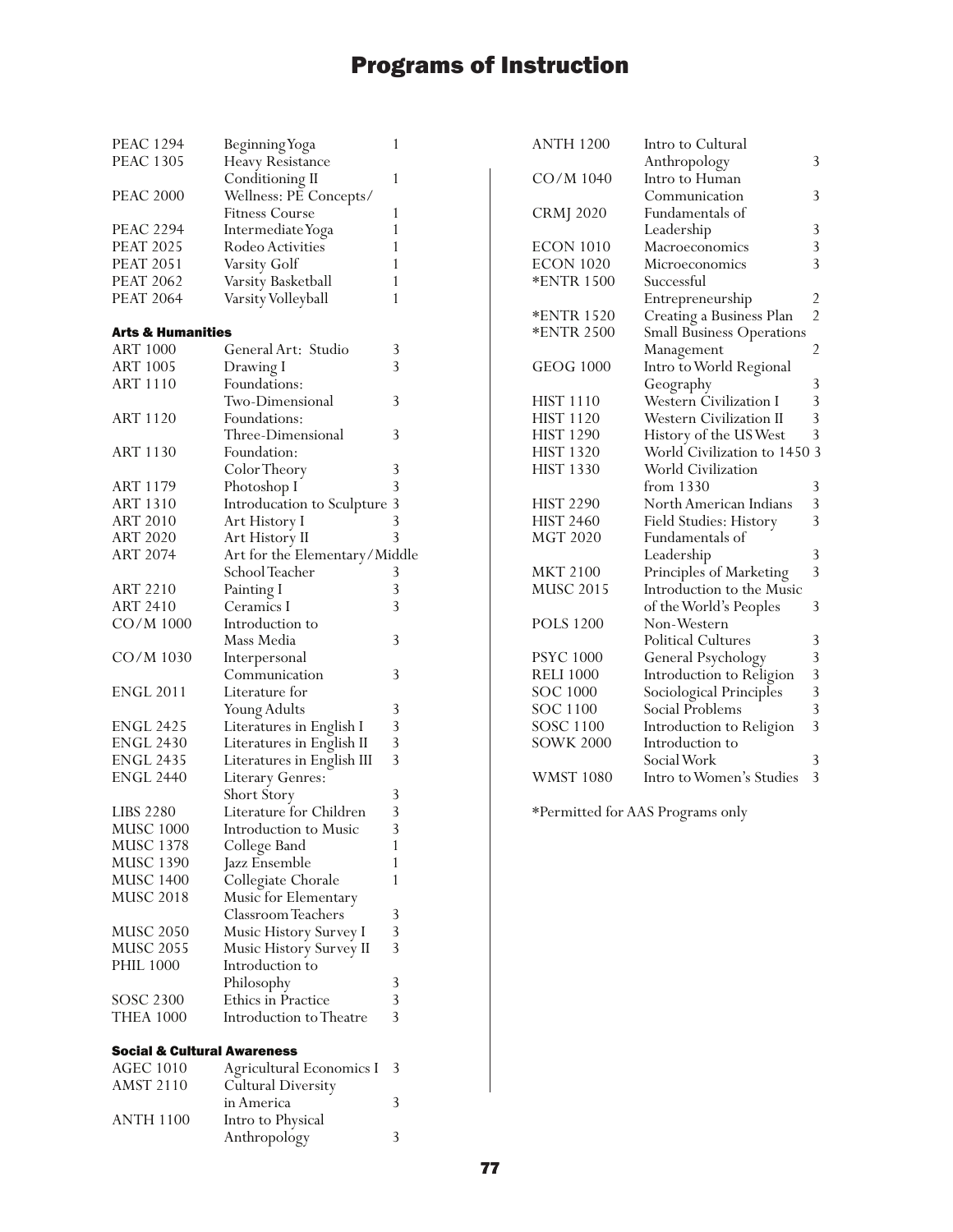### A. Associate of Arts Degree

The Associate of Arts Degree will be awarded students in transfer programs who complete the following requirements:

- **1.** Completion of the program requirements in which the student is enrolled.
- **2.** Completion of a minimum of 60 semester hours in courses numbered 1000 or above with a cumulative grade point average of 2.00 or better.
- **3.** No more than six hours in courses numbered 1490, 1990, 2490, or 2990 will apply toward the degree. In addition, no course offered under the Developmental Studies Department may be applied toward the degree.
- Completion of at least 15 semester hours applicable towards graduation from Eastern Wyoming College.
- **5.** Completion of the appropriate reading course or an appropriate score on the reading exam. See ACCUPLACER and ACT/SAT Course Placement Guide on pages 14-15.
- **6.** Completion of the college-wide exit assessment and the outcomes assessment requirements specific to the major.
- 7. File graduation application with the Student Services Office. The application is due at the beginning of the semester in which the student expects to graduate.
- Students who have an incomplete and plan to graduate have one semester or the Summer session (whichever comes first) in which to finish the incomplete. If they do not finish the incomplete, the graduation date moves to the semester in which they finish the incomplete. A new graduation application must be submitted to the Student Services Office.
- 9. A grade of either "S" or "C" or better must be received in each course used to satisfy the general transfer requirements below. A grade of "S" may be earned through institutional challenge, CLEP, or advanced placement examinations.
- **10.** All students are required to meet the constitutional requirement by taking one of the following: HIST 1211 U.S. to 1865, HIST 1221 U.S. from 1865, HIST 1251 History of Wyoming, POLS 1000 American & Wyoming Government.

The process of assigning specific courses that fulfill each of the general transfer categories listed below is continually being updated. Students are advised to contact their advisors for updated listings to ensure meeting the appropriate requirements for graduation or transfer.

| Minimum         | General                            |  |
|-----------------|------------------------------------|--|
| Hours           | <b>Transfer</b>                    |  |
| <b>Required</b> | <b>Categories</b>                  |  |
|                 |                                    |  |
|                 | <b>Freshman Foundations</b>        |  |
| 3               | Communication 1                    |  |
| 3               | Communication 2                    |  |
| 3               | Mathematics (Quantitative)         |  |
| 4               | Lab Science                        |  |
| 3               | Arts & Humanities                  |  |
| 3               | Social & Cultural Awareness        |  |
| 3               | <b>Constitutional Requirements</b> |  |
|                 | <b>Physical Education Activity</b> |  |
| 24              |                                    |  |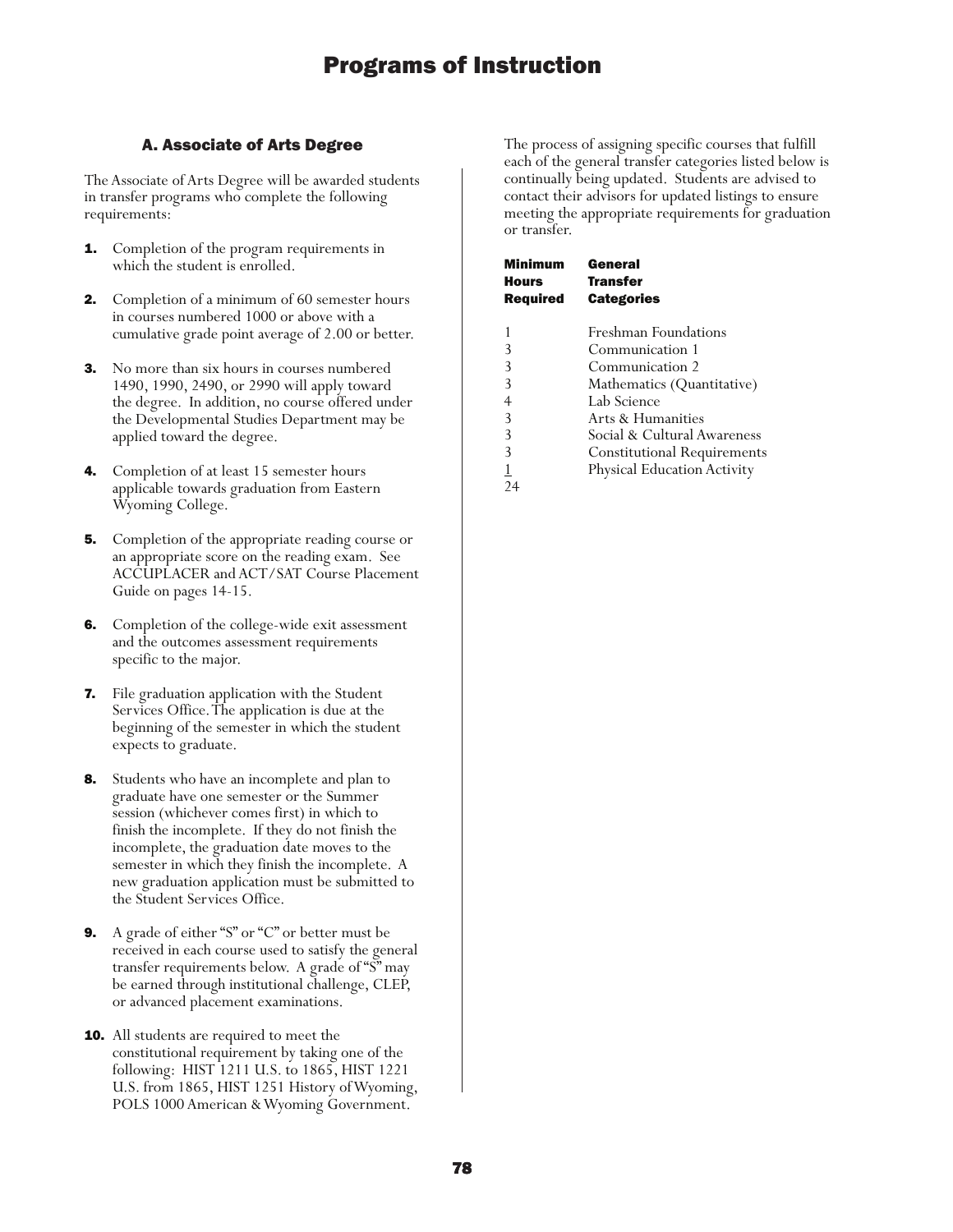### B. Associate of Science Degree

The Associate of Science Degree will be awarded students in transfer programs who complete the following requirements:

- **1.** Completion of the program requirements in which the student is enrolled.
- **2.** Completion of a minimum of 60 semester hours in courses numbered 1000 or above with a cumulative grade point average of 2.00 or better.
- **3.** No more than six hours in courses numbered 1490, 1990, 2490, or 2990 will apply toward the degree. In addition, no course offered under the Developmental Studies Department may be applied toward the degree.
- 4. Completion of at least 15 semester hours applicable towards graduation from Eastern Wyoming College.
- **5.** Completion of the appropriate reading course or an appropriate score on the reading exam. See ACCUPLACER and ACT/SAT Course Placement Guide on pages 14-15.
- **6.** Completion of the college-wide exit assessment and the outcomes assessment requirements specific to the major.
- 7. File graduation application with the Student Services Office. The application is due at the beginning of the semester in which the student expects to graduate.
- **8.** Students who have an incomplete and plan to graduate have one semester or the Summer session (whichever comes first) in which to finish the incomplete. If they do not finish the incomplete, the graduation date moves to the semester in which they finish the incomplete. A new graduation application must be submitted to the Student Services Office.
- 9. A grade of either "S" or "C" or better must be received in each course used to satisfy the general transfer requirements below. A grade of "S" may be earned through institutional challenge, CLEP, or advanced placement examinations.
- **10.** All students are required to meet the constitutional requirement by taking one of the following: HIST 1211 U.S. to 1865, HIST 1221 U.S. from 1865, HIST 1251 History of Wyoming, POLS 1000 American & Wyoming Government.

The process of assigning specific courses that fulfill each of the general transfer categories listed below is continually being updated. Students are advised to contact their advisors for updated listings to ensure meeting the appropriate requirements for graduation or transfer.

| Minimum<br>Hours<br><b>Required</b> | General<br><b>Transfer</b><br><b>Categories</b> |
|-------------------------------------|-------------------------------------------------|
| 1                                   | <b>Freshman Foundations</b>                     |
| 3                                   | Communication 1                                 |
| 3                                   | Communication 2                                 |
| 3                                   | Mathematics (Quantitative)                      |
| 4                                   | Lab Science                                     |
| 3                                   | Arts & Humanities                               |
| 3                                   | Social &Cultural Awareness                      |
| 3                                   | <b>Constitutional Requirements</b>              |
|                                     | Physical Education Activity                     |
|                                     |                                                 |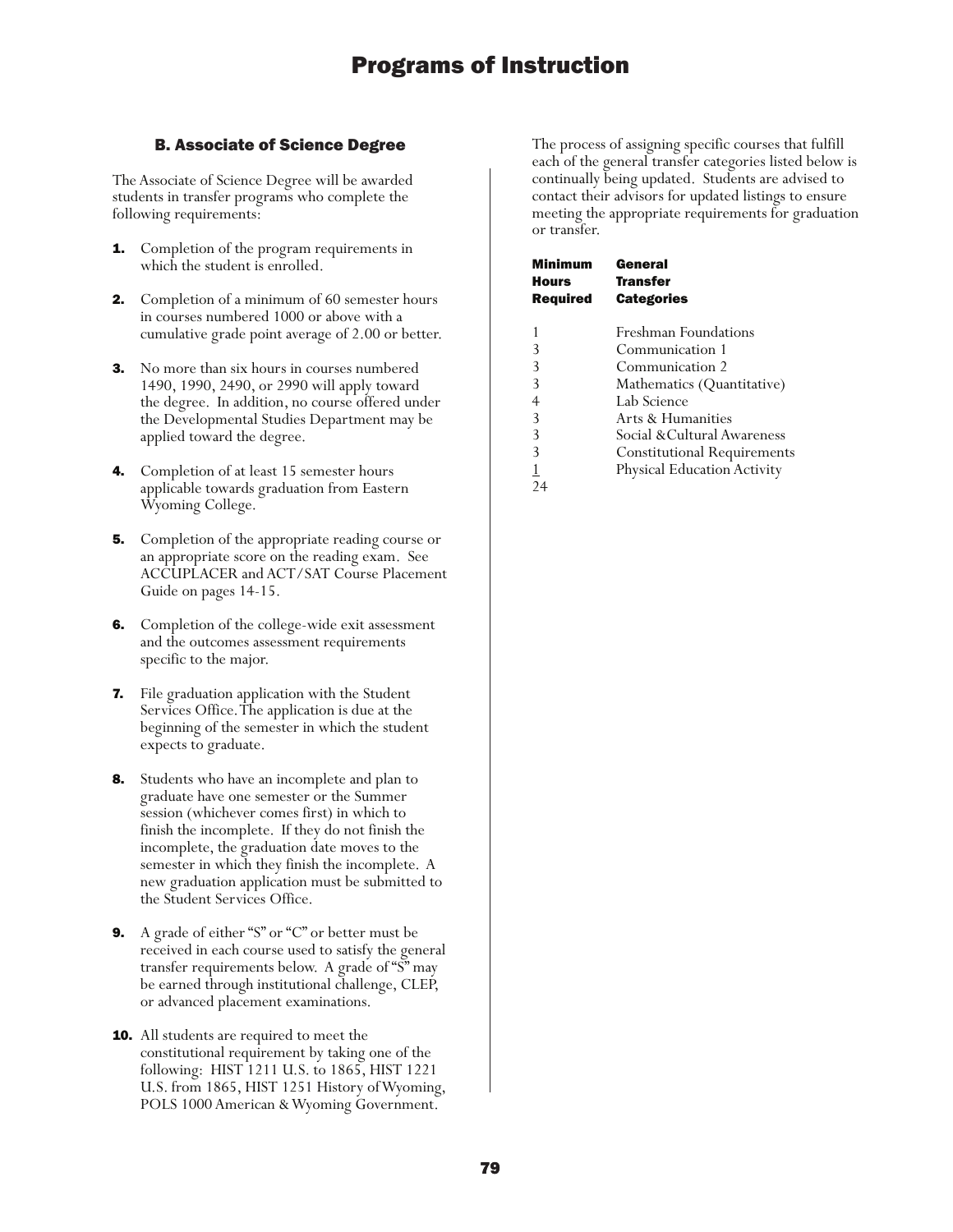### C. Associate of Applied Science Degree

The Associate of Applied Science Degree will be awarded students in technical programs who complete the following requirements:

- **1.** Completion of the curriculum requirements and approved electives for the program in which the student is enrolled.
- 2. Completion of at least 15 semester hours applicable towards graduation from Eastern Wyoming College.
- 3. Completion of a minimum of 60 semester hours with a cumulative grade point average of 2.00 or better.
- 4. Students must complete all program requirements, including electives, with a grade of "C" or better.
- **5.** Completion of the appropriate reading course or an appropriate score on the reading exam. See ACCUPLACER and ACT/SAT Course Placement Guide on pages 14-15.
- 6. File graduation application with the Student Services Office. The application is due at the beginning of the semester in which the student expects to graduate.
- Students who have an incomplete and plan to graduate have one semester or the Summer session (whichever comes first) in which to finish the incomplete. If they do not finish the incomplete, the graduation date moves to the semester in which they finish the incomplete. A new graduation application must be submitted to the Student Services Office.
- 8. A grade of either "S" or "C" or better must be received in any course used to satisfy the general education requirements. A grade of "S" may be earned through institutional challenge, CLEP, or advanced placement examinations.
- 9. Completion of the college-wide exit assessment and the outcomes assessment requirements specific to the major.
- **10.** All students are required to meet the constitutional requirement by taking one of the following: HIST 1211 U.S. to 1865, HIST 1221 U.S. from 1865, HIST 1251 History of Wyoming, POLS 1000 American & Wyoming Government, POLS 1050 Basics in United States and Wyoming Government.

| <b>Minimum</b><br><b>Hours</b><br>Required | General<br><b>Transfer</b><br><b>Categories</b> |
|--------------------------------------------|-------------------------------------------------|
|                                            | <b>Freshman Foundations</b>                     |
| 3                                          | Communications 1                                |
| 3                                          | Mathematics (Quantitative)                      |
| $2 - 3$                                    | *Constitutional Requirements                    |
| $5 - 6$                                    | From within the following categories:           |
|                                            | Social & Cultural Awareness                     |
|                                            | Arts & Humanities                               |
|                                            | Lab Science                                     |
|                                            | Physical Education Activity                     |
|                                            |                                                 |

 $\overline{\phantom{a}}$ 15 hours

\*Students must take POLS 1000, HIST 1211, HIST 1221, HIST 1251, or POLS 1050. Students should consult with their advisors concerning transferability.

### D. Certificate

Certificates will be awarded to students in certificate programs who complete the following requirements:

- **1.** Completion of the curriculum requirements specified for the respective programs, with a cumulative grade point average of 2.00 or better.
- **2.** Completion of the appropriate reading course or an appropriate score on the reading exam. See ACCUPLACER and ACT/SAT Course Placement Guide on pages 14-15.
- **3.** File graduation application with the Student Services Office. The application is due at the beginning of the semester in which the student expects to graduate.
- **4.** Students who have an incomplete and plan to graduate have one semester or the Summer session (whichever comes first) in which to finish the incomplete. If they do not finish the incomplete, the graduation date moves to the semester in which they finish the incomplete. A new certificate application must be submitted to the Student Services Office.
- 5. Completion of the outcomes assessment appropriate to the program.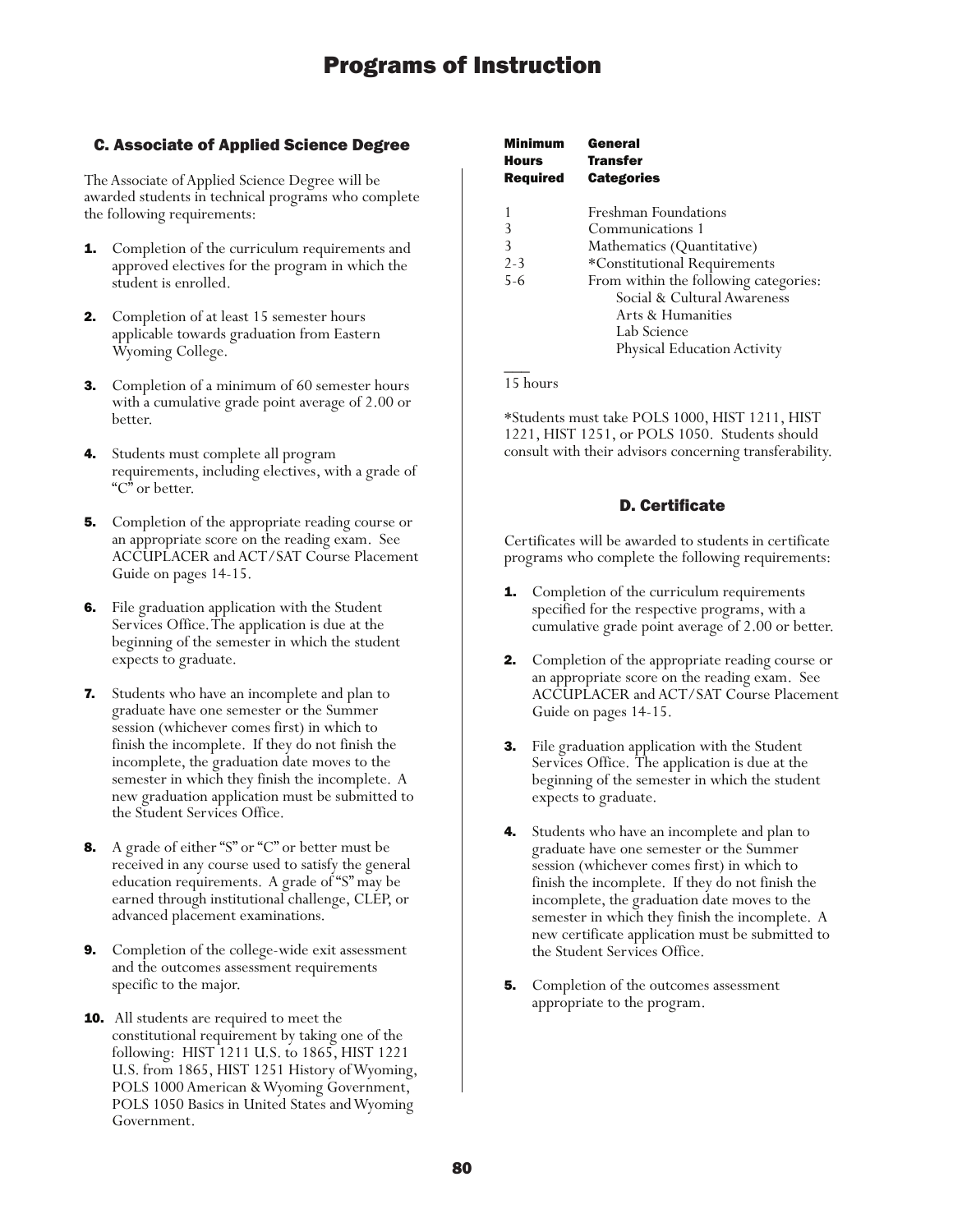### E. Distance Learning

Every student within the EWC service area has the opportunity to take college credit courses and earn a degree or certificate through distance education. EWC is approved by The Higher Learning Commission to offer the following complete degree or certificate programs via distance.

- Interdisciplinary Studies AA degree and AS degree
- Criminal Justice AA degree
- Business Administration AAS degree
- Child Development Certificate
- Corrections Certificate
- Early Childhood Education AA degree
- Elementary Education AA degree

Classes are offered via Internet, using both synchronous and asynchronous interaction. A three year rotation schedule of distance classes ensures that all program requirements are offered for the above degrees. Eastern Wyoming College offers courses in many core areas including general education, business, computer applications, criminal justice, education, social sciences, and human development.

Support services available to help students include technology support, student advising, library, bookstore, counseling, financial aid, tutoring, online registration, and online grade reports.

Students interested in taking distance classes should consider:

- How comfortable are you with using technology such as computers, e-mail, and the Internet?
- Are you a self-directed, selfmotivated, and self-disciplined student? It is important to stick to a schedule with distance courses.
- Are you comfortable with forms of interaction such as chat rooms, text messaging, e-mail, or telephone calls?
- Do you have the time commitment to devote to a distance course? Distance courses require as much or more of your time than traditional classes.

Are you willing to be an active participant and an advocate for your own education? Then distance learning may be for you!

For questions, please call the Instructional Technology Office at either (307) 534.2912 or 877.392.4678 (877.EWC.INST) menu item 3 or check the web at ewc.wy.edu/distance.

Veteran education benefits may be adjusted when student enrolls in only distance education courses.

### PROGRAMS OF INSTRUCTION

The following are suggested programs of instruction available at Eastern Wyoming College. Each program lists the degree offered; the various options, if any, within the program; the criteria for the degree; and program requirements.

Program electives are designated by asterisks (\*) and are generally listed immediately following suggested programs of instruction. In recognition that all student goals are not met with a single academic plan, the student, with his/her advisor's sign-off approval, may include substitute courses for those indicated by an asterisk. Students will be responsible to confer with their advisors in planning their schedules.

The suggested courses to fulfill the general education requirements are incorporated into each program of study. Students should consult with their advisors to ensure that all general education requirements are satisfied.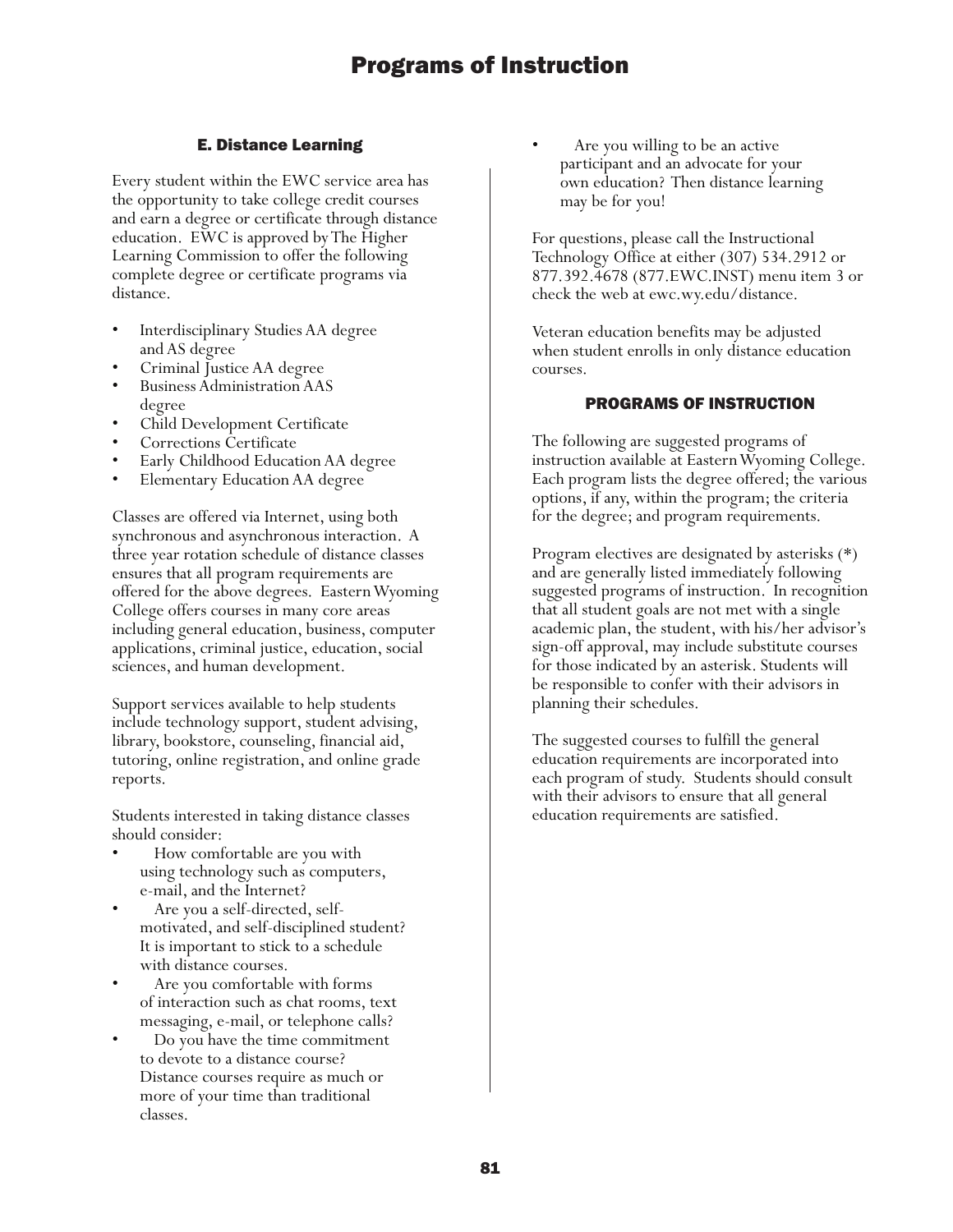### ACCOUNTING (AS) 60 Credits

The suggested accounting/business administrative program allows the student to earn an Associate of Science Degree while completing the first two years of college work toward a bachelor's degree. Those majoring in accounting, marketing, management, finance or other specific areas of business generally take the same courses during the first two years.

Students must complete all program requirements, including approved electives, with a grade of "C" or better.

#### **FRESHMAN YEAR**

| <b>Fall Semester</b> |                               | Credit |
|----------------------|-------------------------------|--------|
| <b>ACCT 1010</b>     | Principles of Accounting I    | 3      |
| <b>ENGL 1010</b>     | English I: Composition        |        |
| <b>MATH 1400</b>     | Pre-Calculus Algebra          |        |
|                      | Constitutional Requirements 3 |        |
|                      | Freshman Foundations          |        |
|                      | Total 14                      |        |

| <b>Spring Semester</b> |                                   | Credit |
|------------------------|-----------------------------------|--------|
| $\widehat{ACCT}$ 1020  | Principles of Accounting II       | 3      |
| <b>STAT 2050</b>       | <b>Fundamentals of Statistics</b> | 4      |
|                        | Arts & Humanities                 |        |
|                        | Lab Science I                     |        |
|                        | Physical Education Activity       |        |
|                        | Total 15                          |        |

#### **SOPHOMORE YEAR**

| <b>Fall Semester</b>   |                                         | Credit |
|------------------------|-----------------------------------------|--------|
| <b>ACCT 2450</b>       | Cost Accounting                         | 3      |
| $CO/M$ 2010            | Public Speaking                         | 3      |
|                        | or ENGL 2020 Introduction to Literature |        |
| <b>ECON 1010</b>       | Macroeconomics                          | 3      |
| <b>MATH 2350</b>       | <b>Business Calculus</b>                | 4      |
| <b>MKT 2100</b>        | Principles of Marketing                 | 3      |
|                        | Total                                   | - 16   |
| <b>Spring Semester</b> |                                         | Credit |
| <b>BADM 2010</b>       | Business Law I                          | 3      |
| <b>ECON 1020</b>       | Microeconomics                          | 3      |

| <b>ECON 1020</b> | Microeconomics                   |   |
|------------------|----------------------------------|---|
| <b>MATH 2355</b> | <b>Mathematical Applications</b> |   |
|                  | for Business                     |   |
| <b>MGT 2100</b>  | Principles of Management         | 3 |
|                  | *Approved Elective               |   |
|                  | Outcomes Assessment:             |   |
| <b>HMDV 2411</b> | <b>Assessment Requirement</b>    |   |
|                  | Total<br>-15                     |   |

**\*Approved Electives:** Any course at the 1000 or above level.

### AGRICULTURE BUSINESS AND SCIENCES (AS) 60 Credits

This degree will prepare students who plan to transfer to a four-year college or university. The courses have been designed to transfer to the University of Wyoming College of Agriculture. Other colleges or universities may have other requirements and students should work with their EWC advisors to plan for other college requirements. This degree presents the students with six options: a General Agriculture option for those that are not sure in what specific area in agriculture they would like to major, a Business option, a Communications option, an Agroecology/ Agronomy option, an Animal Science option, and an Equine Science option.

Students must complete all program requirements, including approved electives, with a grade of "C" or better.

### **General Agriculture Option**

This option is for students who are not sure what area they would like to specialize in and would like basic training in a number of agricultural subjects. It is recommended for training for professions which involve a broad knowledge of agriculture—operators and managers of general farms, county agricultural agents, agricultural writers, and many other types of commercial agricultural positions. Encouraged are electives with the following prefixes: AGEC, AGRI, AGTK, ANSC, CROP, ELTR, EQST, MCHT, REWM, and WELD.

#### **FRESHMAN YEAR**

| <b>Fall Semester</b>   |                        | Credit |
|------------------------|------------------------|--------|
| <b>AECL 1000</b>       | Agroecology            |        |
| <b>AGRI 1000</b>       | Issues in Agriculture  |        |
| <b>AGRI 1010</b>       | Computers: Agriculture | 3      |
| <b>ENGL 1010</b>       | English I: Composition | 3      |
| <b>MATH 1400</b>       | Pre-Calculus Algebra   | 4      |
|                        | Total                  | -15    |
| <b>Spring Semester</b> |                        | Credit |
| <b>BIOL 1010</b>       | General Biology I      |        |
|                        | Communication ?        | 2      |

Communication 2 Physical Education Activity 1 \*Approved Ag Electives 7 **Total 15**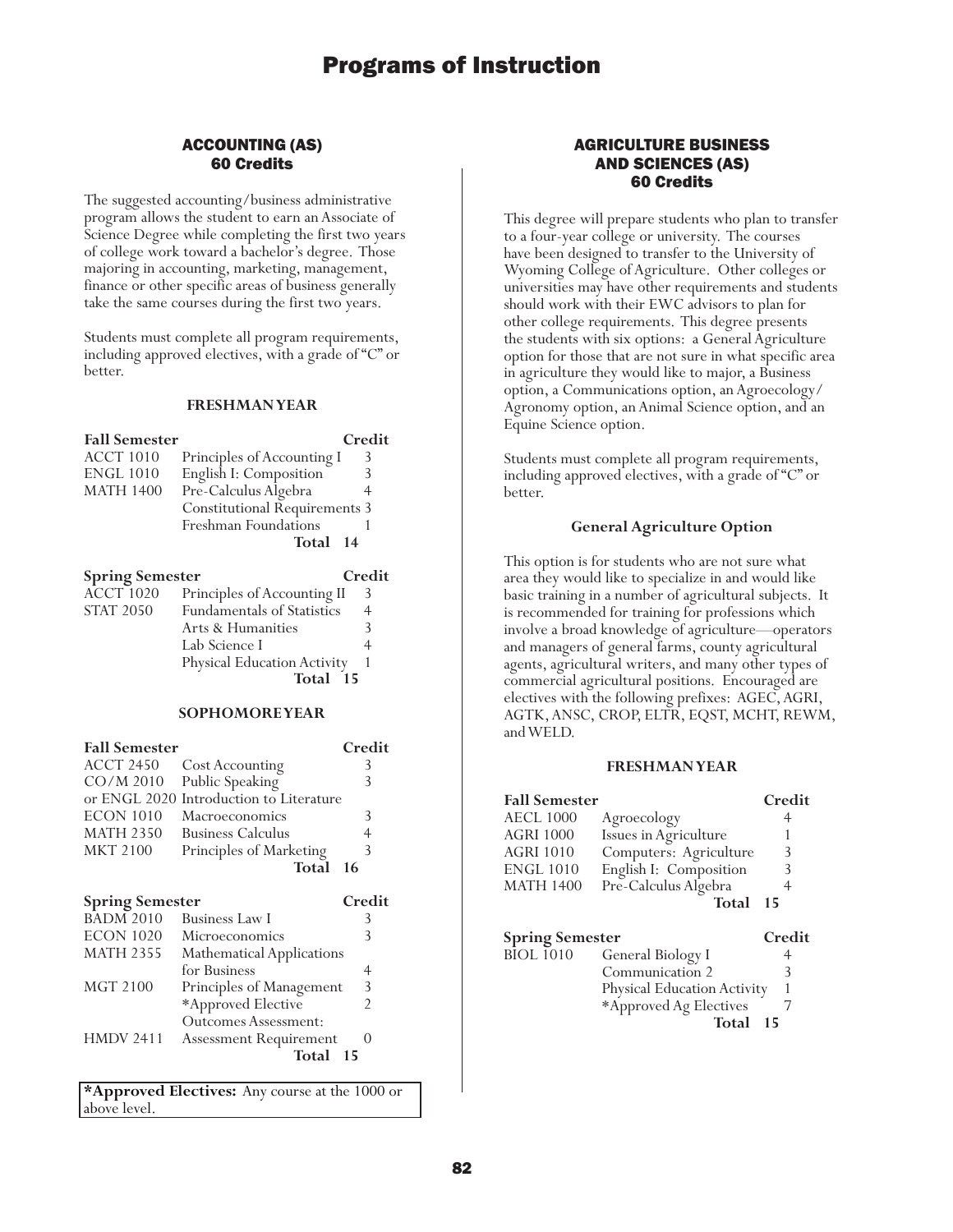### **SOPHOMORE YEAR**

| <b>Fall Semester</b>   |                                      | Credit |
|------------------------|--------------------------------------|--------|
| <b>AGEC 1010</b>       | Agricultural Economics I             |        |
|                        | <b>Constitutional Requirements 3</b> |        |
|                        | *Approved Ag Electives               |        |
|                        | Total 15                             |        |
| <b>Spring Semester</b> |                                      | Credit |
| STAT 2050              | <b>Fundamentals of Statistics</b>    | 4      |
|                        | Arts & Humanities                    | 3      |
|                        | *Approved Ag Electives               | 6      |

Outcomes Assessment: AGEC 2395 Ag Capstone Project 2 **Total 15**

### **Business Option**

This option is designed to provide advanced training for individuals with a desire to broaden their scope of career opportunities with marketing firms, agricultural supply installations, equipment and fertilizer companies, and other businesses serving agriculture. Encouraged are electives with the following prefixes: AGEC, ANSC, CROP, and REWM.

Students must complete all program requirements, including approved electives, with a grade of "C" or better.

### **FRESHMAN YEAR**

| <b>Fall Semester</b> |                            | Credit |
|----------------------|----------------------------|--------|
| <b>ACCT 1010</b>     | Principles of Accounting I | 3      |
| <b>AECL 1000</b>     | Agroecology                | 4      |
| <b>AGRI 1000</b>     | Issues in Agriculture      |        |
| <b>AGRI 1010</b>     | Computers: Agriculture     | 3      |
| <b>MATH 1400</b>     | Pre-Calculus Algebra       |        |
|                      | Total                      | - 15   |

### **Spring Semester Credit**

| <b>ACCT 1020</b> | Principles of Accounting II       | 3 |
|------------------|-----------------------------------|---|
| <b>BIOL 1010</b> | General Biology I                 |   |
| <b>ENGL 1010</b> | English I: Composition            | 3 |
| <b>STAT 2050</b> | <b>Fundamentals of Statistics</b> | 4 |
|                  | Physical Education Activity       |   |
|                  | <b>Total</b><br>15                |   |

#### **SOPHOMORE YEAR**

| <b>Fall Semester</b> |                                      | Credit |
|----------------------|--------------------------------------|--------|
| <b>AGEC 1010</b>     | Agricultural Economics I             |        |
| <b>MATH 2350</b>     | <b>Business Calculus</b>             |        |
|                      | Communication 2                      |        |
|                      | <b>Constitutional Requirements 3</b> |        |
|                      | *Approved Ag Elective                |        |
|                      | Total 15                             |        |

| <b>Spring Semester</b> |                             | Credit |
|------------------------|-----------------------------|--------|
| <b>ECON 1020</b>       | Microeconomics              |        |
|                        | Arts & Humanities           |        |
|                        | *Approved Ag Electives      |        |
|                        | <b>Outcomes Assessment:</b> |        |
| <b>AGEC 2395</b>       | Ag Capstone Project         |        |
|                        | Total                       | - 15   |

#### **Communications Option**

This option is designed for students that want to work in Ag communications. This could include TV or radio broadcasting, writing for newspapers or magazines, and public relations for Ag organizations such as Farm Bureau, NCBA or others. Encouraged are electives with the following prefixes: AGEC, CO/M, and ENGL.

Students must complete all program requirements, including approved electives, with a grade of "C" or better.

### **FRESHMAN YEAR**

| <b>Fall Semester</b> |                             | Credit |
|----------------------|-----------------------------|--------|
| <b>AGRI 1000</b>     | Issues in Agriculture       |        |
| <b>AGRI 1010</b>     | Computers: Agriculture      | 3      |
| CO/M 1000            | Introduction to             |        |
|                      | Mass Media                  | 3      |
| $CO/M$ 1040          | Introduction to Human       |        |
|                      | Communication               | 3      |
| <b>ENGL 1010</b>     | English I: Composition      | 3      |
|                      | Physical Education Activity |        |
|                      | Total                       | 14     |

| <b>Spring Semester</b> |                      | Credit |
|------------------------|----------------------|--------|
| <b>AECL 1000</b>       | Agroecology          |        |
| <b>BIOL 1010</b>       | General Biology I    |        |
| CO/M 1030              | Interpersonal        |        |
|                        | Communication        |        |
| <b>MATH 1400</b>       | Pre-Calculus Algebra |        |
|                        | Total                | 15     |

#### **SOPHOMORE YEAR**

| <b>Fall Semester</b> | Credit                               |
|----------------------|--------------------------------------|
| <b>AGEC 1010</b>     | Agricultural Economics I<br>К        |
| $CO/M$ 2100          | Reporting and Newswriting 3          |
|                      | <b>Constitutional Requirements 3</b> |
|                      | *Approved Ag Electives               |
|                      | Total 15                             |

| <b>Spring Semester</b> |                                   | Credit |
|------------------------|-----------------------------------|--------|
| $\overline{CO/M}$ 2010 | Public Speaking                   |        |
| <b>STAT 2050</b>       | <b>Fundamentals of Statistics</b> | 4      |
|                        | Arts & Humanities                 | 3      |
|                        | *Approved Ag Electives            | 4      |
|                        | <b>Outcomes Assessment:</b>       |        |
| <b>AGEC 2395</b>       | Ag Capstone Project               |        |
|                        | Total                             | 16     |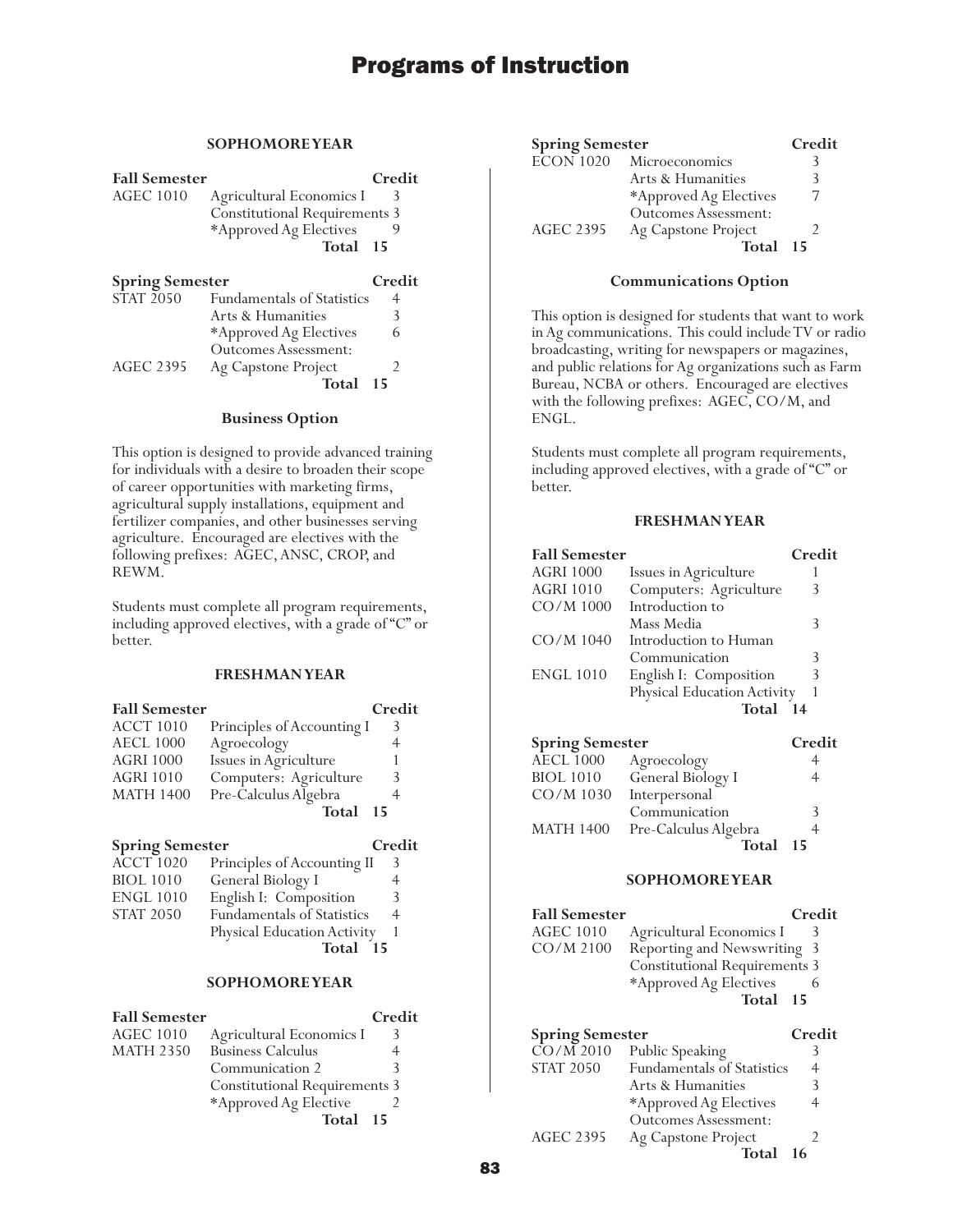### **Agroecology/Agronomy Option**

This option is designed for students that are interested in further study dealing with crops and agronomy. Career opportunities include equipment and fertilizer companies, seed and chemical companies, and other companies dealing with the crop areas of agriculture. Encouraged are electives with the following prefixes: AGEC, AGRI, ANSC, CROP, ENTO, MOLB, and REWM.

Students must complete all program requirements, including approved electives, with a grade of "C" or better.

#### **FRESHMAN YEAR**

| <b>Fall Semester</b>   |                        | Credit |
|------------------------|------------------------|--------|
| <b>AECL 1000</b>       | Agroecology            | 4      |
| <b>AGRI 1000</b>       | Issues in Agriculture  |        |
| <b>BIOL 1010</b>       | General Biology I      | 4      |
| <b>ENGL 1010</b>       | English I: Composition | 3      |
|                        | **Bio/Genetics Science |        |
|                        | Elective               |        |
|                        | Total 16               |        |
| <b>Spring Semester</b> |                        | Credit |

| Spring semester  |                                      | Стеан |
|------------------|--------------------------------------|-------|
| $AGEC$ $1010$    | Agricultural Economics I             |       |
| <b>BIOL 2020</b> | General Biology II                   | 4     |
| <b>MATH 1400</b> | Pre-Calculus Algebra                 | 4     |
|                  | <b>Constitutional Requirements 3</b> |       |
|                  | Physical Education Activity          |       |
|                  | Total 15                             |       |
|                  |                                      |       |

### **SOPHOMORE YEAR**

| <b>Fall Semester</b>   |                                   | Credit         |
|------------------------|-----------------------------------|----------------|
| <b>CHEM 1000</b>       | <b>Introductory Chemistry</b>     |                |
| $CO/M$ 2010            | Public Speaking                   | 3              |
| <b>STAT 2050</b>       | <b>Fundamentals of Statistics</b> | $\overline{4}$ |
|                        | Arts & Humanities                 | 3              |
|                        | Total 14                          |                |
| <b>Spring Semester</b> |                                   | Credit         |

| <b>CHEM 2300</b> | Introductory Organic        |           |
|------------------|-----------------------------|-----------|
|                  | Chemistry                   | 4         |
| <b>SOIL 2010</b> | Introduction to Soils       | 4         |
|                  | Social & Cultural Awareness | 3         |
|                  | *Approved Ag Elective       | $2 - 3$   |
|                  | <b>Outcomes Assessment:</b> |           |
| <b>AGEC 2395</b> | Ag Capstone Project         |           |
|                  | Total                       | $15 - 16$ |
|                  |                             |           |

| **Approved Bio/Genetics Science Electives: |                            |   |  |
|--------------------------------------------|----------------------------|---|--|
|                                            | $ANSC1010$ Introduction to |   |  |
|                                            | Animal Science             | 4 |  |
| ENTO 1001                                  | <b>Insect Biology</b>      |   |  |
| <b>SOIL 2200</b>                           | Applied Soils              |   |  |

### **Animal Science Option**

This option is designed for students interested in career opportunities in agriculture that involve livestock, such as feed and supplement dealers, veterinarians, livestock feeding operations, and ranches.

Students must complete all program requirements, including approved electives, with a grade of "C" or better.

| <b>Fall Semester</b>   |                             | Credit |
|------------------------|-----------------------------|--------|
| AGRI 1000              | Issues in Agriculture       |        |
| <b>AGRI 1010</b>       | Computers: Agriculture      | 3      |
| <b>BIOL</b> 1010       | General Biology I           | 4      |
| <b>ENGL 1010</b>       | English I: Composition      | 3      |
| <b>MATH 1400</b>       | Pre-Calculus Algebra        | 4      |
|                        | Total                       | 15     |
| <b>Spring Semester</b> |                             | Credit |
| <b>ANSC 1010</b>       | Introduction to Animal      |        |
|                        | Science                     | 4      |
| <b>BIOL 2020</b>       | General Biology II          | 4      |
| ECON 1020              | Microeconomics              | 3      |
|                        | Communication 2             | 3      |
|                        | Physical Education Activity |        |
|                        | Total 15                    |        |
|                        | <b>SOPHOMOREYEAR</b>        |        |

| <b>Fall Semester</b> |                                      | Credit |
|----------------------|--------------------------------------|--------|
| <b>AGEC 1010</b>     | Agricultural Economics               |        |
| <b>ANSC 2030</b>     | Principles of Livestock              |        |
|                      | Feeding                              |        |
| <b>CHEM 1000</b>     | <b>Introductory Chemistry</b>        |        |
|                      | <b>Constitutional Requirements 3</b> |        |
|                      | Total 14                             |        |
|                      |                                      |        |

| <b>Spring Semester</b> |                                   | Credit |
|------------------------|-----------------------------------|--------|
| <b>CHEM 2300</b>       | Introductory Organic              |        |
|                        | Chemistry                         |        |
| <b>REWM 2000</b>       | Principles of Range               |        |
|                        | Management                        | 3      |
| <b>STAT 2050</b>       | <b>Fundamentals of Statistics</b> |        |
|                        | Arts & Humanities                 | ੨      |
|                        | <b>Outcomes Assessment:</b>       |        |
| <b>AGEC 2395</b>       | Ag Capstone Project               |        |
|                        | Total                             |        |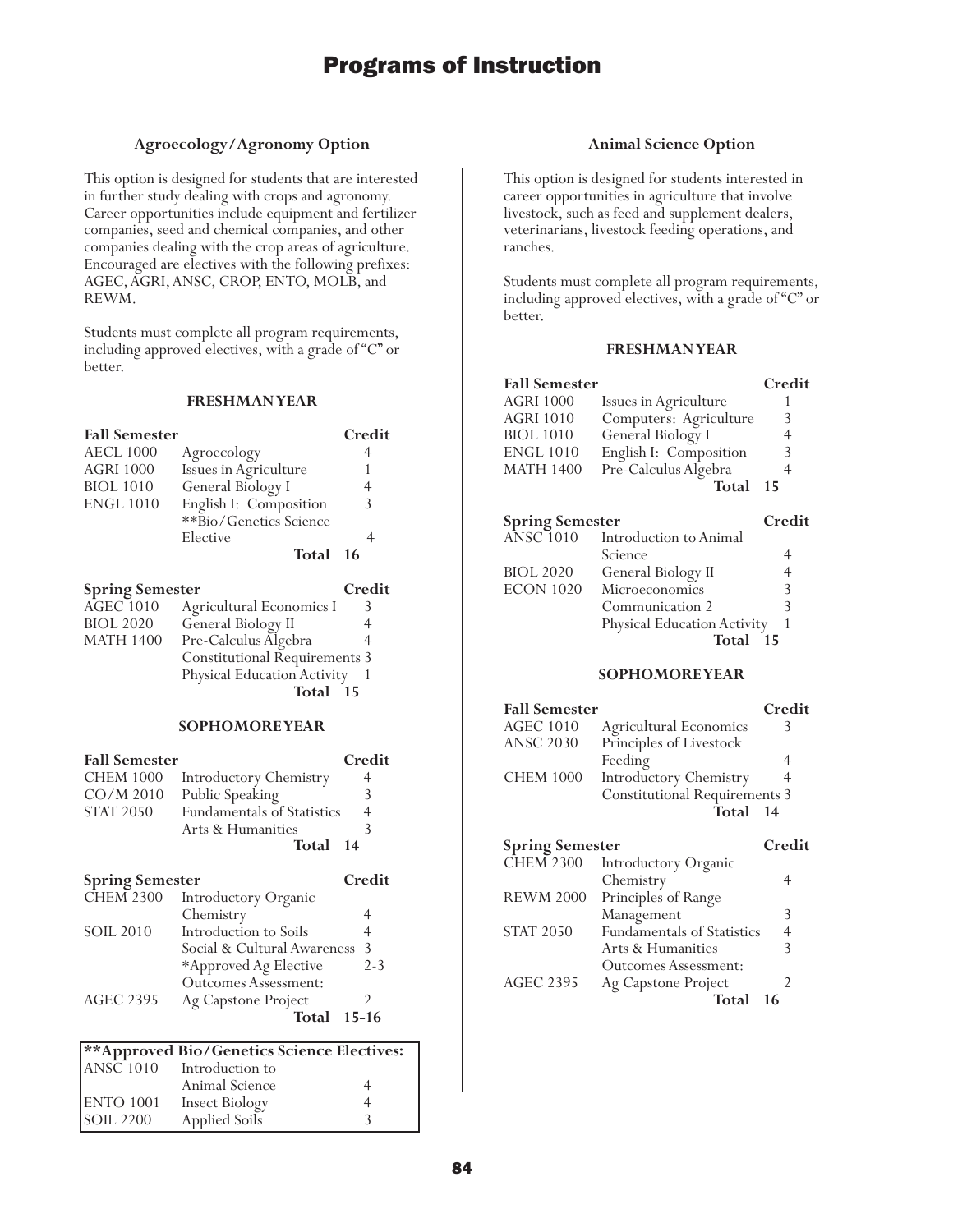### **Equine Science Option**

This option is for students that want to work in the equine industry such as equine trainers, farriers, equine boarding, and equestrian instruction.

Students must complete all program requirements, including approved electives, with a grade of "C" or better.

### **FRESHMAN YEAR**

| <b>Fall Semester</b>   |                               | Credit |
|------------------------|-------------------------------|--------|
| <b>AGRI 1000</b>       | Issues in Agriculture         |        |
| <b>ANSC 1010</b>       | Introduction to Animal        |        |
|                        | Science                       | 4      |
| <b>BIOL 1010</b>       | General Biology I             | 4      |
| <b>ENGL 1010</b>       | English I: Composition        | 3      |
|                        | Social & Cultural Awareness 3 |        |
|                        | Total                         | - 15   |
| <b>Spring Semester</b> |                               | Credit |

| Spring semester  |                                    | Стеан   |
|------------------|------------------------------------|---------|
| <b>BIOL 2020</b> | General Biology II                 |         |
| <b>EOST 1515</b> | Equine Science I                   | 4       |
| <b>MATH 1400</b> | Pre-Calculus Algebra               | 4       |
|                  | <b>Physical Education Activity</b> |         |
|                  | **Equine Science Elective          | $2 - 3$ |
|                  | <b>Total</b> 14-15                 |         |
|                  |                                    |         |

### **SOPHOMORE YEAR**

| <b>Fall Semester</b> |                                     | Credit |
|----------------------|-------------------------------------|--------|
| <b>AGEC 2020</b>     | Farm-Ranch Business                 |        |
|                      | Management                          | 3      |
| <b>CHEM 1000</b>     | Introductory Chemistry              | 4      |
| EQST 2516            | Equine Science II                   |        |
|                      | Communication 2                     |        |
|                      | <b>Constitutional Requirement 3</b> |        |
|                      | Total 16                            |        |

| <b>Spring Semester</b> |                             | Credit    |
|------------------------|-----------------------------|-----------|
| <b>REWM 2000</b>       | Principles of Range         |           |
|                        | Management                  | 3         |
| <b>STAT 2050</b>       | Fundamentals of Statistics  | 4         |
|                        | Arts & Humanities           | 3         |
|                        | **Equine Science Elective   | $2 - 3$   |
|                        | <b>Outcomes Assessment:</b> |           |
| <b>AGEC 2395</b>       | Ag Capstone Project         |           |
|                        | Total                       | $14 - 15$ |

|                         | ** Approved Equine Science Electives: |                         |
|-------------------------|---------------------------------------|-------------------------|
| $AGE\bar{C}2010$        | Farm-Ranch Business Records3          |                         |
| <b>AGEC 2020</b>        | Farm-Ranch Business                   |                         |
|                         |                                       |                         |
|                         | Management                            | 3                       |
| <b>AGEC 2150</b>        | Agri-Business Finance                 | 3                       |
| <b>AGEC 2300</b>        | Agricultural Marketing                | $\overline{c}$          |
| <b>CROP 2200</b>        | Forage Crop Science                   | 3                       |
| <b>EQST 1570</b>        | Horseshoeing I                        | 1                       |
| <b>EQST 1580</b>        | Horseshoeing II                       | 1                       |
| EQST 1725               | Rodeo Rough Stock I                   | $\overline{2}$          |
| <b>EQST 1740</b>        | Rodeo Timed Events I                  | $\overline{2}$          |
|                         |                                       |                         |
| *Approved Ag Electives: |                                       |                         |
| <b>AGEC 1200</b>        | Economics & Management of             |                         |
|                         | Agricultural Equipment                | 2                       |
| AGEC 1510               | Farm/Ranch Application &              |                         |
|                         | Review of Management                  | 3                       |
| AGEC 1970               |                                       | $\overline{2}$          |
| <b>AGEC 2010</b>        | Ag Internship<br>Farm-Ranch Business  |                         |
|                         | Records                               | 3                       |
|                         |                                       |                         |
| <b>AGEC 2020</b>        | Farm-Ranch Business                   |                         |
|                         | Management                            | 3                       |
| <b>AGEC 2150</b>        | Agri-Business Finance                 | 3                       |
| <b>AGEC 2300</b>        | <b>Agricultural Marketing</b>         | $\overline{2}$          |
| <b>AGEC 2350</b>        | Agricultural Commodities              |                         |
|                         | in Marketing                          | $\overline{\mathbf{c}}$ |
| <b>AGRI 2000</b>        | Agricultural Chemicals                | $\overline{c}$          |
| AGTK 1810               | Beginning Hydraulics                  | 3                       |
| <b>AGTK 1910</b>        | <b>Equipment Maintenance</b>          |                         |
|                         | and Repair                            | 2                       |
| <b>AGTK 1920</b>        | Introduction to Precision             |                         |
|                         | Agriculture                           | 3                       |
| <b>ANSC 1010</b>        | Introduction to Animal                |                         |
|                         |                                       | 4                       |
|                         | Science                               |                         |
| <b>ANSC 1070</b>        | Beginning Livestock Fitting           |                         |
|                         | and Showing                           | 1                       |
| <b>ANSC 1100</b>        | Management of                         |                         |
|                         | Reproduction                          | 4                       |
| ANSC 1210               | Beginning Livestock                   |                         |
|                         | Judging I                             | 2                       |
| <b>ANSC 1220</b>        | Techniques of Livestock               |                         |
|                         | Judging II                            | 1                       |
| ANSC 1550               | Livestock Health                      | 3                       |
| <b>ANSC 2030</b>        | Principles of Livestock               |                         |
|                         | Feeding                               | 4                       |
| <b>ANSC 2110</b>        | Beef Production and                   |                         |
|                         |                                       | 3                       |
| ANSC 2230               | Management                            |                         |
|                         | Advanced Techniques of                |                         |
|                         | Livestock Judging III                 | 1                       |
| <b>ANSC 2240</b>        | Advanced Techniques of                |                         |
|                         | Livestock Judging IV                  | 1                       |
| ANSC 2615               | Anatomy & Physiology of               |                         |
|                         | Domestic Animals I/II                 | 3                       |
| ANSC 2900               | Nutrition in Veterinary               |                         |
|                         | Medicine                              | 3                       |
| CHEM 2300               | Introductory Organic                  |                         |
|                         | Chemistry                             | 4                       |
| CROP 1150               | Pesticide Safety and                  |                         |
|                         | Application                           | 3                       |
|                         |                                       |                         |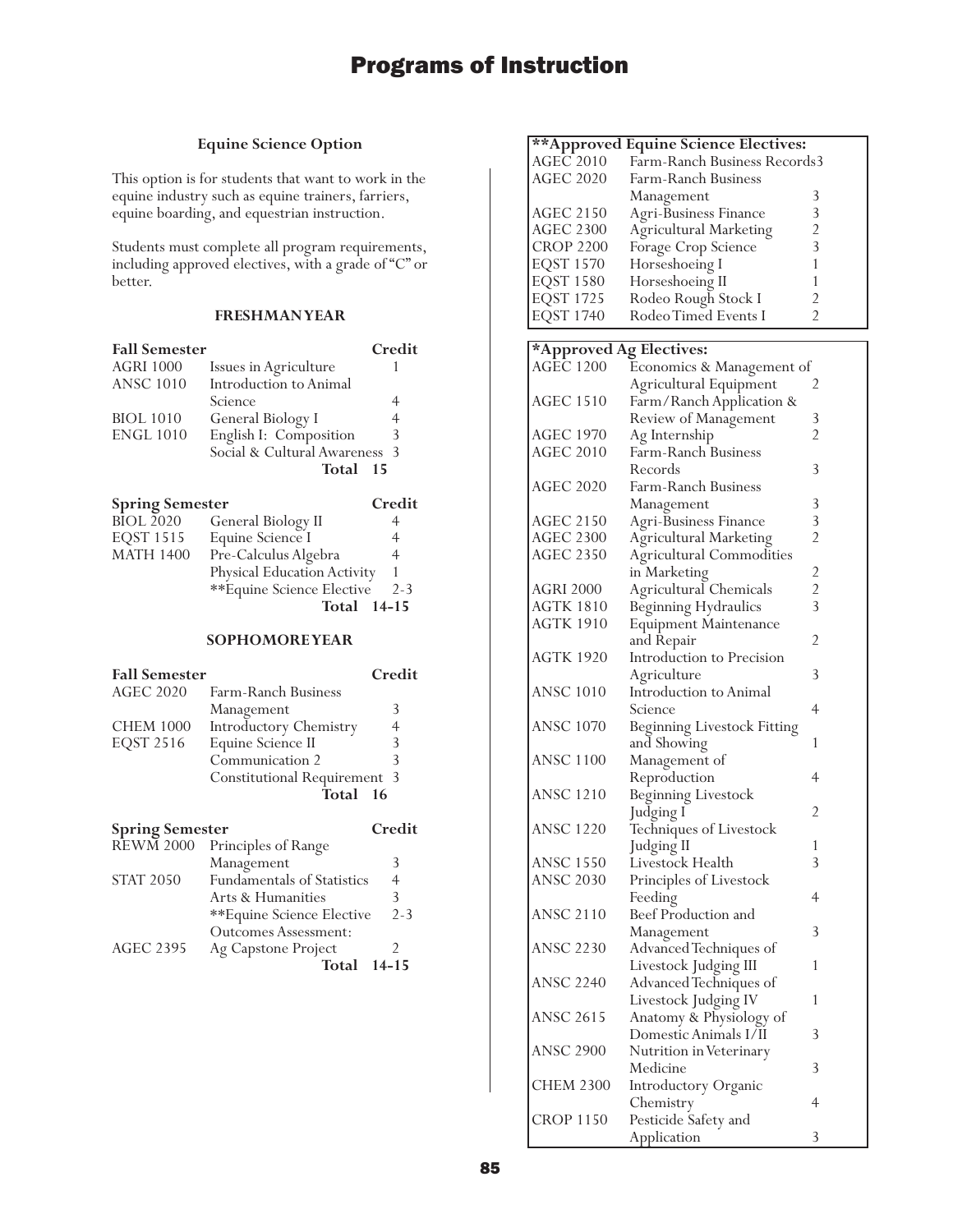| <b>CROP 2200</b> | Forage Crop Science          | 3              |
|------------------|------------------------------|----------------|
| <b>ECON 1020</b> | Microeconomics               | 3              |
| <b>ELTR 1515</b> | <b>Electrical Concepts</b>   | 2              |
| <b>ENTR 1500</b> | Successful Entrepreneurship  | $\overline{2}$ |
| <b>ENTO 1001</b> | <b>Insect Biology</b>        | 4              |
| EQST 1515        | Equine Science I             |                |
| <b>EQST 1570</b> | Horseshoeing I               |                |
| <b>EQST 1580</b> | Horseshoeing II              |                |
| <b>EQST 1725</b> | Rodeo Rough Stock I          | 2              |
| <b>EQST 1740</b> | Rodeo Timed Events I         | 2              |
| <b>EQST 2516</b> | Equine Science II            | 3              |
| <b>MCHT 1500</b> | General Machine Shop         | 2              |
| <b>MCHT</b> 1610 | Machine Tool Technology I    | $\overline{2}$ |
| <b>REWM 2000</b> | Principles of Range          |                |
|                  | Management                   | 3              |
| <b>REWM 2500</b> | Rangeland Plant              |                |
|                  | Identification               | 2              |
| <b>SOIL 2010</b> | Introduction to Soil Science | 4              |
| <b>SOIL 2300</b> | Soil Science and Fertilizer  |                |
|                  | Technology                   | 2              |
| <b>WELD 1700</b> | General Welding              | 3              |
|                  |                              |                |

### AGRICULTURE-FARM AND RANCH MANAGEMENT (AAS) 60-63 Credits

The Associate of Applied Science Degree in Farm and Ranch Management provides the basic subject matter and training for successful students to compete for employment.

Students must complete all program requirements, including approved electives, with a grade of "C" or better.

### **FRESHMAN YEAR**

| <b>Fall Semester</b> |                                              | Credit    |
|----------------------|----------------------------------------------|-----------|
| <b>AGRI 1000</b>     | Issues in Agriculture                        |           |
| <b>AGRI 1010</b>     | Computers: Agriculture                       | $3-4$     |
|                      | or CMAP 1765 Spreadsheet Application II:     |           |
|                      | Microsoft Excel                              |           |
|                      | and CMAP 1800 Database Application I: Access |           |
| <b>ANSC 1010</b>     | Introduction to Animal                       |           |
|                      | Science                                      | 4         |
| or                   | Lab Science I                                |           |
|                      | MATH 1000 Problem Solving                    | 3         |
|                      | or MATH 1515 Applied Technical Math          |           |
| <b>TECH 1005</b>     | Applied Technical Writing                    | 3         |
|                      | or ENGL 1010 English I: Composition          |           |
|                      | Total                                        | $14 - 15$ |

| <b>Spring Semester</b> |                           | Credit |
|------------------------|---------------------------|--------|
| <b>AGEC 1970</b>       | Ag Internship             | 2      |
| AGEC 2010              | Farm-Ranch Business       |        |
|                        | Records                   | 3      |
| <b>AGTK 1910</b>       | Equipment Maintenance and |        |
|                        | Repair                    | 2      |
| <b>ANSC 1010</b>       | Introduction to Animal    |        |
|                        | Science                   |        |
| or                     | Lab Science I             |        |
| <b>REWM 2000</b>       | Principles of Range       |        |
|                        | Management                | 3      |
|                        | *Approved Farm/Ranch      |        |
|                        | Elective                  | 3      |
|                        | <b>Total</b>              | 17     |
|                        |                           |        |

### **SOPHOMORE YEAR**

| <b>Fall Semester</b> |                                  | Credit         |
|----------------------|----------------------------------|----------------|
| <b>AGEC 1010</b>     | Agricultural Economics I         | Κ              |
| <b>AGEC 2020</b>     | Farm-Ranch Business              |                |
|                      | Management                       | 3              |
| <b>AGEC 2350</b>     | <b>Agricultural Commodities</b>  |                |
|                      | in Marketing                     | $\mathfrak{D}$ |
| <b>ANSC 2030</b>     | Principles of Livestock          |                |
|                      | Feeding                          | $4 - 3$        |
|                      | or CROP 2200 Forage Crop Science |                |
|                      | *Approved Farm/                  |                |
|                      | <b>Ranch Electives</b>           | $3 - 4$        |
|                      | Total                            | 14-16          |

| <b>Spring Semester</b> |                                      | Credit |
|------------------------|--------------------------------------|--------|
| <b>AGEC 2150</b>       | <b>Agri-Business Finance</b>         | 3      |
| <b>ANSC 1550</b>       | Livestock Health                     | 3      |
| or SOIL 2200           | <b>Applied Soils</b>                 |        |
|                        | <b>Constitutional Requirements 3</b> |        |
|                        | *Approved Farm/Ranch                 |        |
|                        | Electives                            |        |
|                        | <b>Outcomes Assessment:</b>          |        |
| <b>AGEC 2395</b>       | Ag Capstone Project                  | 2      |
|                        | Total                                | 15     |

### **\*Approved Farm/Ranch Electives:**

| <b>AGEC 1200</b> | Economics & Management of          |   |
|------------------|------------------------------------|---|
|                  | Agricultural Equipment             |   |
| <b>AGEC 2300</b> | <b>Agricultural Marketing</b>      |   |
| <b>AGRI 2000</b> | Agriculture Chemicals              |   |
| <b>AGTK 1810</b> | Beginning Hydraulics               |   |
| <b>AGTK 1920</b> | Introduction to Precision          |   |
|                  | Agriculture                        | 3 |
| <b>ANSC 1070</b> | <b>Beginning Livestock Fitting</b> |   |
|                  | and Showing                        |   |
| <b>ANSC 1100</b> | Management of                      |   |
|                  | Reproduction                       |   |
| <b>ANSC 1210</b> | <b>Beginning Livestock</b>         |   |
|                  | Judging I                          | 2 |
| <b>ANSC 1550</b> | Livestock Health                   | 3 |
| <b>ANSC 2110</b> | Beef Production and                |   |
|                  | Management                         |   |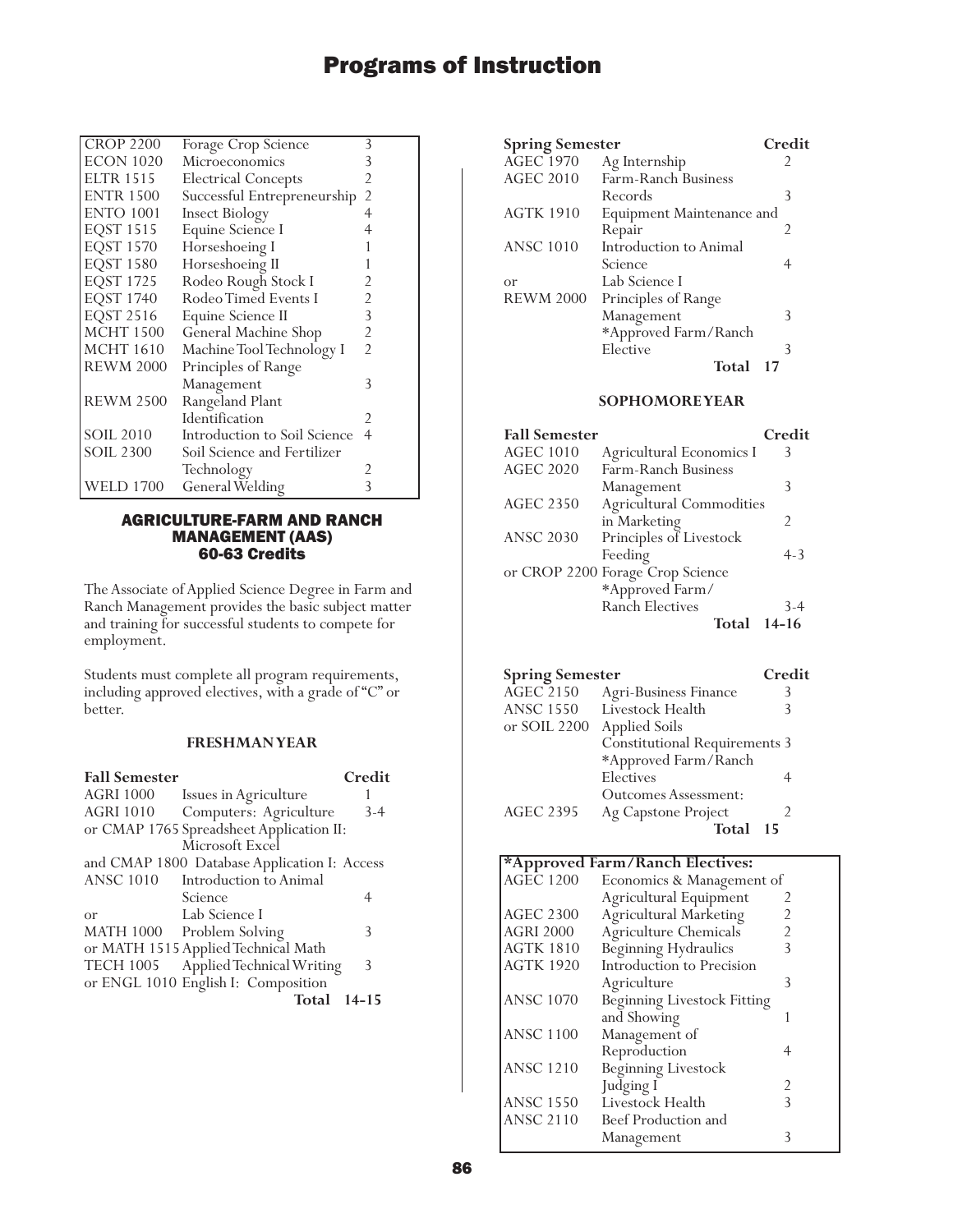| <b>ANSC 2900</b> | Nutrition in Veterinary               |                |
|------------------|---------------------------------------|----------------|
|                  | Medicine                              | 3              |
| <b>CROP 1150</b> | Pesticide Safety and                  |                |
|                  | Application                           | 3              |
| <b>CROP 2200</b> | Forage Crop Science                   | 3              |
| <b>ELTR 1515</b> | <b>Electrical Concepts</b>            | 2              |
| <b>EQST 1515</b> | Animal Science I                      | 4              |
| <b>EQST 1570</b> | Horseshoeing I                        |                |
| <b>EQST 1580</b> | Horseshoeing II                       |                |
| <b>EQST 1725</b> | Rodeo Rough Stock I                   | 2              |
|                  | or EQST 1740 Rodeo Timed Events I     | 2              |
| <b>EQST 2615</b> | Animal Science II                     | 3              |
| <b>MCHT 1500</b> | General Machine Shop                  | 2              |
|                  | or MCHT 1610Machine Tool Technology I | $\overline{2}$ |
| <b>REWM 2500</b> | Rangeland Plant                       |                |
|                  | Identification                        | 2              |
| <b>SOIL 2200</b> | <b>Applied Soils</b>                  | 3              |
| <b>SOIL 2300</b> | Soil Science & Fertilizer             |                |
|                  | Technology                            |                |
| <b>WELD 1700</b> | General Welding                       | 3              |

### AGRICULTURE - PRECISION AGRICULTURE (AAS) 62-64 Credits

Students successfully completing this program will gain the skills required for entry-level employment in precision agriculture. This would include jobs in the service industry related to agriculture equipment sales and services, crop scouting, fertilizer and chemical application, variable rate irrigation, soils, digital data, and remote sensing. Any other employment utilizing this technology such as NRCS projects, range management and land reclamation would benefit from this degree. This is a rapidly growing and quickly changing area of agriculture with great job potential. This is a stackable program with the Precision Agriculture One-Year Certificate.

Students must complete all program requirements, including approved electives, with a grade of "C" or better.

### **FRESHMAN YEAR**

| <b>Fall Semester</b> |                              | Credit        |
|----------------------|------------------------------|---------------|
| <b>AECL 1000</b>     | Agroecology                  | 4             |
| <b>AGRI 1000</b>     | Issues in Agriculture        |               |
| <b>AGRI 1010</b>     | Computers: Agriculture       |               |
| <b>AGTK 1920</b>     | Introduction to Precision    |               |
|                      | Agriculture                  | 3             |
| <b>AGTK 1930</b>     | UAV License and Registration | $\mathcal{D}$ |
| <b>ELTR 1515</b>     | <b>Electrical Concepts</b>   |               |
|                      | Total<br>15                  |               |

| <b>Spring Semester</b> |                                    | Credit         |
|------------------------|------------------------------------|----------------|
| <b>AGEC</b> 1970       | Ag Internship                      |                |
| <b>AGTK 1910</b>       | <b>Equipment Maintenance</b>       |                |
|                        | and Repair                         | $\mathfrak{D}$ |
| <b>AGTK 1940</b>       | Precision Agriculture II           | 3              |
| <b>AGTK 1950</b>       | Precision Hardware                 |                |
|                        | and Software                       | 3              |
| <b>CROP 1150</b>       | Pesticide Safety and Application 3 |                |
| <b>SOIL 2200</b>       | <b>Applied Soils</b>               | 3              |
|                        | Total<br>16                        |                |

### **SOPHOMORE YEAR**

| <b>Fall Semester</b> |                                   | Credit  |
|----------------------|-----------------------------------|---------|
| <b>AGTK 2520</b>     | Precision Agriculture III         |         |
| <b>CHEM 1000</b>     | Introductory Chemistry            | 4       |
| <b>CROP 2200</b>     | Forage Crop Science               | 3       |
| <b>MATH 1000</b>     | Problem Solving                   | $3 - 4$ |
|                      | or MATH 1400 Pre-Calculus Algebra |         |
|                      | Communication 1                   |         |
|                      | Total 16-17                       |         |

| <b>Spring Semester</b> |                                   | Credit  |
|------------------------|-----------------------------------|---------|
| <b>AGTK 1810</b>       | Beginning Hydraulics              | 3       |
| <b>AGTK 2540</b>       | Precision Agriculture IV          | 3       |
| <b>SOIL 2300</b>       | Soil Science and Fertilizer       |         |
|                        | Technology                        | 2       |
|                        | <b>Constitutional Requirement</b> | $2 - 3$ |
|                        | *Approved Electives               | 3       |
|                        | <b>Outcomes Assessment:</b>       |         |
| <b>AGEC 2395</b>       | Ag Capstone Project               | 2       |
|                        | $15-16$<br>Total                  |         |

**\*Approved Electives:** Take any course at the 1000 or above level with the following prefixes: AGEC, AGRI, AGTK, BIOL, CHEM, CROP, ENTO, REWM, RNEW, SOIL, STAT, and ZOO.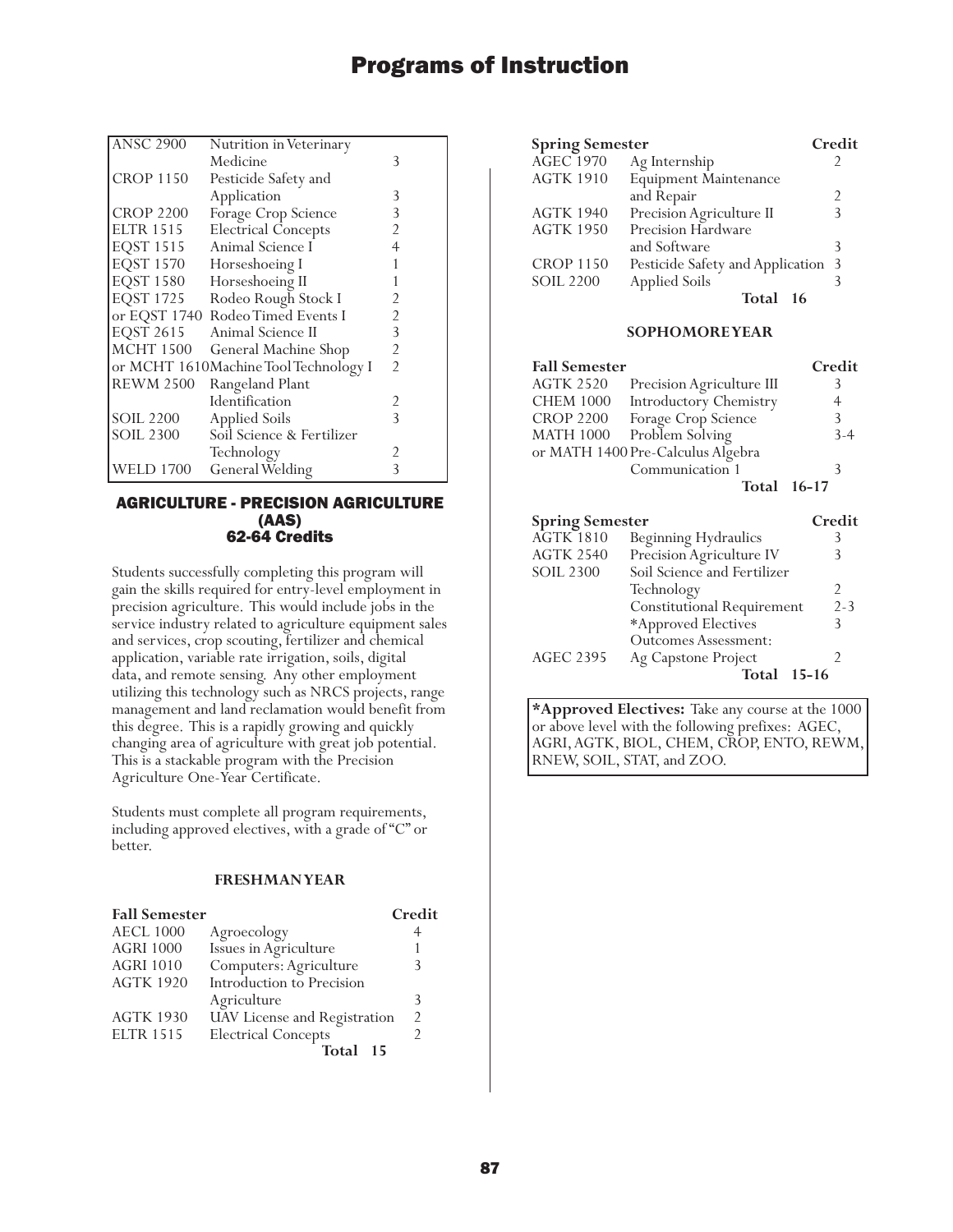### AGRICULTURE - PRECISION AGRICULTURE (CERT 1 YR) 31 Credits

This program will enable students to develop the knowledge and skills needed to successfully incorporate precision agriculture into a business operation. With successful completion of this certificate, students can obtain their own FAA UAV pilot's license. This is a stackable program with the two-year Precision Agriculture AAS degree.

Students must complete all program requirements, including approved electives, with a grade of "C" or better.

### **FRESHMAN YEAR**

| <b>Fall Semester</b> |                               | Credit |
|----------------------|-------------------------------|--------|
| <b>AECL 1000</b>     | Agroecology                   |        |
| <b>AGRI 1000</b>     | Issues in Agriculture         |        |
| <b>AGRI 1010</b>     | Computers: Agriculture        | 3      |
| <b>AGTK 1920</b>     | Introduction to Precision     |        |
|                      | Agriculture                   | 3      |
| <b>AGTK 1930</b>     | UAV License and Registration2 |        |
| <b>ELTR 1515</b>     | <b>Electrical Concepts</b>    |        |
|                      | Total                         | 15     |

| <b>Spring Semester</b> |                               | Credit |
|------------------------|-------------------------------|--------|
| <b>AGEC</b> 1970       | Ag Internship                 |        |
| <b>AGTK 1910</b>       | Equipment Maintenance and     |        |
|                        | Repair                        | 2      |
| <b>AGTK 1940</b>       | Precision Agriculture II      |        |
| <b>AGTK 1950</b>       | Precision Hardware and        |        |
|                        | Software                      | 3      |
| <b>CROP 1150</b>       | Pesticide Safety and          |        |
|                        | Application                   | 3      |
| <b>SOIL 2200</b>       | <b>Applied Soils</b>          | ζ      |
|                        | <b>Outcomes Assessment:</b>   |        |
| <b>HMDV 2411</b>       | <b>Assessment Requirement</b> |        |
|                        |                               |        |

### **Total 16**

For more information about this certificate program, links to occupation information, estimated program cost, normal time for program completion, median debt at program completion (if available), please visit EWC's website at: http://ewc.wy.edu/futurestudents/financial-aid/career/.

### AGRICULTURE-BEEF PRODUCTION (CERT 1 YR) 32 CREDITS

The Beef Production Certificate program is an intensive curriculum designed to train the student for an entry level management position in the Production Livestock Industry. The program emphasizes handson learning through labs and practicum experience. New technologies used include: computer-assisted ration formulation and record keeping, ultrasound equipment, software for cowherd management and farm management, and GPS.

Students must complete all program requirements, including approved electives, with a grade of "C" or better.

| <b>Fall Semester</b>   |                                     | Credit           |
|------------------------|-------------------------------------|------------------|
| <b>AECL 1000</b>       | Agroecology                         | 4                |
| or BIOL $1000$         | Principles of Biology               |                  |
| or BIOL $1010$         | General Biology I                   |                  |
| AGRI 1000              | Issues in Agriculture               | 1                |
| <b>AGRI 1010</b>       | Computers: Agriculture              | 3                |
| ANSC 1210              | Beginning Livestock Judging         | 2                |
| <b>ANSC 2030</b>       | Principles of Livestock             |                  |
|                        | Feeding                             | 4                |
| <b>ANSC 2110</b>       | Beef Production and                 |                  |
|                        | Management                          | 3                |
|                        | Total                               | 17               |
|                        |                                     |                  |
|                        |                                     |                  |
| <b>Spring Semester</b> |                                     | Credit           |
| <b>AGEC 1970</b>       | Ag Internship                       | 2                |
| <b>AGEC 2010</b>       | Farm-Ranch Business                 |                  |
|                        | Records                             | 3                |
| <b>ANSC 1550</b>       | Livestock Health                    | 3                |
| ANSC 1100              |                                     |                  |
|                        | Management of                       | 4                |
| <b>REWM 2000</b>       | Reproduction<br>Principles of Range |                  |
|                        | Management                          | 3                |
|                        | <b>Outcomes Assessment:</b>         |                  |
| HMDV 2411              | Assessment Requirement              | $\left( \right)$ |

| Beef Production program course substitutions |                               |  |  |
|----------------------------------------------|-------------------------------|--|--|
| with advisor approval:                       |                               |  |  |
| <b>AGEC 2020</b>                             | Farm-Ranch Business           |  |  |
|                                              | Management                    |  |  |
| <b>AGEC 2150</b>                             | Agri-Business Finance         |  |  |
| <b>AGEC 2300</b>                             | Agricultural Marketing        |  |  |
| <b>AGEC 2350</b>                             | Agricultural Commodities      |  |  |
|                                              | in Marketing                  |  |  |
| <b>ANSC 1010</b>                             | <b>Introduction</b> to Animal |  |  |
|                                              | Science                       |  |  |
| <b>CROP 2200</b>                             | Forage Crop Science           |  |  |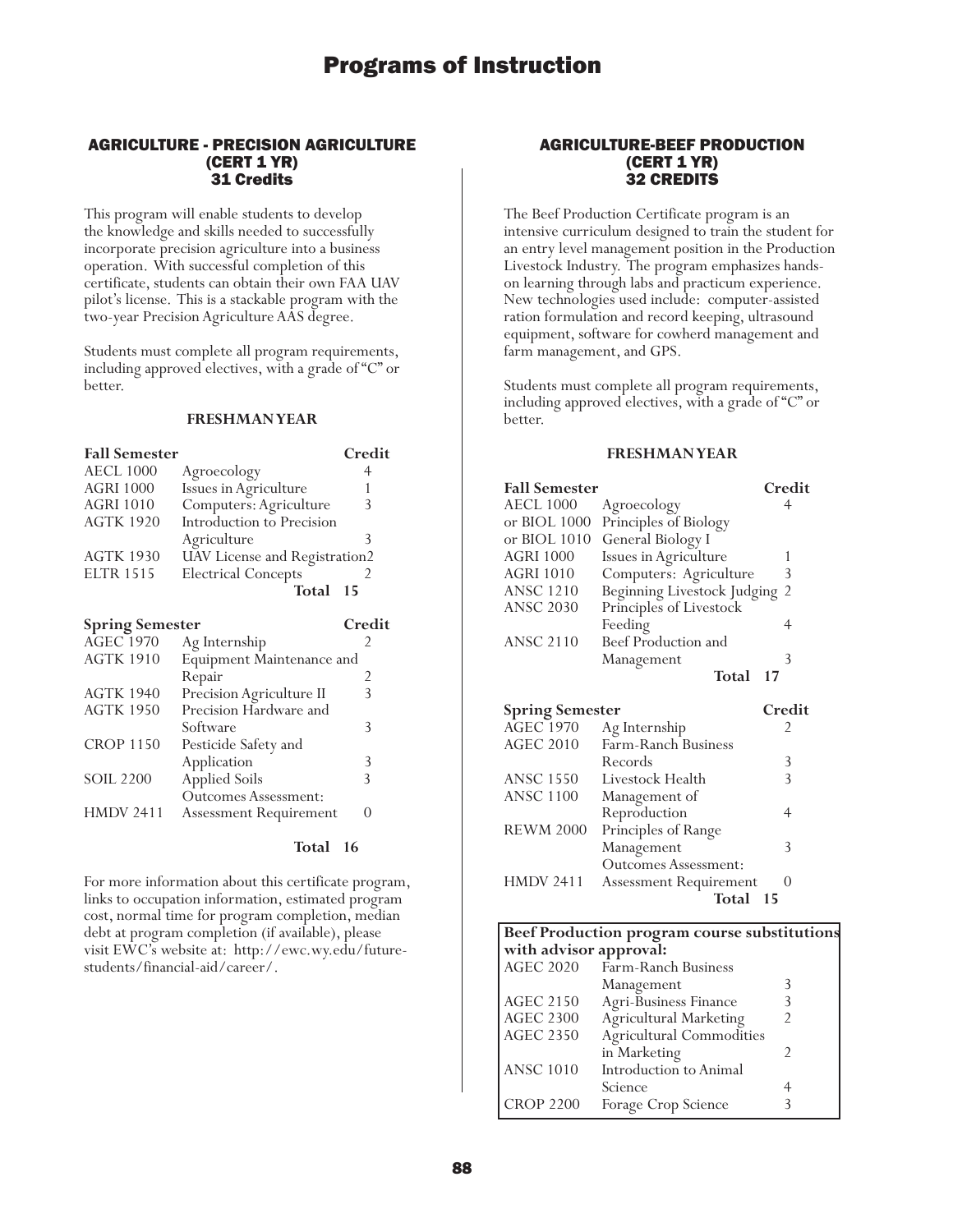For more information about this certificate program, links to occupational information, estimated program cost, normal time for program completion, median debt at program completion (if available), please visit EWC's website at: http://ewc.wy.edu/futurestudents/financial-aid/career/.

### AGRICULTURE-RANGELAND ECOLOGY AND WATERSHED MANAGEMENT (AS) 61 CREDITS

Rangeland is a fundamental, renewable natural resource. Throughout the western U.S., it offers a wide-range of opportunities for the multiple uses of livestock and wildlife grazing, recreation, water production and natural beauty. The rangeland ecology and watershed management curriculum is designed for students wishing to study ecology, utilization and management of rangelands and wildlife watersheds, and related resources including forestry, recreation, wildlife management, soil science, botany and zoology. The curriculum is designed so that students can transfer to four-year institutions and prepare for careers in natural resource management as Range Conservationists, Soil Conservationists, and Range or Forest Hydrologists.

Students must complete all program requirements, including approved electives, with a grade of "C" or better.

### **FRESHMAN YEAR**

| <b>Fall Semester</b>                       |                                      | Credit |
|--------------------------------------------|--------------------------------------|--------|
| <b>BIOL</b> 1010                           | General Biology I                    |        |
| <b>CHEM 1000</b>                           | <b>Introductory Chemistry</b>        | 4      |
| <b>ENGL 1010</b>                           | English I: Composition               | 3      |
| <b>MATH 1400</b>                           | Pre-Calculus Algebra                 | 4      |
|                                            | Freshman Foundations                 |        |
|                                            | Total                                | 16     |
|                                            |                                      |        |
|                                            |                                      | Credit |
| <b>Spring Semester</b><br><b>BIOL 2020</b> | General Biology II                   | 4      |
| <b>REWM 2000</b>                           |                                      |        |
|                                            | Principles of Range                  | 3      |
|                                            | Management<br>Arts & Humanities      | 3      |
|                                            | <b>Constitutional Requirements 3</b> |        |
|                                            | Physical Education Activity          |        |

### **SOPHOMORE YEAR**

| <b>Fall Semester</b> |                             | Credit |    |
|----------------------|-----------------------------|--------|----|
| AECL 1000            | Agroecology                 |        |    |
| AGEC 1010            | Agriculture Economics I     | 3      |    |
| AGRI 1010            | Computers: Agriculture      | 3      |    |
| ZOO 2450             | Principles of Fish and      |        |    |
|                      | Wildlife Management         |        |    |
|                      | Social & Cultural Awareness | -3     |    |
|                      |                             | Total  | 16 |

| <b>Spring Semester</b> |                                   | Credit         |
|------------------------|-----------------------------------|----------------|
| $\overline{CO/M}$ 2010 | Public Speaking                   | 3              |
| <b>RNEW 2100</b>       | Forest Management                 | 3              |
| <b>SOIL 2010</b>       | Introduction to Soil Science      | $\overline{4}$ |
| <b>STAT 2050</b>       | <b>Fundamentals of Statistics</b> | 4              |
|                        | Outcomes Assessment:              |                |
| <b>AGEC 2395</b>       | Ag Capstone Project               |                |
|                        | Total                             |                |

#### AQUACULTURE TECHNICIAN (CERT LESS THAN 1 YR) 12 Credits

This program will enable a student to meet entry level requirements for employment as an aquaculture technician. Students completing the program will have a basic understanding of aquaculture production methods and fish management techniques. This program is offered only at the Wyoming Women's Center in Lusk, WY.

Students must complete all program requirements, including approved electives, with a grade of "C" or better.

#### **FRESHMAN YEAR**

| <b>Fall Semester</b> |                               | Credit |
|----------------------|-------------------------------|--------|
| <b>AQTK 1500</b>     | Introduction to Aquaculture 3 |        |
| <b>AQTK 1520</b>     | Aquaculture Systems           |        |
| <b>AQTK 1550</b>     | Fish Health Management        | 3      |
| <b>AQTK 1600</b>     | Hatchery Management           |        |
|                      | Total 12                      |        |

Federal Financial Aid is not available for this certificate program.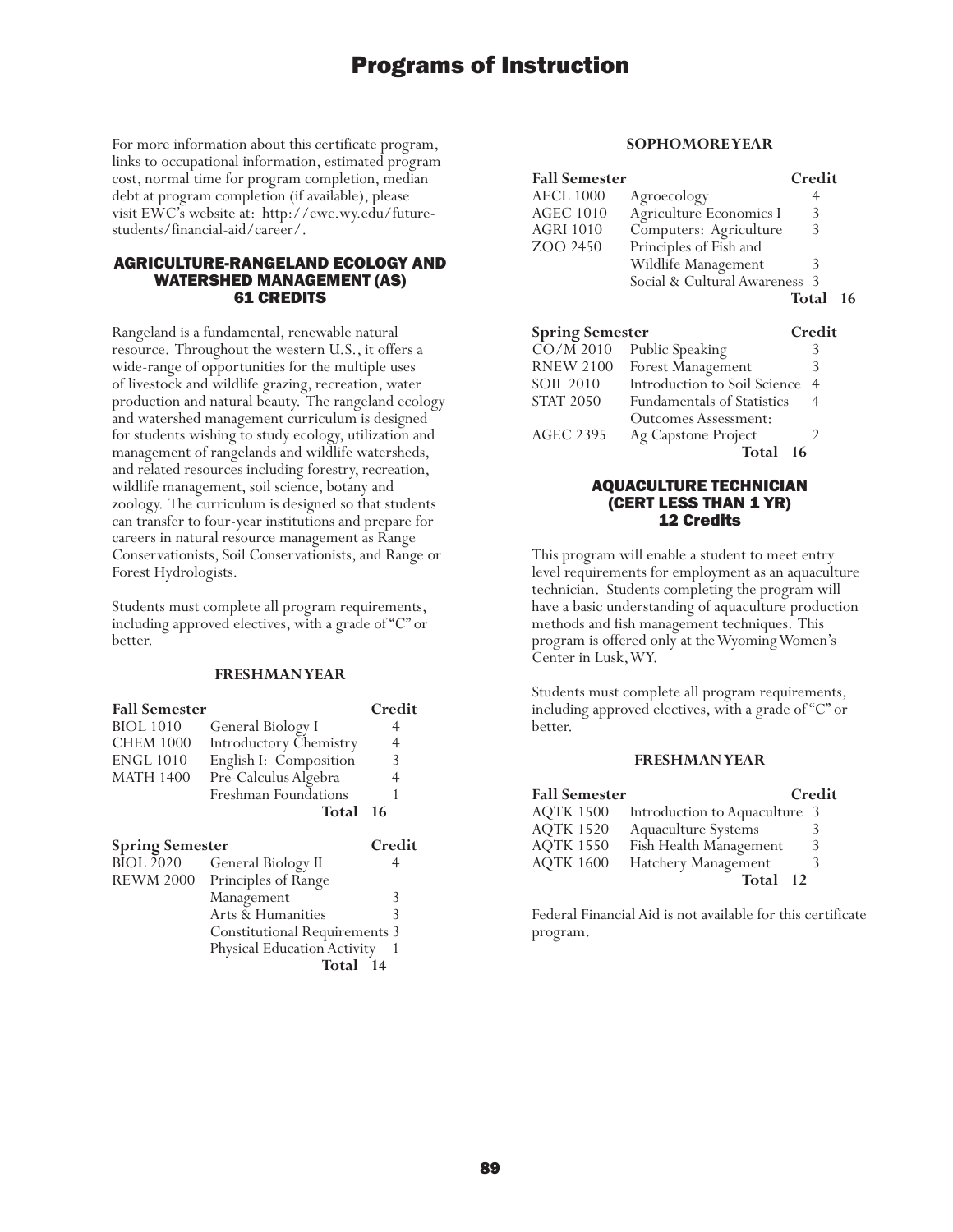### ART (AA) 61 Credits

The Associate of Arts in Art provides freshman and sophomore level courses required by most colleges for a Bachelor of Arts or a Bachelor of Fine Arts degree in the visual arts. This program is ideal for students interested in a career in the fine or applied arts. The outcomes assessment requirement for this program will be an exhibition of art completed during the student's time in the program. This exhibition must be accompanied by an Artist's Statement, a written explanation of the work on display.

Students must complete all program requirements, including approved electives, with a grade of "C" or better.

### **FRESHMAN YEAR**

| <b>Fall Semester</b> |                                      | Credit |
|----------------------|--------------------------------------|--------|
| <b>ART 1005</b>      | Drawing I                            |        |
| <b>ART 1110</b>      | Foundation:                          |        |
|                      | Two-Dimensional                      | 3      |
| <b>ENGL 1010</b>     | English I: Composition               |        |
|                      | <b>Constitutional Requirements 3</b> |        |
|                      | Freshman Foundations                 |        |
|                      | Physical Education Activity          |        |
|                      | Total 14                             |        |
|                      |                                      |        |

| <b>Spring Semester</b> |                            | Credit |
|------------------------|----------------------------|--------|
| ART 1130               | Foundation: Color Theory   |        |
| <b>ART 1310</b>        | Introduction to Sculpture  | 3      |
| <b>ENGL 2020</b>       | Introduction to Literature | ζ      |
|                        | Lab Science I              |        |
|                        | **Art Elective             |        |
|                        | Total 16                   |        |

### **SOPHOMORE YEAR**

| <b>Fall Semester</b> |                    | Credit |
|----------------------|--------------------|--------|
| <b>ART 1120</b>      | Foundation:        |        |
|                      | Three-Dimensional  | 3      |
| <b>ART 2010</b>      | Art History I      | 3      |
| <b>ART 2410</b>      | Ceramics I         | 3      |
| <b>MATH 1000</b>     | Problem Solving    | 3      |
|                      | *Approved Elective |        |
|                      | Total              | 15     |

| <b>Spring Semester</b> |                               | Credit |
|------------------------|-------------------------------|--------|
| ART 2020               | Art History II                |        |
| <b>ART 2210</b>        | Painting I                    |        |
| ART 2141               | <b>Professional Practices</b> |        |
|                        | in the Arts                   |        |
|                        | Social & Cultural Awareness   | -3     |
|                        | *Approved Elective            |        |
|                        | **Art Elective                |        |
|                        | <b>Outcomes Assessment:</b>   |        |
| <b>HMDV 2411</b>       | <b>Assessment Requirement</b> |        |
|                        | Total                         | 16     |

|                 | <b>*Approved Electives:</b> Any course at the 1000 or |  |
|-----------------|-------------------------------------------------------|--|
| above level.    |                                                       |  |
|                 |                                                       |  |
|                 | **Approved Art Electives:                             |  |
| ART 1179        | Photoshop I                                           |  |
| <b>ART 2005</b> | Drawing II                                            |  |
| ART 2145        | Digital Photography                                   |  |
| ART 2420        | Ceramics II                                           |  |

### BIOLOGY (AS) 60 Credits

The Biology major is a transfer program designed for students interested in training in the biological sciences. It enables students to combine courses in biology, botany, zoology, and molecular biology to meet specific interests.

Students must complete all program requirements, including approved electives, with a grade of "C" or better.

### **FRESHMAN YEAR**

| <b>Fall Semester</b>   |                            | Credit |
|------------------------|----------------------------|--------|
| <b>BIOL 1010</b>       | General Biology I          | 4      |
| <b>CHEM 1020</b>       | General Chemistry I        | 4      |
| <b>ENGL 1010</b>       | English I: Composition     | 3      |
| <b>MATH 1400</b>       | Pre-Calculus Algebra       | 4      |
|                        | Freshman Foundations       |        |
|                        | Total                      | 16     |
| <b>Spring Semester</b> |                            | Credit |
| <b>BIOL 2020</b>       | General Biology II         | 4      |
| <b>CHEM 1030</b>       | General Chemistry II       | 4      |
| <b>ENGL 2020</b>       | Introduction to Literature | 3      |
| <b>MATH 1405</b>       | Pre-Calculus Trigonometry  | 3      |

**Total 14**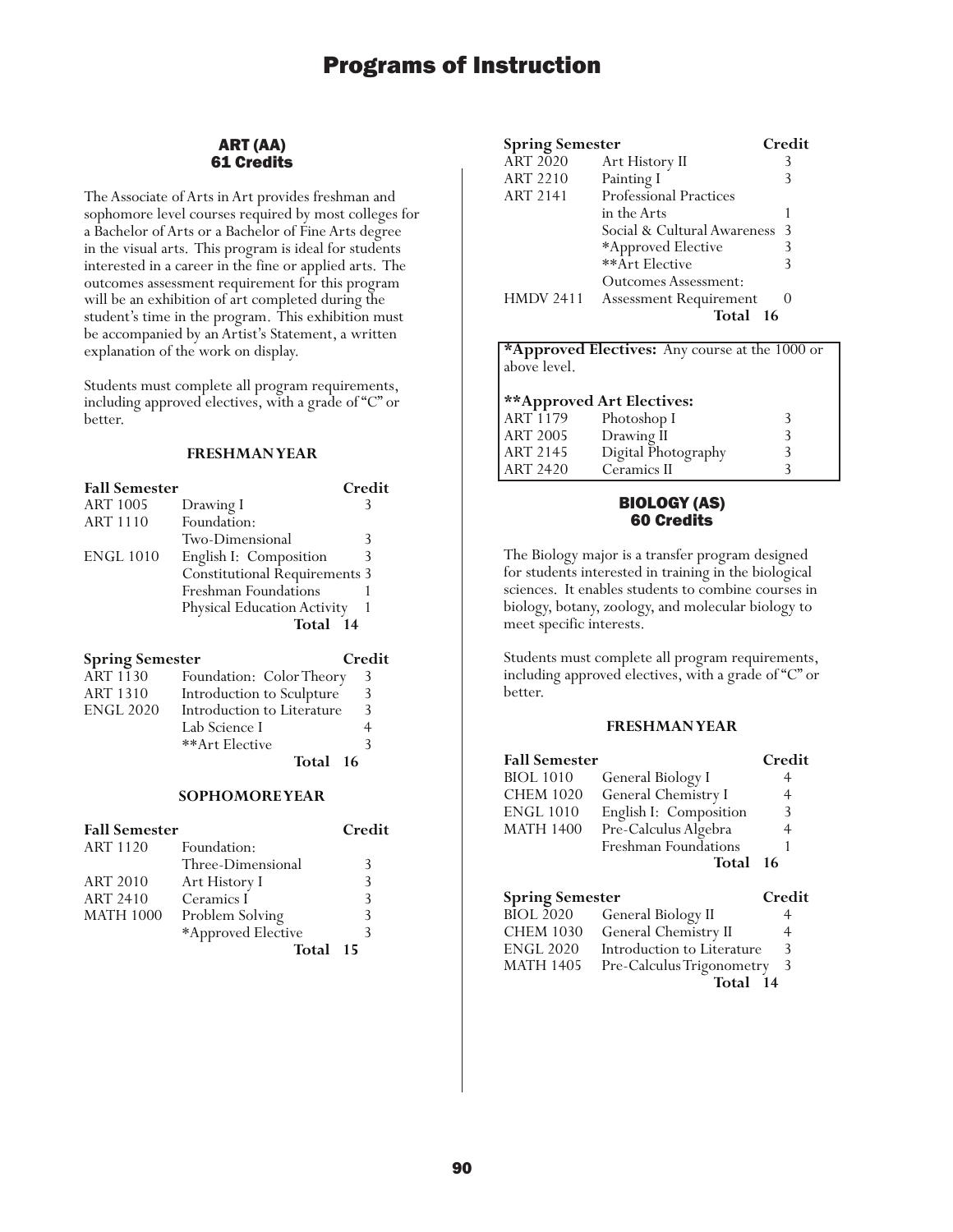### **SOPHOMORE YEAR**

| <b>Fall Semester</b>   |                                      | Credit   |
|------------------------|--------------------------------------|----------|
| <b>CHEM 2300</b>       | Introductory Organic                 |          |
|                        | Chemistry                            | 4        |
|                        | or CHEM 2320 Organic Chemistry I     |          |
| <b>MATH 2200</b>       | Calculus I                           | 4        |
| <b>PHYS 1110</b>       | <b>General Physics I</b>             | 4        |
|                        | Physical Education Activity          | 1        |
|                        | Social & Cultural Awareness          | 3        |
|                        | Total 16                             |          |
| <b>Spring Semester</b> |                                      | Credit   |
| <b>MOLB 2220</b>       | Pathogenic Microbiology              | 4        |
|                        | or CHEM 2340 Organic Chemistry II    |          |
| <b>STAT 2050</b>       | <b>Fundamentals of Statistics</b>    | 4        |
|                        | Arts & Humanities                    | 3        |
|                        | <b>Constitutional Requirements 3</b> |          |
|                        | <b>Outcomes Assessment:</b>          |          |
| <b>HMDV 2411</b>       | <b>Assessment Requirement</b>        | $\theta$ |
|                        | Total 14                             |          |

#### BUSINESS ADMINISTRATION (AS) 60 Credits

The suggested program in accounting/business administration allows the student to earn an Associate of Science Degree while completing the first two years of college work toward a bachelor's degree. Those majoring in accounting, marketing, management, finance or other specific areas of business generally take the same courses during the first two years.

Students must complete all program requirements, including approved electives, with a grade of "C" or better.

### **FRESHMAN YEAR**

| <b>Fall Semester</b>                       |                                                                  | Credit |
|--------------------------------------------|------------------------------------------------------------------|--------|
| <b>ACCT 1010</b>                           | Principles of Accounting I                                       | 3      |
| <b>ENGL 1010</b>                           | English I: Composition                                           | 3      |
| <b>MATH 1400</b>                           | Pre-Calculus Algebra                                             | 4      |
|                                            | <b>Constitutional Requirements 3</b>                             |        |
|                                            | Freshman Foundations                                             |        |
|                                            | Total                                                            | 14     |
|                                            |                                                                  |        |
|                                            |                                                                  | Credit |
| <b>Spring Semester</b><br><b>ACCT 1020</b> |                                                                  | 3      |
| <b>STAT 2050</b>                           | Principles of Accounting II<br><b>Fundamentals of Statistics</b> | 4      |
|                                            | Arts & Humanities                                                | 3      |
|                                            | Lab Science I                                                    | 4      |

**Total 15**

#### **SOPHOMORE YEAR**

| <b>Fall Semester</b>   |                                  | Credit            |
|------------------------|----------------------------------|-------------------|
| ACCT 2450              | Cost Accounting                  | 3                 |
| $CO/M$ 2010            | Public Speaking                  | 3                 |
| or ENGL 2020           | Introduction to Literature       |                   |
| ECON 1010              | Macroeconomics                   | 3                 |
| <b>MATH 2350</b>       | <b>Business Calculus</b>         | 4                 |
| <b>MKT 2100</b>        | Principles of Marketing          | 3                 |
|                        | Total                            | 16                |
|                        |                                  |                   |
| <b>Spring Semester</b> |                                  | Credit            |
| <b>BADM 2010</b>       | Business Law I                   | 3                 |
| <b>ECON 1020</b>       | Microeconomics                   | 3                 |
| <b>MATH 2355</b>       | <b>Mathematical Applications</b> |                   |
|                        | for Business                     | 4                 |
| MGT 2100               | Principles of Management         | 3                 |
|                        | *Approved Elective               | $\mathfrak{D}$    |
|                        | Outcomes Assessment:             |                   |
| HMDV 2411              | <b>Assessment Requirement</b>    | $\mathbf{\Omega}$ |
|                        | Total                            | 15                |

**\*Approved Electives:** Any course at the 1000 or above level.

### BUSINESS ADMINISTRATION (AAS) 60 Credits

The purpose of this flexible program is to provide an individual with entry level business skills. It emphasizes the accounting, office management, and computer areas. It is designed for the student who does not intend to transfer to another college to earn a bachelor's degree.

Students must complete all program requirements, including approved electives, with a grade of "C" or better.

### **FRESHMAN YEAR**

| <b>Fall Semester</b>   |                                 | Credit |
|------------------------|---------------------------------|--------|
| <b>ACCT 1010</b>       | Principles of Accounting I      | 3      |
| <b>BADM 1030</b>       | Personal Finance                | 3      |
|                        | Communication 1                 | 3      |
|                        | Freshman Foundations            |        |
|                        | *Approved Electives             |        |
|                        | **Approved Business             |        |
|                        | <b>Administration Electives</b> | 3      |
|                        | Total                           | -15    |
| <b>Spring Semester</b> |                                 | Credit |
| <b>BADM 1000</b>       | Introduction to Business        | 3      |
| <b>BADM 1005</b>       | <b>Business Mathematics I</b>   | 3      |
| COSC 1200              | Computer Information            |        |

Systems 3 Constitutional Requirements 3

Administration Electives 3

**Total 15**

\*\*Approved Business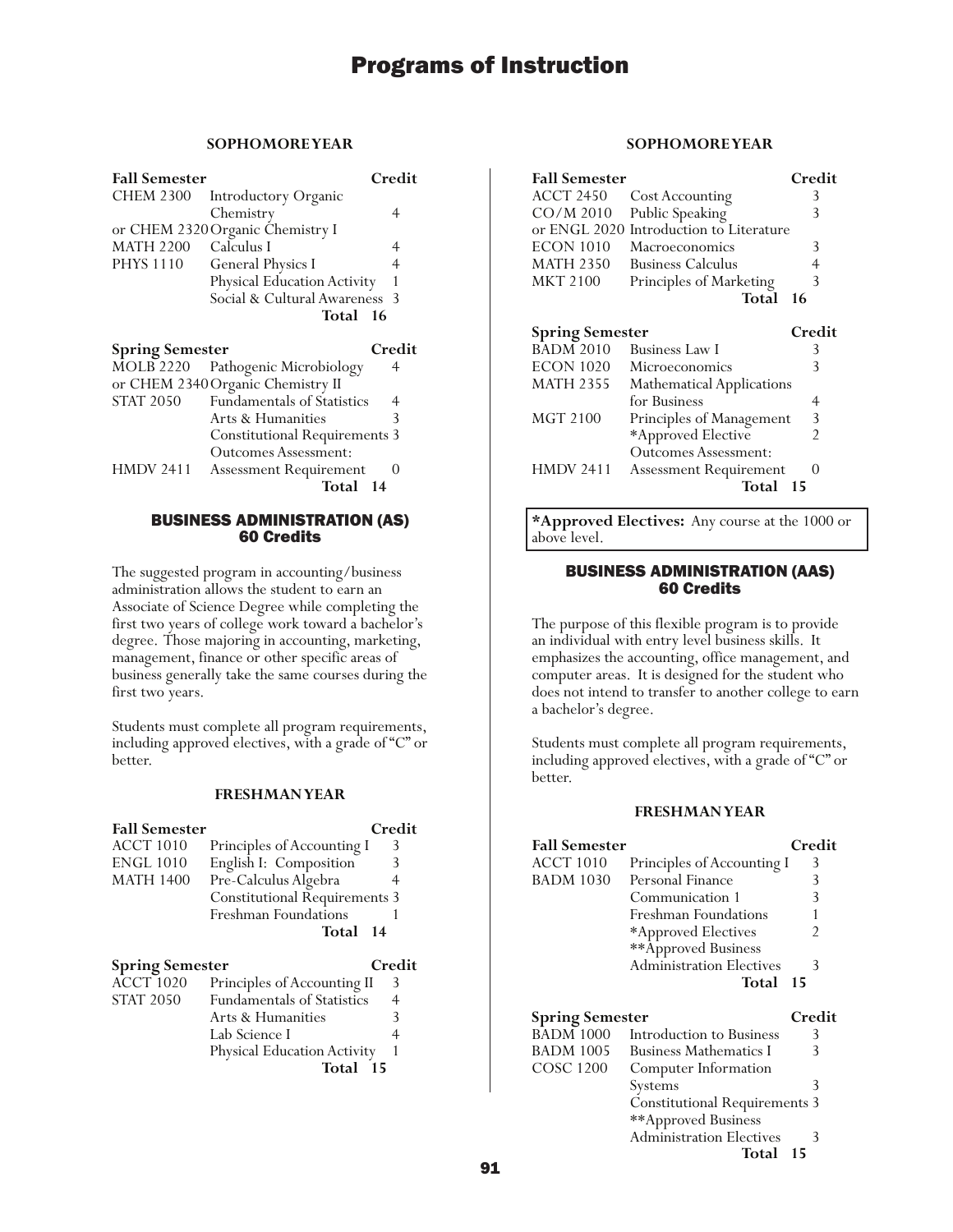### **SOPHOMORE YEAR**

| <b>Fall Semester</b>   |                                 | Credit |
|------------------------|---------------------------------|--------|
| <b>BADM 1020</b>       | <b>Business Communications</b>  | 3      |
| <b>ECON 1010</b>       | Macroeconomics                  | 3      |
| <b>MKT 2100</b>        | Principles of Marketing         | 3      |
|                        | Arts & Humanities               | 3      |
|                        | *Approved Electives             | 3      |
|                        | Total                           | 15     |
| <b>Spring Semester</b> |                                 | Credit |
| <b>ACCT 2110</b>       | Microcomputer Accounting I 2    |        |
| MGT 2100               | Principles of Management        | 3      |
|                        | *Approved Electives             | 4      |
|                        | **Approved Business             |        |
|                        | <b>Administration Electives</b> | 3      |
|                        | <b>Outcomes Assessment:</b>     |        |
| <b>BADM 1395</b>       | <b>Business Administration</b>  |        |
|                        | Capstone                        | 3      |
|                        | Total                           | 15     |

**\*Approved Electives:** Any course at the 1000 or above level.

**\*\*Approved Business Administration (AAS) Electives:** Take any course with the following prefixes: ACCT, BADM, ECON, ENTR, INET, MGT, or MKT.

### BUSINESS ADMINISTRATION DISTANCE LEARNING (AAS) 60 Credits

The purpose of this flexible program is to provide an individual with entry level business skills. It emphasizes the accounting, office management, and computer areas. It is designed for the student who does not intend to transfer to another college to earn a bachelor's degree.

Students must complete all program requirements, including approved electives, with a grade of "C" or better.

### **FRESHMAN YEAR**

| <b>Fall Semester</b> |                             | Credit |
|----------------------|-----------------------------|--------|
| <b>BADM 1005</b>     | <b>Business Mathematics</b> | 3      |
| <b>BADM 1030</b>     | Personal Finance            | ζ      |
| <b>MKT 2100</b>      | Principles of Marketing     | 3      |
|                      | Communication 1             | 3      |
|                      | Freshman Foundations        |        |
|                      | *Approved Electives         |        |
|                      | Total                       | 15     |

| <b>Spring Semester</b> |                                      | Credit |
|------------------------|--------------------------------------|--------|
| <b>ACCT 1010</b>       | Principles of Accounting I           | 3      |
| <b>BADM 1020</b>       | <b>Business Communications</b>       |        |
| <b>MGT 2100</b>        | Principles of Management             | 3      |
|                        | <b>Constitutional Requirements 3</b> |        |
|                        | **Approved Business                  |        |
|                        | Administration Electives             |        |
|                        | Total 15                             |        |
|                        |                                      |        |

#### **SOPHOMORE YEAR**

| <b>Fall Semester</b>               |                                 | Credit |
|------------------------------------|---------------------------------|--------|
| <b>COSC 1200</b>                   | Computer Information            |        |
|                                    | Systems                         | 3      |
| <b>ECON 1010</b><br>Macroeconomics |                                 | 3      |
|                                    | Arts & Humanities               | 3      |
|                                    | *Approved Electives             | 3      |
|                                    | **Approved Business             |        |
|                                    | <b>Administration Electives</b> | 3      |
|                                    | Total                           | 15     |
|                                    |                                 |        |
|                                    |                                 |        |
| <b>Spring Semester</b>             |                                 | Credit |
| <b>ACCT 2110</b>                   | Microcomputer Accounting I2     |        |
| BADM 1000                          | Introduction to Business        | 3      |
|                                    | *Approved Electives             | 4      |
|                                    | ** Approved Business            |        |
|                                    | <b>Administration Electives</b> | 3      |
|                                    | <b>Outcomes Assessment:</b>     |        |
| <b>BADM 1395</b>                   | <b>Business Administration</b>  |        |

**Total 15**

**\*Approved Electives:** Any course at the 1000 or above level.

**\*\*Approved Business Administration (AAS) Electives:** Take any course with the following prefixes: ACCT, BADM, ECON, ENTR, INET, MGT, or MKT.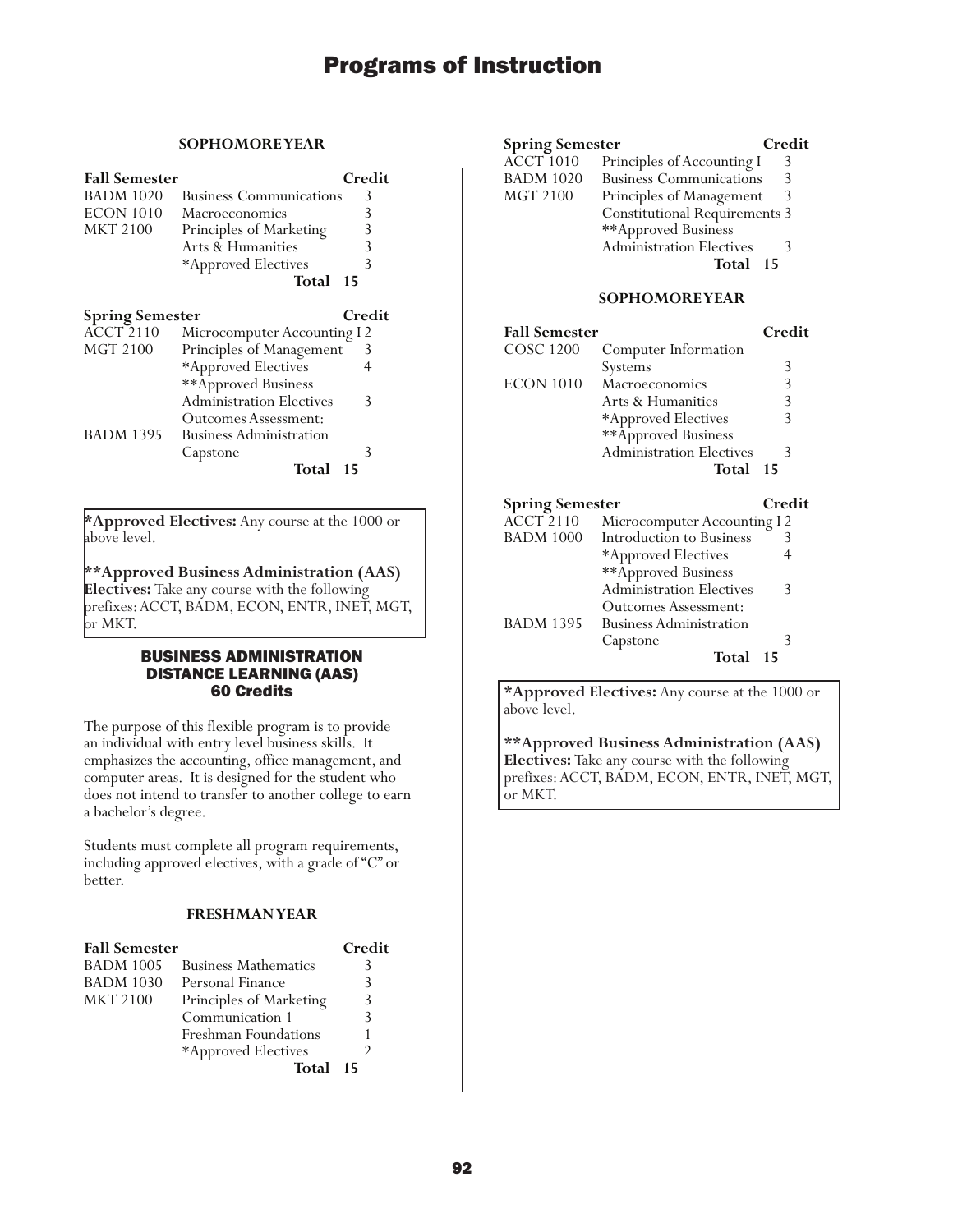### BUSINESS EDUCATION (AS) 63-64 Credits

This program offers many of the education courses required for business education majors as well as office and computer skills necessary for employment in a business office. The program is designed for the student wishing to transfer after two years to complete a teaching degree in business education at a four-year institution. Education programs vary greatly at four-year institutions, so students should consult the catalog of the college or university of their choice for information on the specific requirements of that institution.

Notice of background check: All education students are subject to background checks for selected educational coursework involving student contact and future employment as professionals in education and related fields. Student financial aid may be used to cover the cost.

Students planning to transfer to the University of Wyoming should take EDFD 2450 Lifespan Human Development.

Students must complete all program requirements, including approved electives, with a grade of "C" or better.

### **FRESHMAN YEAR**

| <b>Fall Semester</b> |                          | Credit |
|----------------------|--------------------------|--------|
| <b>ECON 1010</b>     | Macroeconomics           |        |
| <b>EDFD 2020</b>     | Foundations of Education | 3      |
| <b>ENGL 1010</b>     | English I: Composition   | 3      |
| <b>MATH 1400</b>     | Pre-Calculus Algebra     |        |
| <b>PSYC 1000</b>     | General Psychology       | 3      |
|                      | Freshman Foundations     |        |
|                      | Total 17                 |        |

#### **Spring Semester Credit**

|                  | <b>Total</b> 15-16            |         |
|------------------|-------------------------------|---------|
|                  | Physical Education Activity   |         |
|                  | Arts & Humanities             |         |
| MGT 2100         | Principles of Management      | 3       |
| <b>ITEC 2360</b> | Teaching with Technology      | 3       |
| <b>EDUC 2100</b> | Practicum in Teaching         | $2 - 3$ |
| <b>EDFD 2100</b> | <b>Educational Psychology</b> |         |
|                  |                               |         |

#### **SOPHOMORE YEAR**

| <b>Fall Semester</b> |                                      | Credit |
|----------------------|--------------------------------------|--------|
| <b>ACCT 1010</b>     | Principles of Accounting I           | 3      |
| <b>MKT 2100</b>      | Principles of Marketing              |        |
|                      | <b>Constitutional Requirements 3</b> |        |
|                      | Lab Science I                        |        |
|                      | *Approved Electives                  |        |
|                      | Total 17                             |        |

| <b>Spring Semester</b> |                               | Credit         |
|------------------------|-------------------------------|----------------|
| ACCT <sub>1020</sub>   | Principles of Accounting II   | 3              |
| <b>BADM 2010</b>       | <b>Business Law I</b>         |                |
| <b>ENGL 2020</b>       | Introduction to Literature    | 3              |
| <b>HLED 1221</b>       | Standard First Aid & Safety   | $\mathfrak{D}$ |
|                        | *Approved Electives           |                |
|                        | <b>Outcomes Assessment:</b>   |                |
| <b>HMDV 2411</b>       | <b>Assessment Requirement</b> |                |
|                        | Total<br>14                   |                |

**\*Approved Electives:** Any course at the 1000 or above level.

### COMMUNICATION (AA) 60-61 Credits

Because there are so many possible majors within the field of communications, individual programs of study should be tailored to the student's specific interest and to the requirements of the college or university to which the student plans to transfer. General programs that are available for concentration include Interpersonal Communication, Public Address, and Speech Pathology. Students who plan to become teachers should also consult the program for Secondary Education. While this is not a degree in journalism, students wishing to major in journalism should consult transfer programs and advisors for appropriate additional courses. The program shown below is particularly appropriate for liberal arts students planning to transfer to the University of Wyoming.

Students must complete all program requirements, including approved electives, with a grade of "C" or better.

| <b>Fall Semester</b>                |                                               | Credit |
|-------------------------------------|-----------------------------------------------|--------|
| <b>ENGL 1010</b>                    | English I: Composition                        | 3      |
| <b>MATH 1000</b>                    | Problem Solving                               | $3-4$  |
|                                     | or MATH 1400 Pre-Calculus Algebra             |        |
|                                     | <b>Freshman Foundations</b>                   |        |
|                                     | Physical Education Activity                   |        |
|                                     | Social & Cultural Awareness                   | -3     |
|                                     | **Approved Communication                      |        |
|                                     | Electives                                     | 4      |
|                                     | Total 15-16                                   |        |
|                                     |                                               |        |
|                                     |                                               |        |
|                                     |                                               | Credit |
| <b>Spring Semester</b><br>CO/M 1040 | Introduction to Human                         |        |
|                                     | Communication                                 | 3      |
| CO/M 2010                           |                                               | 3      |
| <b>ENGL 2020</b>                    | Public Speaking<br>Introduction to Literature | 3      |
|                                     | Lab Science I                                 | 4      |
|                                     | *Approved Electives                           | 3      |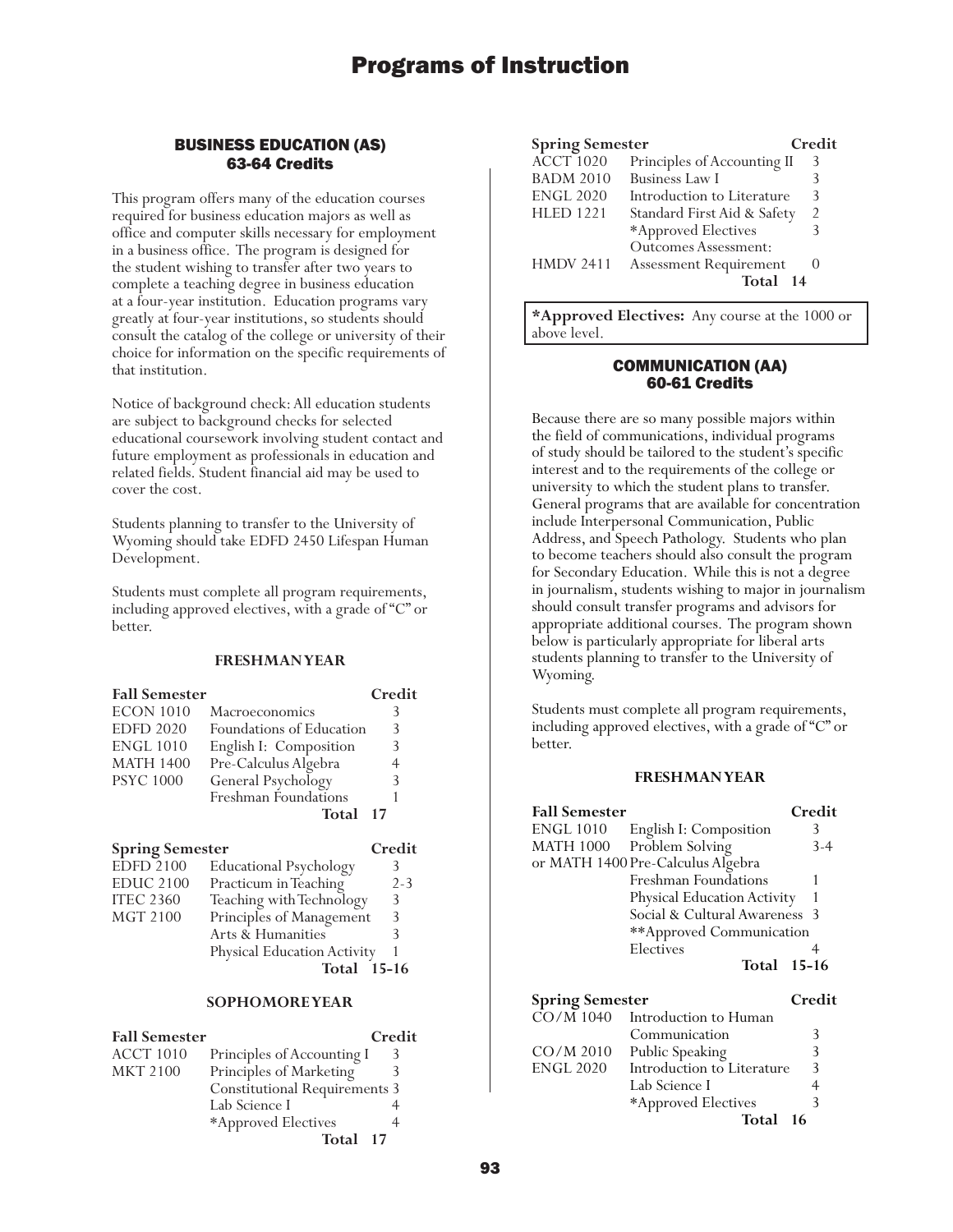### **SOPHOMORE YEAR**

**Fall Semester Credit**<br>CO/M 1030 Interpersonal Communication3 Interpersonal Communication3 Constitutional Requirements 3 \*Approved Electives 9 **Total 15**

| <b>Spring Semester</b> |                             | Credit |
|------------------------|-----------------------------|--------|
|                        | Arts & Humanities           |        |
|                        | *Approved Electives         | 10     |
|                        | <b>Outcomes Assessment:</b> |        |
| SOSC 2395              | Social Science Capstone     |        |
|                        | Experience                  |        |
|                        | Total 14                    |        |

**\*Approved Electives:** Any course at the 1000 or above level with the following prefixes: ART, AMST, ANTH, ECON, ENGL, GEOG, HIST, PHIL, POLS, PSYC, RELI, SOC, SOSC, SOWK, SPAN, STAT, or WMST.

### **\*\*Approved Communication Electives:**

| <b>BADM 1020</b> | <b>Business Communications</b> | 3  |
|------------------|--------------------------------|----|
| $CO/M$ 1000      | Introduction to Mass Media     | -3 |
| $CO/M$ 2058      | Forensics                      |    |
| $CO/M$ 2100      | Reporting & Newswriting I      | 3  |
| <b>JOUR 1010</b> | Publications Production I      |    |

### COMPUTER APPLICATIONS (CERT LESS THAN 1 YR) 12 Credits

This program will enable a student to meet the entry level requirements for jobs that require computer software uses. It will provide a solid background in current software uses and a foundation to learn new software programs. It will provide a solid foundation for beginning employment skills in computer software related employment.

Students must complete all program requirements, including approved electives, with a grade of "C" or better.

| <b>Fall or Spring Semester</b> |                               | Credit           |
|--------------------------------|-------------------------------|------------------|
| <b>CMAP 1500</b>               | Computer Keyboarding          |                  |
| <b>CMAP 1610</b>               | Windows                       |                  |
| <b>CMAP 1715</b>               | Word Processing:              |                  |
|                                | Microsoft Word                | 2                |
| CMAP 1765                      | Spreadsheet Applications II:  |                  |
|                                | Microsoft Excel               | 2                |
| <b>CMAP 1900</b>               | Integrated Applications I:    |                  |
|                                | Microsoft Office              | 2                |
| <b>CMAP 1915</b>               | MS Office-Advanced Concepts   |                  |
|                                | & Techniques                  | 2                |
| CMAP 2630                      | Presentation Graphics:        |                  |
|                                | PowerPoint                    |                  |
|                                | Freshman Foundations          |                  |
|                                | Outcomes Assessment:          |                  |
| <b>HMDV 2411</b>               | <b>Assessment Requirement</b> | $\left( \right)$ |
|                                | Total                         | 12               |

Federal Financial Aid is not available for this certificate program.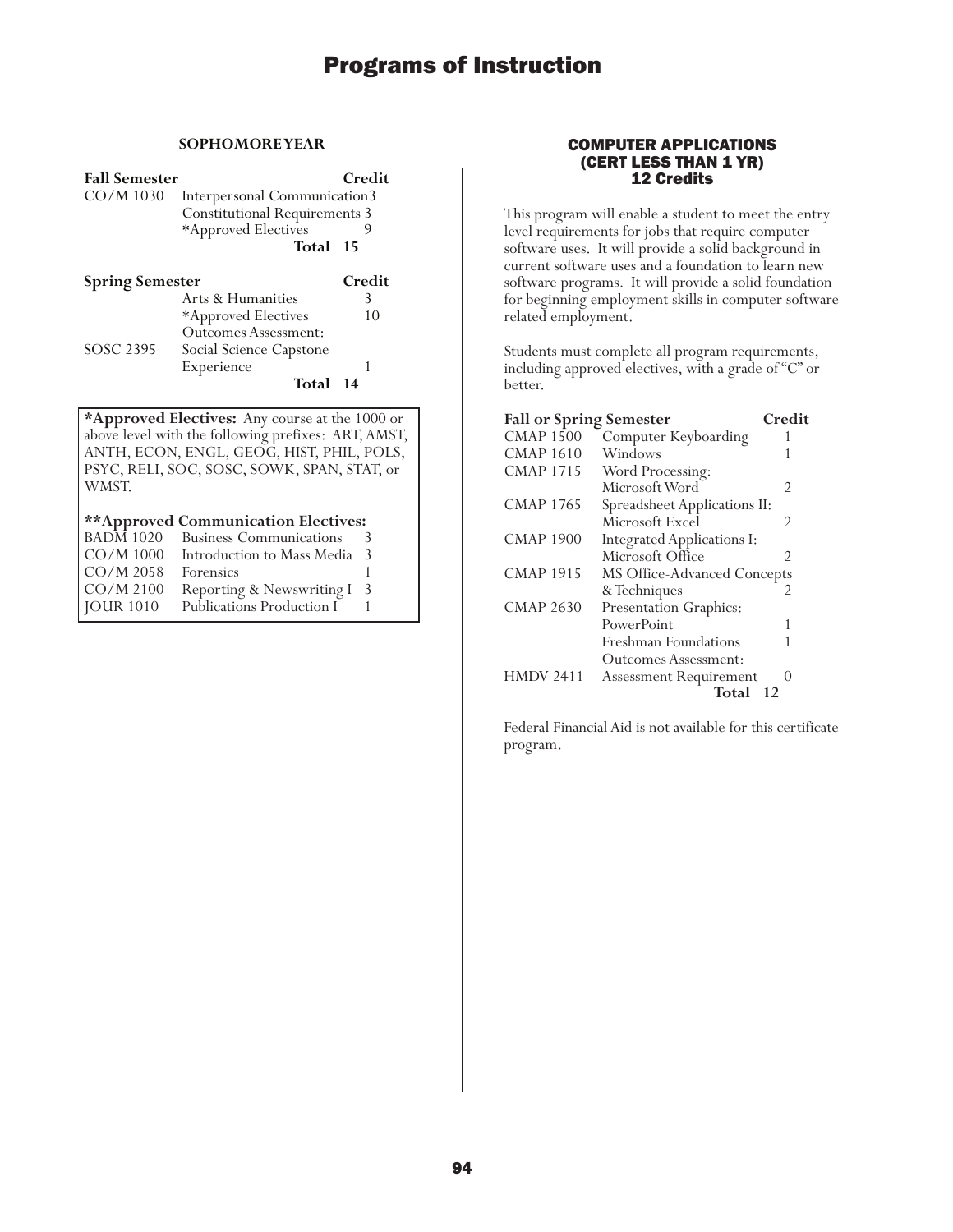### COSMETOLOGY (AAS) 76+ Credits

The Cosmetology program is an 1800 clock hour program that covers curriculum set by Wyoming law and includes additional studies to broaden the scope of opportunities in the field. Graduates of this program should possess a salable skill and be prepared to take the national examination for entry into the field of cosmetology.

Students must complete all program requirements, including approved electives, with a grade of "C" or better.

### **FRESHMAN YEAR**

| <b>Fall Semester</b> |                                       | Credit |
|----------------------|---------------------------------------|--------|
| <b>CSMO 1500</b>     | Intro to Nail Technology              | 3      |
| <b>CSMO 1505</b>     | Nail Technology Lab                   | 5      |
| <b>CSMO 1705</b>     | Hair Fundamentals                     | 4      |
| <b>CSMO 1720</b>     | General Cosmetology                   |        |
|                      | Science                               | 3      |
| <b>CMAP 1900</b>     | Integrated Applications I:            |        |
|                      | Microsoft Office                      | 2      |
| <b>ENTR 1500</b>     | Successful Entrepreneurship           | -2     |
|                      | or ENTR 1520 Creating a Business Plan |        |
|                      | or ENTR 2500 Small Business Operation |        |
|                      | Management                            |        |
|                      | Freshman Foundations                  |        |
|                      | Total<br>- 20                         |        |

| <b>Spring Semester</b>           | Credit |
|----------------------------------|--------|
| BADM 1005 Business Mathematics I |        |

|                  | or MATH 1515 Applied Technical Mathematics |               |
|------------------|--------------------------------------------|---------------|
| <b>CSMO 1600</b> | Intro to Skin Technology                   |               |
| <b>CSMO 1605</b> | Skin Technology Lab                        | 3             |
| <b>CSMO 1610</b> | Esthetic Concepts I                        | 2             |
| <b>CSMO 1700</b> | Intro to Hair Technology                   | 3             |
| <b>CSMO 1710</b> | Intro to Hair Technology II                | $\mathcal{P}$ |
| <b>CSMO 1715</b> | Hair Fundamentals II                       | 2             |
| <b>CSMO 1785</b> | <b>Clinical Applications II</b>            | 3             |
|                  |                                            |               |

Total 21

### **SOPHOMORE YEAR**

| <b>Fall Semester</b> |                                  | Credit |
|----------------------|----------------------------------|--------|
| <b>CSMO 1730</b>     | Cosmetology Lab I                | 3      |
| <b>CSMO 1735</b>     | Cosmetology Lab II               | 3      |
| <b>CSMO 1790</b>     | <b>Clinical Applications III</b> | 6      |
| <b>CSMO 1795</b>     | <b>Clinical Applications IV</b>  | 6      |
|                      | Total 18                         |        |

| <b>Spring Semester</b> |                                        | Credit  |
|------------------------|----------------------------------------|---------|
| $\overline{CSMO}$ 1740 | Cosmetology Lab V                      |         |
| <b>CSMO 1800</b>       | Clinical Applications V                | 6       |
| <b>CSMO 1805</b>       | Clinical Applications VI               | $2 - 6$ |
|                        | Communication 1                        | 3       |
|                        | <b>Constitutional Requirements 2-3</b> |         |
|                        | <b>Outcomes Assessment:</b>            |         |
| <b>CSMO 1875</b>       | <b>Cosmetology Assessment</b>          |         |
|                        | Total                                  | $17 +$  |

### **Optional Summer Semester Courses**

| CSMO 1745 Techniques in Cosmetology 3    |  |
|------------------------------------------|--|
| CSMO 1810 Clinical Applications VIII 1-6 |  |
| Total 4-9                                |  |

Federal Financial Aid is awarded and disbursed according to clock hour regulations for second-year students only. First-year students will be evaluated by credit-hour enrollment status each term.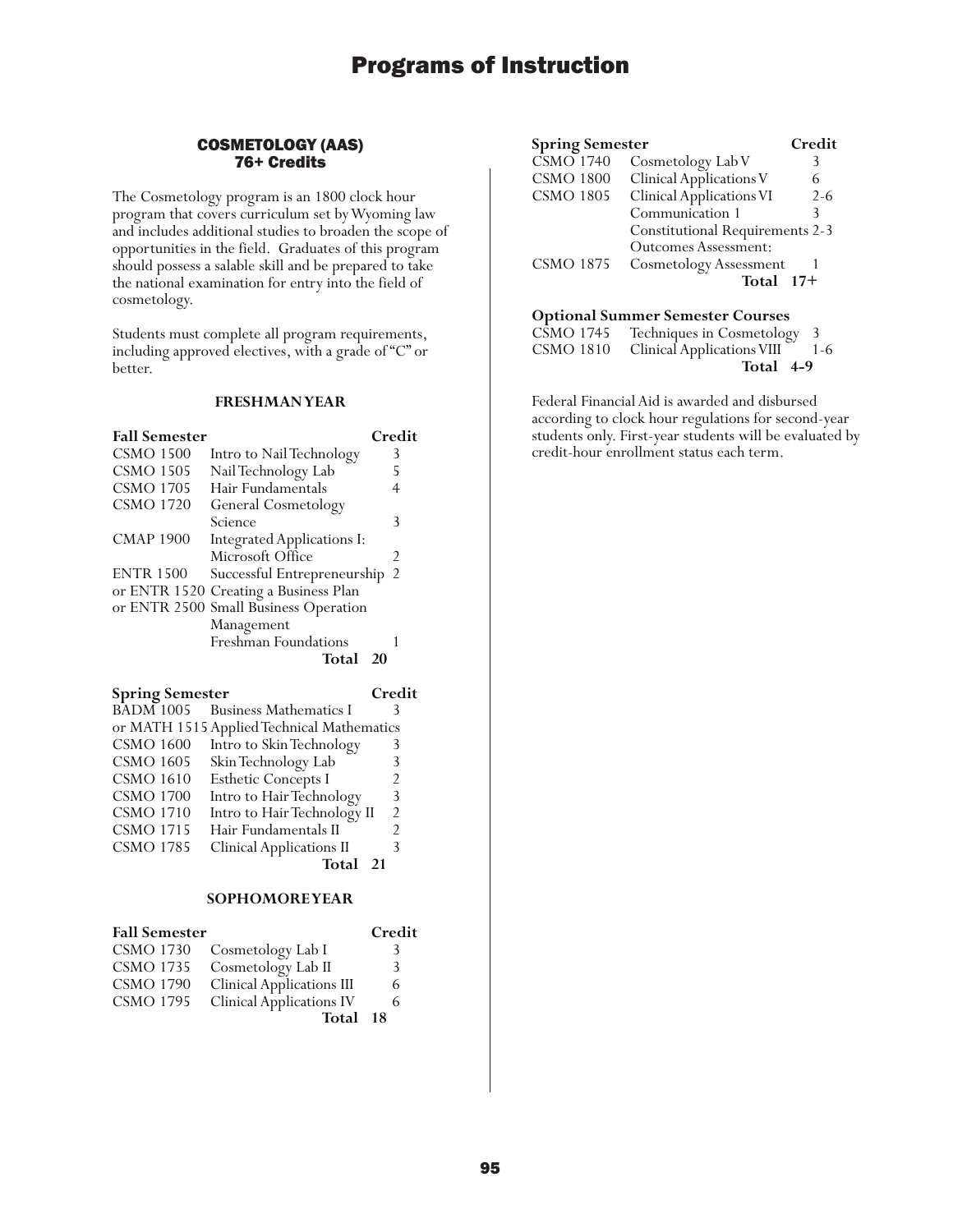### COSMETOLOGY-BARBER STYLIST **TECHNICIAN** (CERT 1 YR) 39 CREDITS

The Barber Stylist Technician Certificate program is a 1250 clock hour program of barbering course work as required by Wyoming Law with addition of chemicals. It combines theory classes, practical work and handson clientele practice. Completion of this program prepares the student for national testing in barbering stylist technology.

Students must complete all program requirements, including approved electives, with a grade of "C" or better.

| <b>Fall Semester</b>   |                                 | Credit |
|------------------------|---------------------------------|--------|
| <b>BARB 1510</b>       | Chemical Lab                    | 6      |
| <b>BARB 1525</b>       | Barbering Hair                  |        |
|                        | <b>Fundamentals I</b>           | 4      |
| <b>BARB 1550</b>       | General Science of Barbering 3  |        |
| <b>BARB 1615</b>       | Theory of Chemicals             | 3      |
|                        | Total                           | 16     |
| <b>Spring Semester</b> |                                 | Credit |
| <b>BARB 1500</b>       | <b>Clinical Applications I</b>  | 4      |
| <b>BARB 1505</b>       | <b>Clinical Applications II</b> | 3      |
| <b>BARB 1520</b>       | Barbering Shop Management/      |        |
|                        | <b>Business Methods</b>         | 3      |
| <b>BARB 1530</b>       | Barbering Hair                  |        |
|                        | <b>Fundamentals II</b>          | 3      |
|                        | Total                           | 13     |
| Summer Semester        |                                 | Credit |

| <b>BARB 1535</b><br><b>BARB 1625</b> | Clinical Applications VIII                             | 6  |
|--------------------------------------|--------------------------------------------------------|----|
|                                      | Techniques in Barbering<br><b>Outcomes Assessment:</b> | 3  |
| <b>BARB 1675</b>                     | <b>Barbering Assessment</b>                            |    |
|                                      | Total                                                  | 10 |

For more information about this certificate program, links to occupational information, estimated program cost, normal time for program completion, median debt at program completion (if available), please visit EWC's website at: http://ewc.wy.edu/futurestudents/financial-aid/career/.

### COSMETOLOGY - BARBERING TECHNICIAN (CERT 1 YR) 30 Credits

The Barber Technician Certificate program (no chemicals) includes the 1000 hours of barbering course work as required by Wyoming Law. It combines theory classes, practical work and handson clientele practice. Completion of this program prepares the student for national testing in barbering technology.

Students must complete all program requirements, including approved electives, with a grade of "C" or better.

| <b>Fall Semester</b>   |                                 | Credit |
|------------------------|---------------------------------|--------|
| BARB 1525              | Barbering Hair                  |        |
|                        | <b>Fundamentals I</b>           | 4      |
| <b>BARB 1550</b>       | General Science of Barbering 3  |        |
|                        | Total 7                         |        |
| <b>Spring Semester</b> |                                 | Credit |
| <b>BARB 1500</b>       | <b>Clinical Applications I</b>  | 4      |
| <b>BARB 1505</b>       | <b>Clinical Applications II</b> | 3      |
| <b>BARB 1520</b>       | Barbering Shop Management/      |        |
|                        | <b>Business Methods</b>         | 3      |
| <b>BARB 1530</b>       | Barbering Hair                  |        |
|                        | <b>Fundamentals II</b>          | 3      |
|                        | Total                           | 13     |
| <b>Summer Semester</b> |                                 | Credit |
| BARB 1535              | Clinical Applications VIII      | 6      |
| <b>BARB 1625</b>       | Techniques in Barbering         | 3      |
|                        | <b>Outcomes Assessment:</b>     |        |
| BARB 1675              | <b>Barbering Assessment</b>     | 1      |
|                        | Total                           | 10     |

For more information about this certificate program, links to occupational information, estimated program cost, normal time for program completion, median debt at program completion (if available), please visit EWC's website at: http://ewc.wy.edu/futurestudents/financial-aid/career/.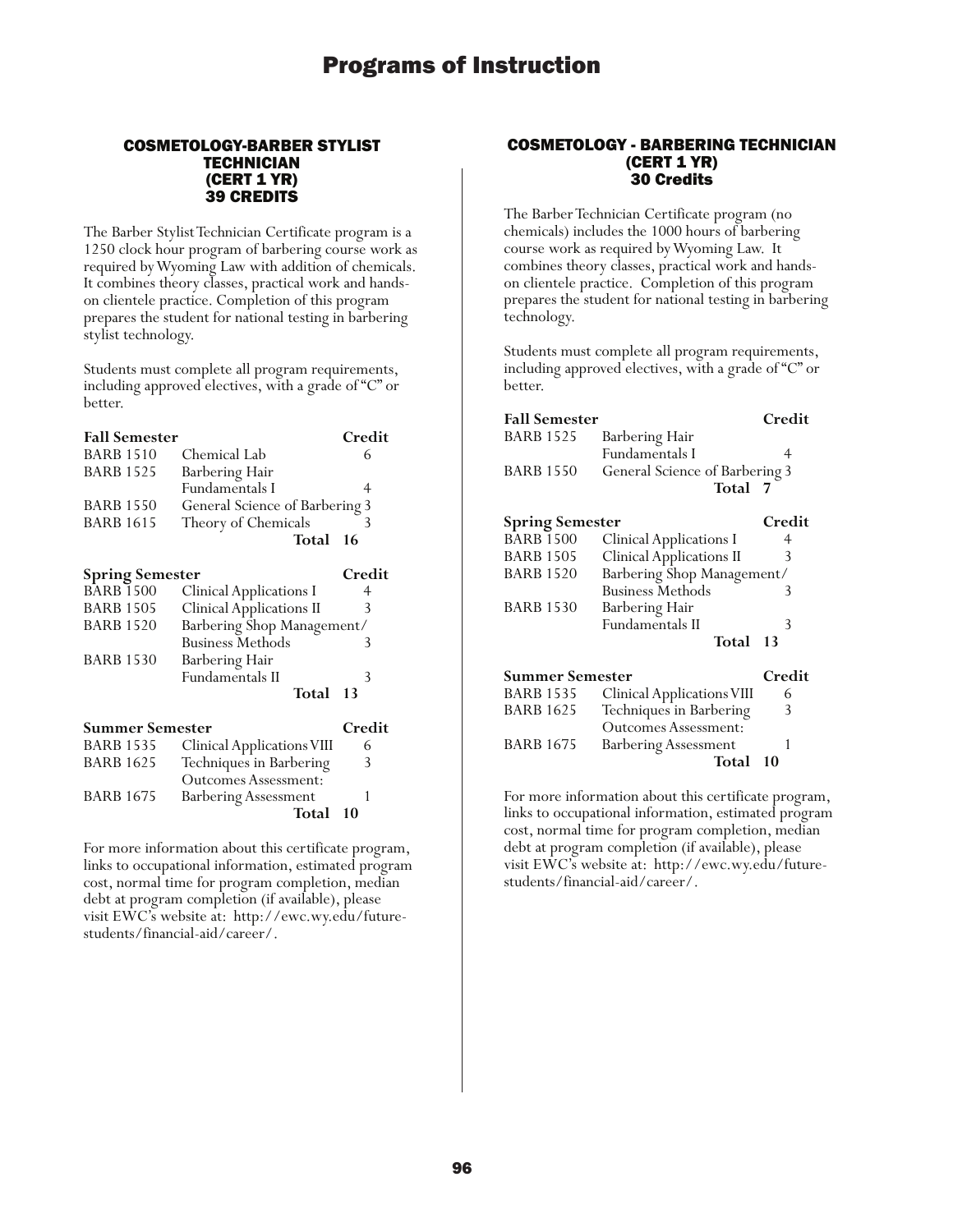### COSMETOLOGY - ESTHETICS (CERT LESS THAN 1 YR) 24 Credits

This course will prepare the student for a career in the diversified area of skin care. This program begins in the spring semester **only** and is completed during the summer semester. The extensive training will also prepare the student for national testing in the area of skin care.

Students must complete all program requirements, including approved electives, with a grade of "C" or better.

| <b>Spring Semester</b> |                                 | Credit |
|------------------------|---------------------------------|--------|
| <b>CSMO 1600</b>       | Intro to Skin Technology        | 3      |
| <b>CSMO 1605</b>       | Skin Technology Lab             | 3      |
| <b>CSMO 1610</b>       | <b>Esthetics Concepts I</b>     | 2      |
| <b>CSMO 1795</b>       | <b>Clinical Applications IV</b> | 6      |
|                        | Total                           | 14     |
|                        |                                 |        |
| <b>Summer Semester</b> |                                 | Credit |
| <b>CSMO 1725</b>       | <b>General Cosmetology</b>      |        |
|                        | Science II                      | 3      |
| <b>CSMO 1810</b>       | Clinical Applications VIII      | 1-6    |
|                        | Outcomes Assessment:            |        |
| CSMO 1675              | <b>Esthetics Assessment</b>     |        |

For more information about this certificate program, links to occupational information, estimated program cost, normal time for program completion, median debt at program completion (if available), please visit EWC's website at: http://ewc.wy.edu/futurestudents/financial-aid/career/.

### COSMETOLOGY - HAIR TECHNICIAN (CERT 1 YR) 30 Credits

The Hair Technology Certificate is designed for the student who only desires education/training in the area of hair design. This program begins in the SECOND HALF of the fall semester, and ends in the summer semester. Completion of this program prepares the student for national testing in the area of hair technology.

Students must complete all program requirements, including approved electives, with a grade of "C" or better.

| <b>Fall Semester</b>   |                                 | Credit |
|------------------------|---------------------------------|--------|
| CSMO 1705              | Hair Fundamentals               | 4      |
| CSMO 1720              | General Cosmetology             |        |
|                        | Science                         | 3      |
|                        | Total 7                         |        |
| <b>Spring Semester</b> |                                 | Credit |
| CSMO 1700              | Intro to Hair Technology        | 3      |
| <b>CSMO 1710</b>       | Intro to Hair Technology II     | 2      |
| CSMO 1715              | Hair Fundamentals II            | 2      |
| <b>CSMO 1780</b>       | Clinical Applications I         | 3      |
| CSMO 1785              | <b>Clinical Applications II</b> | 3      |
|                        | Total                           | 13     |
| <b>Summer Semester</b> |                                 | Credit |
| <b>CSMO 1745</b>       | Techniques in Cosmetology       | 3      |
| <b>CSMO 1810</b>       | Clinical Applications VIII      | 1-6    |
|                        | <b>Outcomes Assessment:</b>     |        |
| CSMO 1775              | Hair Technician Assessment      |        |

For more information about this certificate program, links to occupational information, estimated program cost, normal time for program completion, median debt at program completion (if available), please visit EWC's website at: http://ewc.wy.edu/futurestudents/financial-aid/career/.

**Total 10**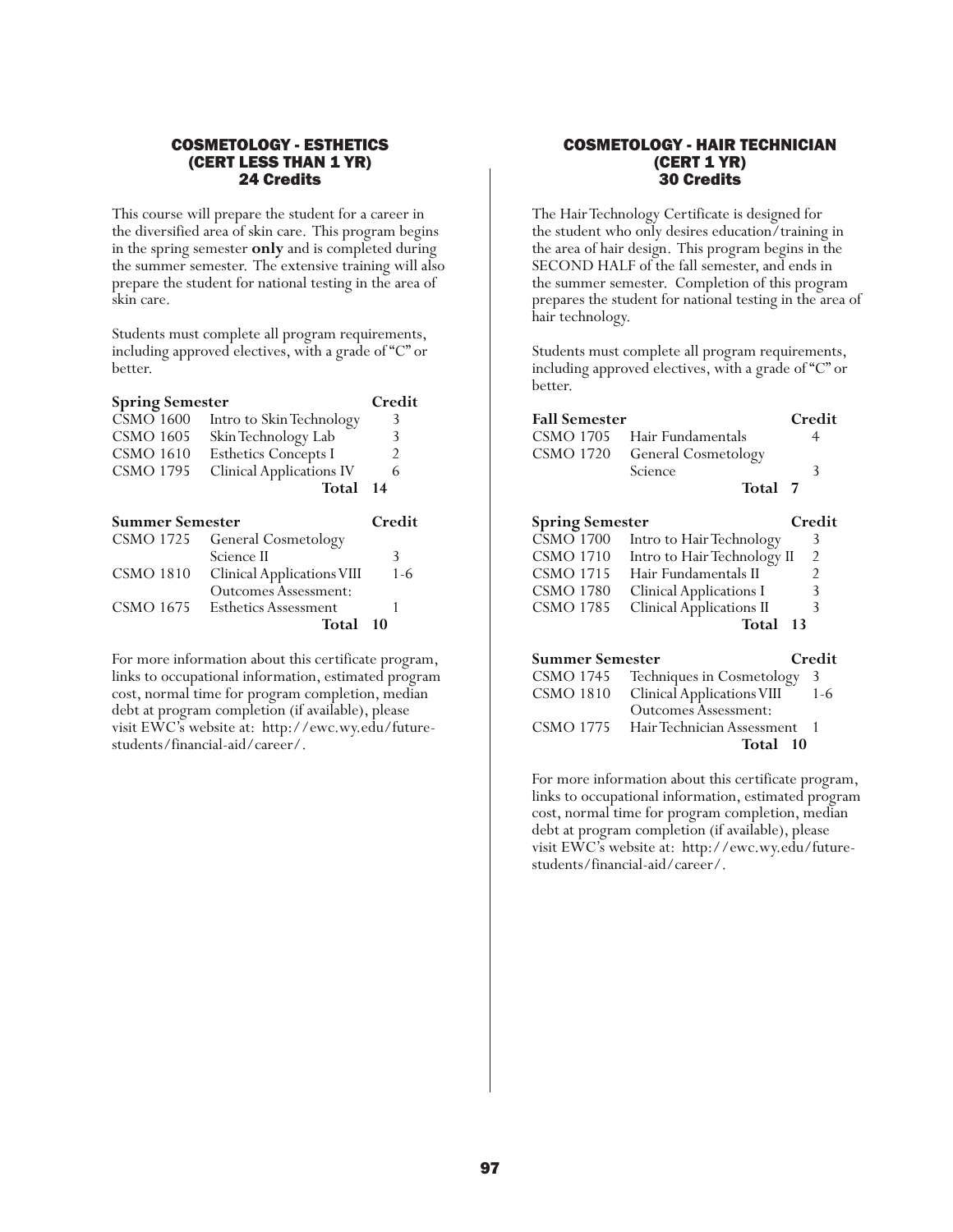### COSMETOLOGY - NAIL TECHNICIAN (CERT LESS THAN 1 YR) 18 Credits

The Nail Technician Certificate is designed to train the student for an entry-level job in a high-demand area of Cosmetology. It will also prepare the student for national testing in the area of nail technology.

Students must complete all program requirements, including approved electives, with a grade of "C" or better.

| <b>Fall Semester</b> |                                 | Credit |
|----------------------|---------------------------------|--------|
| <b>CSMO 1500</b>     | Intro to Nail Technology        | 3      |
| <b>CSMO 1505</b>     | Nail Technology Lab             | 5      |
| <b>CSMO 1720</b>     | General Cosmetology             |        |
|                      | Science                         | 3      |
| <b>CSMO 1795</b>     | <b>Clinical Applications IV</b> | 6      |
|                      | <b>Outcomes Assessment:</b>     |        |
| <b>CSMO 1575</b>     | Nail Technician Assessment      |        |
|                      | Total                           | 18     |

Federal Financial Aid is not available for this certificate program.

### CRIMINAL JUSTICE (AA) 62-63 Credits

This program introduces students to the criminal justice system through instruction in its theoretical and legal frameworks. It incorporates elements of various fields within criminal justice in order to provide students a strong foundation of coursework as well as practical skills necessary to enter the workforce. Coursework includes introductory criminal justice courses central to the field and specialized electives allowing students opportunity to pursue a specific focus. Students should work closely with their advisor to select electives best suited to fulfill their transfer/career needs.

**Program Note:** Those considering a career in a criminal justice field should be aware of strict admissions criteria employed by state standards and criminal justice agencies. Factors that may disqualify candidates for employment in the profession include conviction of a crime, history of drug abuse, psychological problems, and various physical conditions. Certain classes in the Eastern Wyoming College criminal justice programs may also be restricted to individuals for the same reasons. Please consult with a department faculty advisor if you have any concerns in this area.

Students must complete all program requirements, including approved electives, with a grade of "C" or better.

### **FRESHMAN YEAR**

| <b>Fall Semester</b> |                             | Credit |
|----------------------|-----------------------------|--------|
| <b>CRM</b> [1010     | Current Issues in           |        |
|                      | Criminal Justice            | 3      |
| <b>CRMJ 2120</b>     | Introduction to             |        |
|                      | Criminal Justice            | 3      |
| <b>ENGL 1010</b>     | English I: Composition      | 3      |
| <b>POLS 1000</b>     | American & Wyoming          |        |
|                      | Government                  | 3      |
| <b>SOC 1000</b>      | Sociological Principles     | 3      |
|                      | Physical Education Activity |        |
|                      | Total                       | - 16   |

| <b>Spring Semester</b>     |                                   | Credit  |
|----------------------------|-----------------------------------|---------|
| CRMJ 1090                  | <b>Tactical Communications</b>    | ₹       |
| <b>CRMJ</b> 1510           | Law Enforcement Procedures 3      |         |
| <b>CRMJ 2210</b>           | Criminal Law I                    |         |
| $\operatorname{MATH}$ 1000 | Problem Solving                   | $3-4$   |
|                            | or MATH 1400 Pre-Calculus Algebra |         |
|                            | *Approved Electives               | 3       |
|                            | Total                             | $15-16$ |

### **SOPHOMORE YEAR**

| <b>Fall Semester</b>   |                                | Credit |
|------------------------|--------------------------------|--------|
| CO/M 2010              | Public Speaking                | 3      |
| <b>CRMJ</b> 2020       | Fundamentals of Leadership     | 3      |
| <b>CRMJ 2400</b>       | Criminology                    | 3      |
|                        | Lab Science I                  | 4      |
|                        | *Approved Electives            | 3      |
|                        | Total                          | 16     |
| <b>Spring Semester</b> |                                | Credit |
|                        |                                |        |
| <b>CRMJ 2350</b>       | Introducation to Corrections 3 |        |
| <b>CRMJ 2550</b>       | Criminal Investigation I       | 3      |
| <b>SOSC 2300</b>       | Ethics in Practice             | 3      |
|                        | *Approved Electives            | 5      |
|                        | Outcomes Assessment:           |        |
| <b>CRMJ 2895</b>       | Criminal Justice               |        |
|                        | Capstone Project               |        |

**\*Approved Electives:** Any course at the 1000 or above level.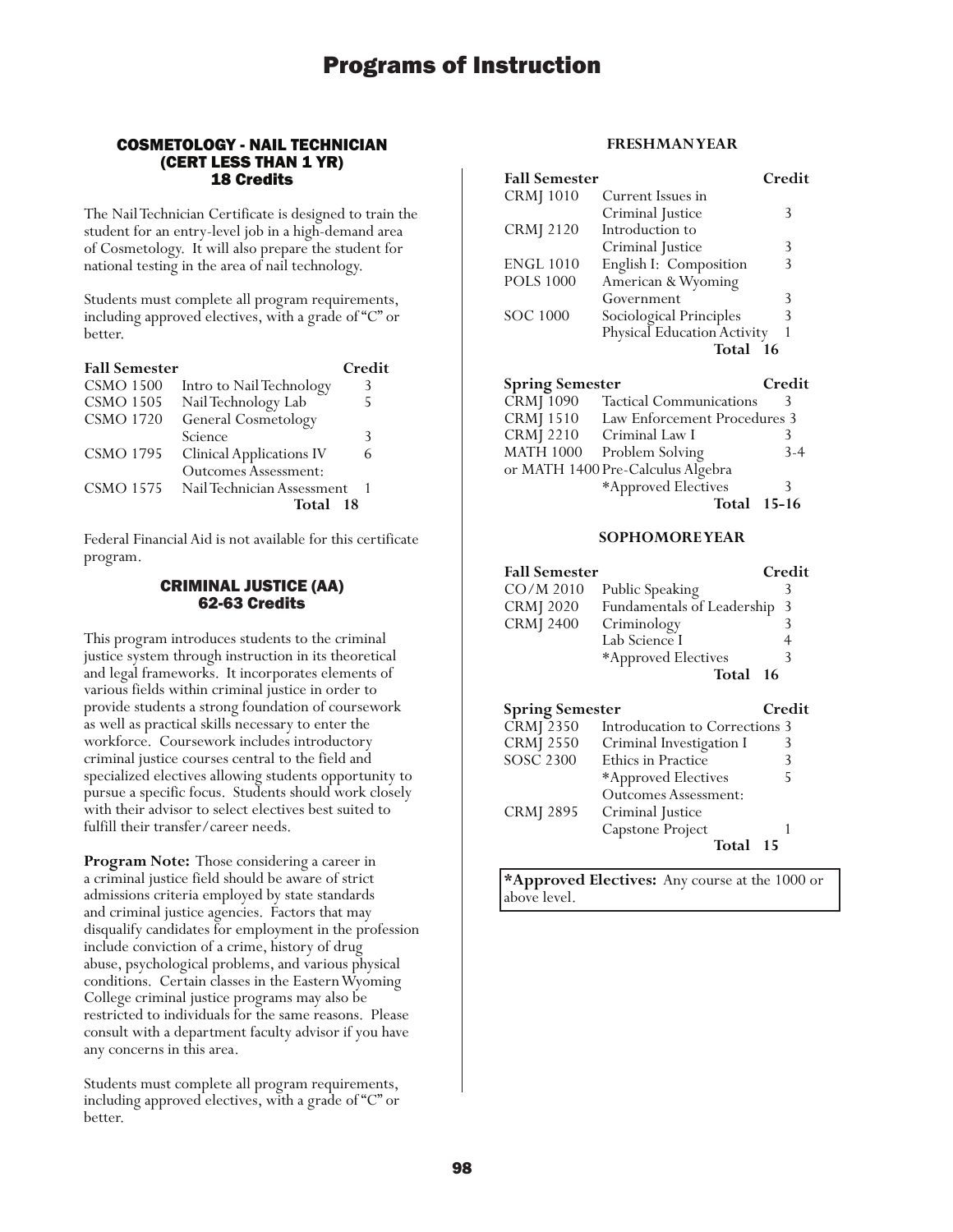### CRIMINAL JUSTICE DISTANCE LEARNING (AA) 62-63 CREDITS

This program introduces students to the criminal justice system through instruction in its theoretical and legal frameworks. It incorporates elements of various fields within criminal justice in order to provide students a strong foundation of coursework as well as practical skills necessary to enter the workforce. Coursework includes introductory criminal justice courses central to the field and specialized electives allowing students opportunity to pursue a specific focus. Students should work closely with their advisor to select electives best suited to fulfill their transfer/career needs.

**Program Note:** Those considering a career in a criminal justice field should be aware of strict admissions criteria employed by sate stands and criminal justice agencies. Factors that may disqualify candidates for employment in the profession include conviction of a crime, history of drug abuse, psychological problems, and various physical conditions. Certain classes in the Eastern Wyoming College criminal justice programs may also be restricted to individuals for the same reasons. Please consult with a department faculty advisor if you have any concerns in this area.

Students must complete all program requirements, including approved electives, with a grade of "C" or better.

### **FRESHMAN YEAR**

| <b>Fall Semester</b>   |                                   | Credit  |
|------------------------|-----------------------------------|---------|
| <b>CRM</b> [1010       | Current Issues in                 |         |
|                        | Criminal Justice                  | 3       |
| <b>CRMJ 2120</b>       | Introduction to                   |         |
|                        | Criminal Justice                  | 3       |
| <b>ENGL 1010</b>       | English I: Composition            | 3       |
| <b>POLS 1000</b>       | American & Wyoming                |         |
|                        | Government                        | 3       |
| SOC 1000               | Sociological Principles           | 3       |
|                        | Physical Education Activity       | 1       |
|                        | Total 16                          |         |
| <b>Spring Semester</b> |                                   | Credit  |
| <b>CRMJ</b> 1090       | <b>Tactical Communications</b>    | 3       |
| CRMJ 1510              | Law Enforcement Procedures 3      |         |
|                        |                                   |         |
| <b>CRMJ</b> 2210       | Criminal Law I                    | 3       |
| <b>MATH 1000</b>       | Problem Solving                   | $3 - 4$ |
|                        | or MATH 1400 Pre-Calculus Algebra |         |
|                        | *Approved Electives               | 3       |

### **SOPHOMORE YEAR**

| <b>Fall Semester</b><br>CO/M 2010<br><b>CRMJ</b> 2020<br><b>CRMJ 2400</b> | Public Speaking<br>Fundamentals of Leadership<br>Criminology<br>Lab Science I<br>*Approved Electives<br>Total<br>-16 | Credit<br>3<br>3<br>3<br>4<br>3 |
|---------------------------------------------------------------------------|----------------------------------------------------------------------------------------------------------------------|---------------------------------|
| <b>Spring Semester</b>                                                    |                                                                                                                      | Credit                          |
| <b>CRMJ 2350</b>                                                          | Introduction to Corrections                                                                                          | 3                               |
| <b>CRMJ 2550</b>                                                          | Criminal Investigation I                                                                                             | 3                               |
| <b>SOSC 2300</b>                                                          | Ethics in Practice                                                                                                   | 3                               |
|                                                                           | *Approved Electives                                                                                                  | 5                               |
|                                                                           | Outcomes Assessment:                                                                                                 |                                 |
| CRMJ 2895                                                                 | Criminal Justice                                                                                                     |                                 |
|                                                                           | Capstone Project                                                                                                     |                                 |
|                                                                           | Total<br>15                                                                                                          |                                 |

**\*Approved Electives:** Any course at the 1000 or above level.

### CRIMINAL JUSTICE (AAS) 60-61 Credits

The A.A.S. degree in Criminal Justice prepares the graduate for entry into the workforce in a variety of fields including law enforcement, corrections, and probation and parole. Graduates will develop professional and practical skills relevant to the field of criminal justice. Various opportunities to pursue a Bachelor's of Applied Science may be available to graduates.

**Program Note:** Those considering a career in a criminal justice field should be aware of strict admissions criteria employed by sate stands and criminal justice agencies. Factors that may disqualify candidates for employment in the profession include conviction of a crime, history of drug abuse, psychological problems, and various physical conditions. Certain classes in the Eastern Wyoming College criminal justice programs may also be restricted to individuals for the same reasons. Please consult with a department faculty advisor if you have any concerns in this area.

Students must complete all program requirements, including approved electives, with a grade of "C" or better.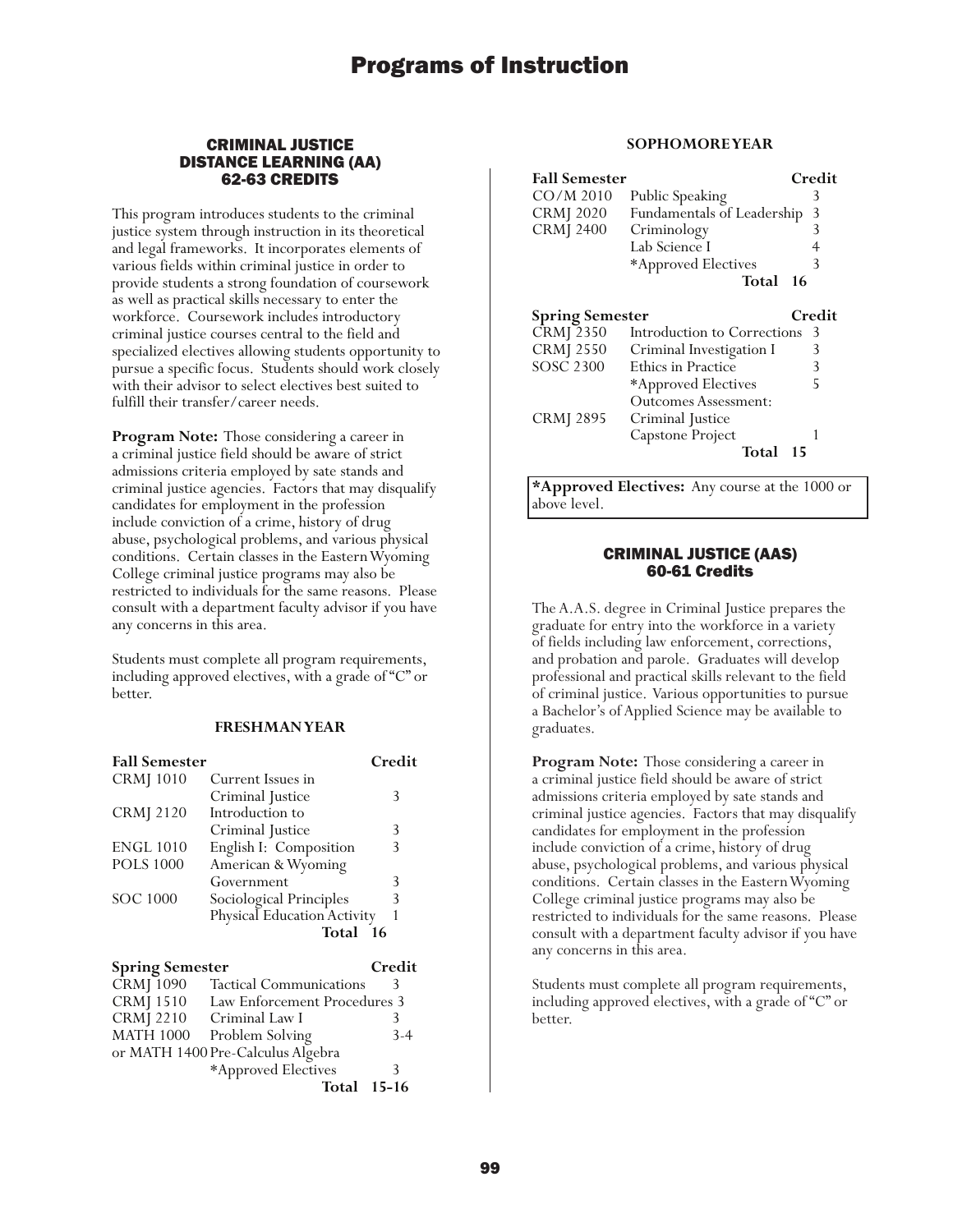### **FRESHMAN YEAR**

| <b>Fall Semester</b>   |                                         | Credit                   |
|------------------------|-----------------------------------------|--------------------------|
| <b>CRMJ</b> 1510       | Law Enforcement                         |                          |
|                        | Procedures                              | 3                        |
| <b>CRMJ 2120</b>       | Intro to Criminal Justice               | 3                        |
| <b>CRMJ 2350</b>       | Introduction to Corrections             | 3                        |
|                        | Communication 1                         | 3                        |
|                        | <b>Constitutional Requirements 2-3</b>  |                          |
|                        | Freshman Foundations                    | 1                        |
|                        | Total                                   | $15 - 16$                |
| <b>Spring Semester</b> |                                         | Credit                   |
| CO/M 2010              | Public Speaking                         | 3                        |
|                        | or CO/M 1030Interpersonal Communication |                          |
| CRMJ 1520              | Law Enforcement Operations3             |                          |
| <b>CRMJ 2420</b>       | Juvenile Justice                        | 3                        |
| <b>CRMJ 2550</b>       | Criminal Investigation I                | 3                        |
| <b>MATH 1515</b>       | Applied Technical                       |                          |
|                        | Mathematics                             | 3                        |
|                        | Physical Education Activity             | 1                        |
|                        | Total                                   | 16                       |
|                        | <b>SOPHOMOREYEAR</b>                    |                          |
| <b>Fall Semester</b>   |                                         | Credit                   |
| <b>CRMJ 2280</b>       | Criminal Procedures                     | 3                        |
| <b>CRMJ 2560</b>       | Criminal Investigation II               | 3                        |
| <b>CRMJ 2590</b>       | Drugs & Criminal Justice                | 3                        |
| <b>CRMJ 2781</b>       | Use of Force I                          | 3                        |
| <b>PSYC</b> 1000       | General Psychology                      | $\overline{\mathcal{E}}$ |
|                        | Total                                   | 15                       |
|                        |                                         |                          |
| <b>Spring Semester</b> |                                         | Credit                   |
| CRMJ 2125              | Forensic Psychology                     | 3                        |
| <b>CRMJ 2570</b>       | Criminalistics (Forensics)              | 3                        |
| <b>CRMJ 2970</b>       | Criminal Justice Internship             | $\frac{2}{3}$            |
| <b>CRMJ 2791</b>       | Use of Force II                         |                          |
| <b>HLED 1221</b>       | Standard First Aid & Safety             | $\overline{2}$           |
|                        | <b>Outcomes Assessment:</b>             |                          |
| CRMJ 2895              | Criminal Justice Capstone               |                          |
|                        | Project                                 | 1                        |
|                        | Total 14                                |                          |

### CRIMINAL JUSTICE CORRECTIONS (CERT 1 YR) 31-32 Credits

The Corrections Certificate program is designed for both the pre-service student and current correctional employee. The program provides the academic background for an understanding of the criminal justice system and the role of corrections within it. It also provides the necessary foundation courses towards the pursuit of the Associate of Arts Degree in Criminal Justice.

**Program Note:** Those considering a career in a criminal justice field should be aware of strict admissions criteria employed by sate stands and criminal justice agencies. Factors that may disqualify candidates for employment in the profession include conviction of a crime, history of drug abuse, psychological problems, and various physical conditions. Certain classes in the Eastern Wyoming College criminal justice programs may also be restricted to individuals for the same reasons. Please consult with a department faculty advisor if you have any concerns in this area.

Students must complete all program requirements, including approved electives, with a grade of "C" or better.

#### **FRESHMAN YEAR**

| <b>Fall Semester</b>                |                                        | Credit |
|-------------------------------------|----------------------------------------|--------|
| CRMJ 2120                           | Intro to Criminal Justice              | 3      |
| <b>CRMJ 2350</b>                    | Intro to Corrections                   | 3      |
| <b>MATH 1515</b>                    | Applied Technical                      |        |
|                                     | Mathematics                            | 3      |
| <b>PSYC 1000</b>                    | General Psychology                     | 3      |
|                                     | <b>Constitutional Requirements 2-3</b> |        |
|                                     | <b>Freshman Foundations</b>            |        |
|                                     |                                        |        |
|                                     | $15 - 16$<br>Total                     |        |
|                                     |                                        | Credit |
| <b>Spring Semester</b><br>CO/M 1030 | Interpersonal                          |        |
|                                     | Communications                         | 3      |
| <b>CRMJ 2125</b>                    | Forensic Psychology                    | 3      |
| <b>CRMJ</b> 2210                    | Criminal Law I                         | 3      |

|           | Communication 1               |  |
|-----------|-------------------------------|--|
|           | Physical Education Activity   |  |
|           | <b>Outcomes Assessment:</b>   |  |
| HMDV 2411 | <b>Assessment Requirement</b> |  |
|           | Total 16                      |  |

For more information about this certificate program, links to occupational information, estimated program cost, normal time for program completion, median debt at program completion (if available), please visit EWC's website at: http://ewc.wy.edu/futurestudents/financial-aid/career/.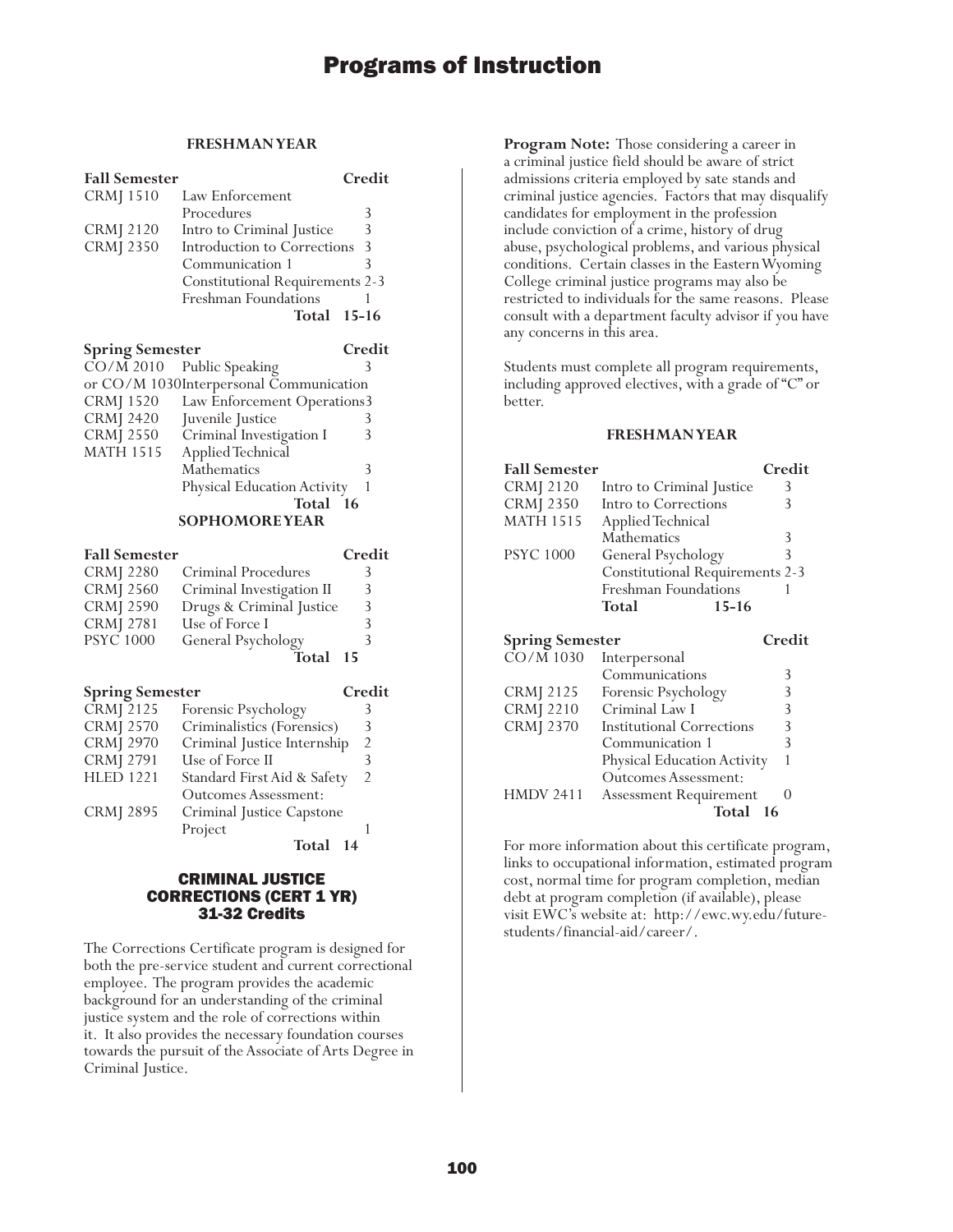### CRIMINAL JUSTICE CORRECTIONS DISTANCE LEARNING (CERT 1 YR) 31-32 Credits

The Corrections Certificate program is designed for both the pre-service student and current correctional employee. The program provides the academic background for an understanding of the criminal justice system and the role of corrections within it. It also provides the necessary foundation courses towards the pursuit of the Associate of Arts Degree in Criminal Justice.

**Program Note:** Those considering a career in a criminal justice field should be aware of strict admissions criteria employed by sate stands and criminal justice agencies. Factors that may disqualify candidates for employment in the profession include conviction of a crime, history of drug abuse, psychological problems, and various physical conditions. Certain classes in the Eastern Wyoming College criminal justice programs may also be restricted to individuals for the same reasons. Please consult with a department faculty advisor if you have any concerns in this area.

Students must complete all program requirements, including approved electives, with a grade of "C" or better.

### **FRESHMAN YEAR**

| <b>Fall Semester</b> |                                        | Credit |
|----------------------|----------------------------------------|--------|
| <b>CRMJ</b> 2120     | Intro to Criminal Justice              |        |
| <b>CRMJ 2350</b>     | Intro to Corrections                   |        |
| <b>MATH 1515</b>     | Applied Technical                      |        |
|                      | <b>Mathematics</b>                     | 3      |
| <b>PSYC 1000</b>     | General Psychology                     | 3      |
|                      | <b>Constitutional Requirements 2-3</b> |        |
|                      | Freshman Foundations                   |        |
|                      | <b>Total 15-16</b>                     |        |

| <b>Spring Semester</b> |                                  | Credit |
|------------------------|----------------------------------|--------|
| $\overline{CO/M}$ 1030 | Interpersonal                    |        |
|                        | Communications                   | 3      |
| <b>CRMJ</b> 2125       | Forensic Psychology              | 3      |
| <b>CRMJ</b> 2210       | Criminal Law I                   | 3      |
| <b>CRMJ 2370</b>       | <b>Institutional Corrections</b> | 3      |
|                        | Communication 1                  | 3      |
|                        | Physical Education Activity      |        |
|                        | <b>Outcomes Assessment:</b>      |        |
| <b>HMDV 2411</b>       | <b>Assessment Requirement</b>    |        |
|                        | Total                            | -16    |

For more information about this certificate program, links to occupational information, estimated program cost, normal time for program completion, median debt at program completion (if available), please visit EWC's website at: http://ewc.wy.edu/futurestudents/financial-aid/career/.

### ECONOMICS (AS) 60 Credits

The suggested program in Economics allows the student to earn an Associate of Science Degree while completing the first two years of college work toward a bachelor's degree. Economics is the study of how scarce resources are allocated in our economy and in the global economy. Students will learn how profits in business can be optimized, and how informed decisions and predictions in business can be reasonably made. Economics can develop valuable skills for survival and success in today's world.

Students must complete all program requirements, including approved electives, with a grade of "C" or better.

### **FRESHMAN YEAR**

| <b>Fall Semester</b> |                               | Credit |
|----------------------|-------------------------------|--------|
| $CO/M$ 2010          | Public Speaking               |        |
| <b>ECON 1010</b>     | Macroeconomics                |        |
| <b>ENGL 1010</b>     | English I: Composition        | 3      |
|                      | Constitutional Requirements 3 |        |
|                      | Freshman Foundations          |        |
|                      | *Approved Electives           |        |
|                      | Total                         | - 15   |

### **Spring Semester Credit** ECON 1020 Microeconomics 3

| PSYC 1000 | General Psychology        | 3 |
|-----------|---------------------------|---|
|           | Lab Science I<br>Total 17 |   |

### **SOPHOMORE YEAR**

| <b>Fall Semester</b>                       |                                                      | Credit |
|--------------------------------------------|------------------------------------------------------|--------|
| <b>ACCT 1010</b>                           | Principles of Accounting I                           | 3      |
| <b>MATH 2350</b>                           | <b>Business Calculus</b>                             | 4      |
| <b>STAT 2050</b>                           | <b>Fundamentals of Statistics</b>                    | 4      |
|                                            | Arts & Humanities                                    | 3      |
|                                            | Physical Education Activity                          |        |
|                                            | Total 15                                             |        |
|                                            |                                                      |        |
|                                            |                                                      |        |
|                                            |                                                      | Credit |
| <b>Spring Semester</b><br><b>ACCT 1020</b> |                                                      | 3      |
| <b>BADM 2010</b>                           | Principles of Accounting II<br><b>Business Law I</b> | 3      |
| <b>IMGT 2400</b>                           | Introduction to Information                          |        |
|                                            | Management                                           | 3      |
| <b>MATH 2355</b>                           | <b>Mathematical Applications</b>                     |        |
|                                            | for Business                                         |        |

Outcomes Assessment: HMDV 2411 Assessment Requirement 0 **Total 13**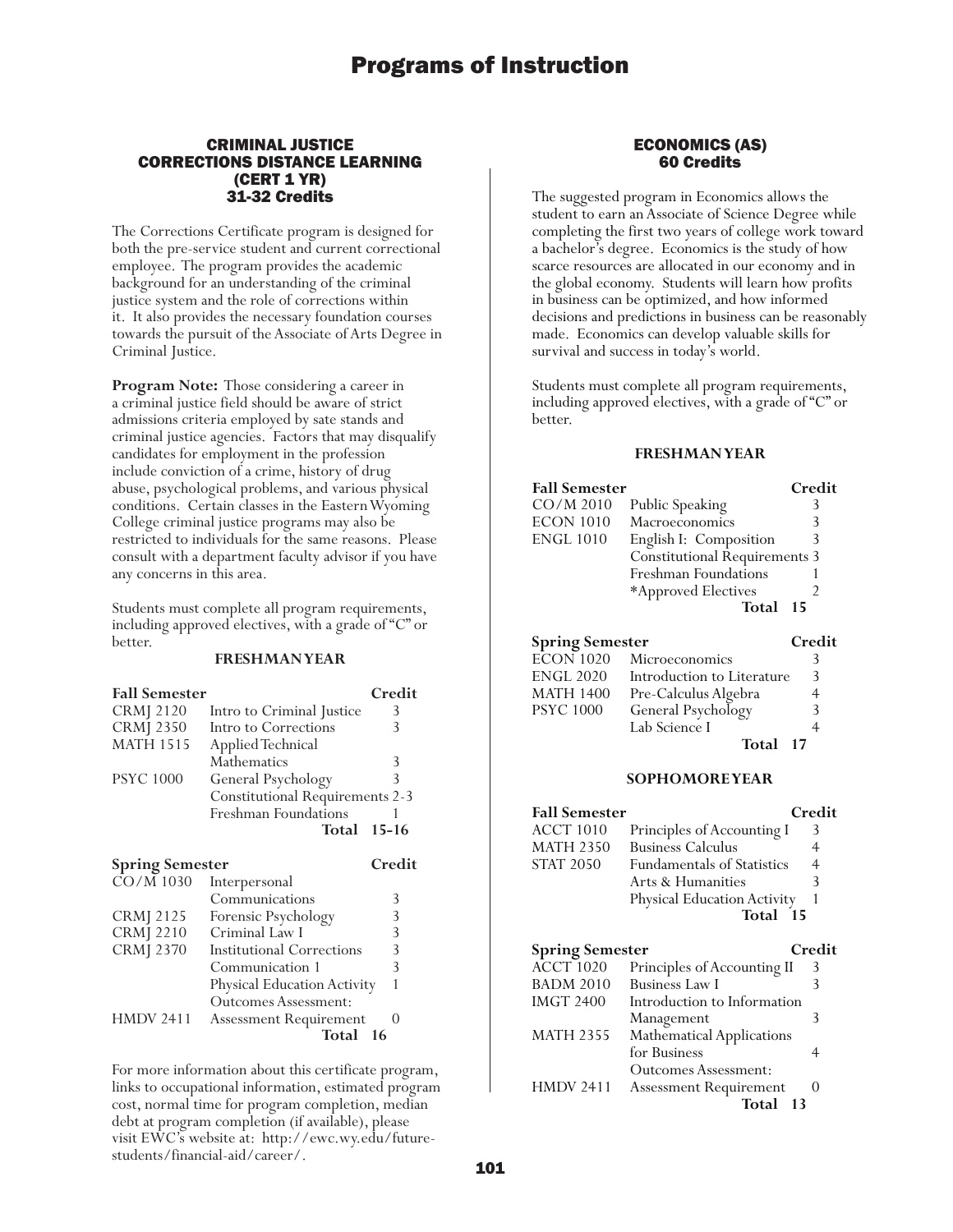**\*Approved Electives:** Any course at the 1000 or above level.

### EDUCATION - ELEMENTARY (AA) 60 Credits

The Associate of Arts Degree in Education includes freshman and sophomore level courses. Education programs vary greatly at four-year institutions, so the student should consult the catalog of the college or university of his/her choice for information on specific program requirements.

Eastern Wyoming College maintains articulation agreements with several regional four-year institutions. Students should consult and work closely with their academic advisor to ensure successful transfer with these institutions. While transfer institutions are similar in most instances, each institution has unique degree requirements that only academic advisors may be aware of. It is in the student's best interest to work with an advisor who can help facilitate the transfer process.

Notice of background check: All education students are subject to background checks for selected educational coursework involving student contact and future employment as professionals in education and related fields. Student financial aid may be used to cover the cost.

Students must complete all program requirements, including approved electives, with a grade of "C" or better.

### **FRESHMAN YEAR**

| <b>Fall Semester</b>   |                                      | Credit |
|------------------------|--------------------------------------|--------|
| <b>EDFD 2020</b>       | <b>Foundations of Education</b>      |        |
| <b>ENGL 1010</b>       | English I: Composition               | 3      |
|                        | <b>Constitutional Requirements 3</b> |        |
|                        | Freshman Foundations                 |        |
|                        | Lab Science I                        |        |
|                        | Physical Education Activity          |        |
|                        | Total 15                             |        |
| <b>Spring Semester</b> |                                      | Credit |
| <b>EDEL 1410</b>       | Elementary School Math               |        |
|                        | Seminar I                            |        |
| EDUC 2100              | Practicum in Teaching                |        |

|           | EDUC 2100 Practicum in Ieaching      |               |
|-----------|--------------------------------------|---------------|
|           | ENGL 2020 Introduction to Literature | $\mathcal{R}$ |
|           | or CO/M 2010Public Speaking          |               |
| LIBS 2280 | Literature for Children              | २             |
| MATH 1100 | Math for Elementary                  |               |
|           | Teachers I                           | 3             |
|           | *Approved Electives                  | 3             |
|           | <b>Total</b>                         | 15            |

#### **SOPHOMORE YEAR**

| <b>Fall Semester</b>   |                               | Credit |
|------------------------|-------------------------------|--------|
| <b>EDEL 2410</b>       | Elementary School Math        |        |
|                        | Seminar II                    | 1      |
| <b>EDFD 2100</b>       | <b>Educational Psychology</b> | 3      |
| <b>ITEC 2360</b>       | Teaching with Technology      | 3      |
| <b>MATH 2120</b>       | Math for Elementary           |        |
|                        | Teachers II                   | 3      |
|                        | Social & Cultural Awareness   | 3      |
|                        | *Approved Electives           | 3      |
|                        | Total                         | 16     |
|                        |                               | Credit |
| <b>Spring Semester</b> |                               |        |
| <b>EDEX 2484</b>       | Introduction to Special       |        |
|                        | Education                     | 3      |
| <b>EDFD 2450</b>       | Lifespan Human                |        |
|                        | Development                   | 3      |
|                        | *Approved Electives           |        |
|                        | <b>Outcomes Assessment:</b>   |        |
| <b>EDUC 2395</b>       | Capstone: Education           | 1      |
|                        | Total                         | 14     |

**\*Approved Electives:** Any course at the 1000 or above level with the following prefixes:

ANTH, ART, BIOL, CHEM, EDUC, EDEC, EDEL, ENGL, FCSC, FREN, GEOG, GEOL, GERM, HLED, HIST, MATH, MOLB, MUSC, PHIL, PEAC, PEPR, PHYS, POLS, PSYC, RELI, SOSC, SPAN, STAT, THEA, WMST or ZOO

### EDUCATION - ELEMENTARY DISTANCE LEARNING (AA) 60 Credits

The Associate of Arts Degree in Education includes freshman and sophomore level courses. Education programs vary greatly at four-year institutions, so the student should consult the catalog of the college or university of his/her choice for information on specific program requirements.

Eastern Wyoming College maintains articulation agreements with several regional four-year institutions. Students should consult and work closely with their academic advisor to ensure successful transfer with these institutions. While transfer institutions are similar in most instances, each institution has unique degree requirements that only academic advisors may be aware of. It is in the student's best interest to work with an advisor who can help facilitate the transfer process.

Notice of background check: All education students are subject to background checks for selected educational coursework involving student contact and future employment as professionals in education and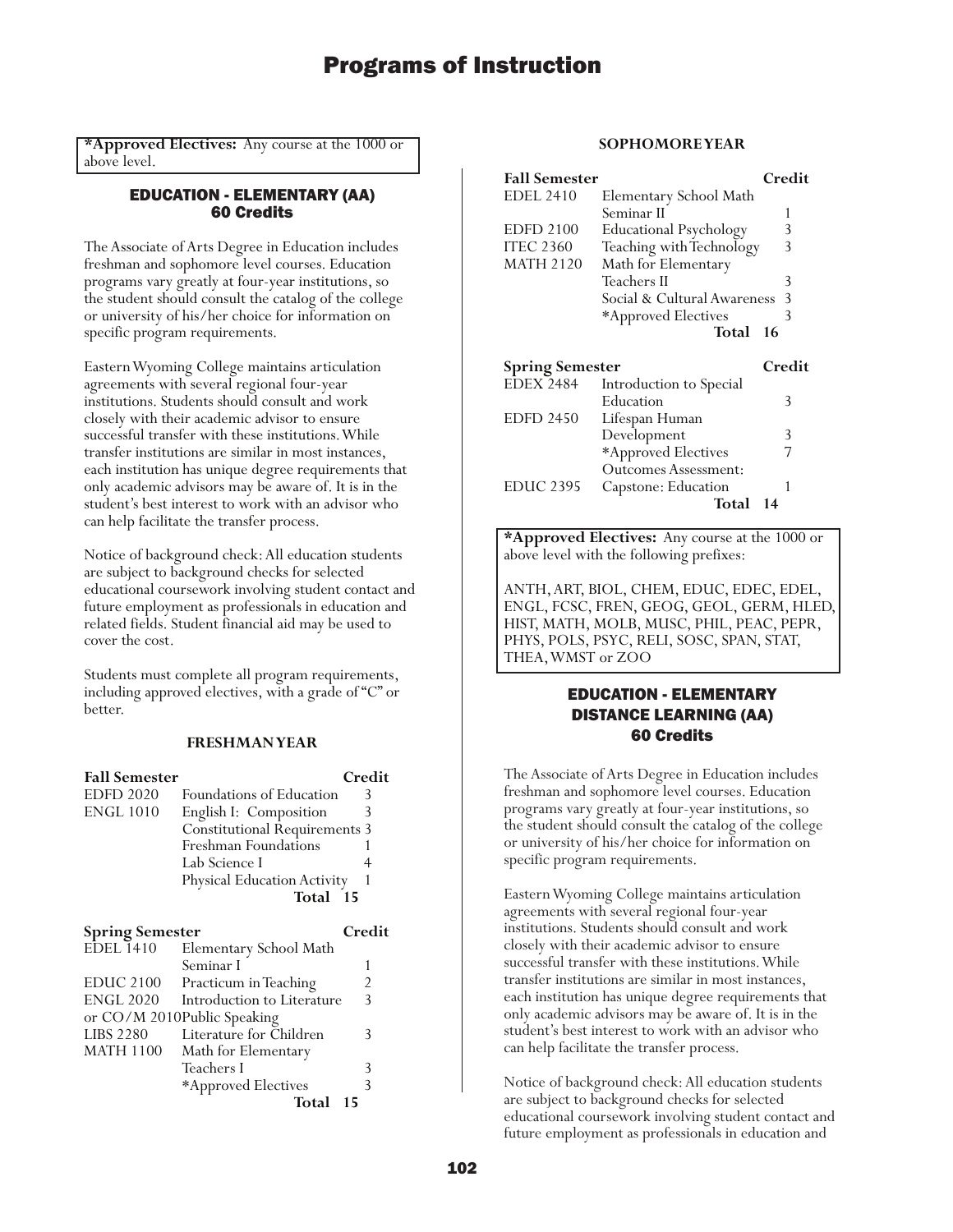related fields. Student financial aid may be used to cover the cost.

Students must complete all program requirements, including approved electives, with a grade of "C" or better.

### **FRESHMAN YEAR**

| <b>Fall Semester</b>   |                                      | Credit |
|------------------------|--------------------------------------|--------|
| <b>EDFD 2020</b>       | Foundations of Education             |        |
| <b>ENGL 1010</b>       | English I: Composition               |        |
|                        | <b>Constitutional Requirements 3</b> |        |
|                        | Freshman Foundations                 |        |
|                        | Lab Science                          |        |
|                        | Physical Education Activity          |        |
|                        | Total 15                             |        |
| <b>Spring Semester</b> |                                      | Credit |
| EDEL 1410              | Elementary School Math               |        |
|                        | Seminar I                            |        |
| FDIIC 2100             | Practicum in Teaching                |        |

| <b>EDUC 2100</b> | Practicum in Teaching        |    |
|------------------|------------------------------|----|
| <b>ENGL 2020</b> | Introduction to Literature   | 3  |
|                  | or CO/M 2010 Public Speaking |    |
| <b>LIBS 2280</b> | Literature for Children      | 3  |
| <b>MATH 1100</b> | Math for Elementary          |    |
|                  | Teachers I                   | 3  |
|                  | *Approved Electives          | ς  |
|                  | Total                        | 15 |

#### **SOPHOMORE YEAR**

| <b>Fall Semester</b> |                               | Credit |
|----------------------|-------------------------------|--------|
| <b>EDEL 2410</b>     | Elementary School             |        |
|                      | Math Seminar II               |        |
| <b>EDFD 2100</b>     | <b>Educational Psychology</b> | 3      |
| <b>ITEC 2360</b>     | Teaching with Technology      | 3      |
| <b>MATH 2120</b>     | Math for Elementary           |        |
|                      | Teachers II                   | 3      |
|                      | Social & Cultural Awareness   | 3      |
|                      | *Approved Electives           |        |
|                      | Total                         | 16     |

| <b>Spring Semester</b> |                             | Credit |
|------------------------|-----------------------------|--------|
| <b>EDEX 2484</b>       | Introduction to Special     |        |
|                        | Education                   |        |
| <b>EDFD 2450</b>       | Lifespan Human              |        |
|                        | Development                 | 3      |
|                        | *Approved Electives         |        |
|                        | <b>Outcomes Assessment:</b> |        |
| <b>EDUC 2395</b>       | <b>Education Capstone</b>   |        |
|                        | Total                       | 14     |

**\*Approved Electives:** Any course at the 1000 or above level with the following prefixes:

ANTH, ART, BIOL, CHEM, EDUC, EDEC, EDEL, ENGL, FCSC, FREN, GEOG, GEOL, GERM, HLED, HIST, MATH, MOLB, MUSC, PHIL, PEAC, PEPR, PHYS, POLS, PSYC, RELI, SOSC, SPAN, STAT, THEA, WMST or ZOO

### EDUCATION - EARLY CHILDHOOD (AA) 60-61 Credits

The Early Childhood Education Associate of Arts degree is a four-semester program designed to prepare students for employment as teachers or aides in early childhood programs, preschools, and Head Start programs. Students will gain background in child development as well as planning and administering early childhood educational programs. The courses will combine lecture activities with observation and participation activities in early childhood settings. The associate's degree will allow students to enter the workforce or further their education as early childhood professionals.

Notice of background check: All education students are subject to background checks for selected educational coursework involving student contact and future employment as professionals in education and related fields. Student financial aid may be used to cover the cost.

Students must complete all program requirements, including approved electives, with a grade of "C" or better.

| <b>Fall Semester</b>   |                                      | Credit |
|------------------------|--------------------------------------|--------|
| <b>EDEC</b> 1020       | Intro to Early Childhood             |        |
|                        | Education                            | 3      |
| <b>ENGL 1010</b>       | English I: Composition               | 3      |
|                        | <b>Constitutional Requirements 3</b> |        |
|                        | Freshman Foundations                 |        |
|                        | Physical Education Activity          |        |
|                        | Social & Cultural Awareness 3        |        |
|                        | Total 14                             |        |
|                        |                                      | Credit |
| <b>Spring Semester</b> |                                      |        |
| <b>FCSC 2121</b>       | Child Development                    | 4      |
| <b>HLED 1221</b>       | Standard First Aid & Safety          | 2      |
| <b>MATH 1000</b>       | Problem Solving                      | 3      |
|                        | or BADM 1005 Business Mathematics I  |        |
|                        | Communication 2                      | 3      |
|                        | **Approved Electives                 | 3      |
|                        |                                      |        |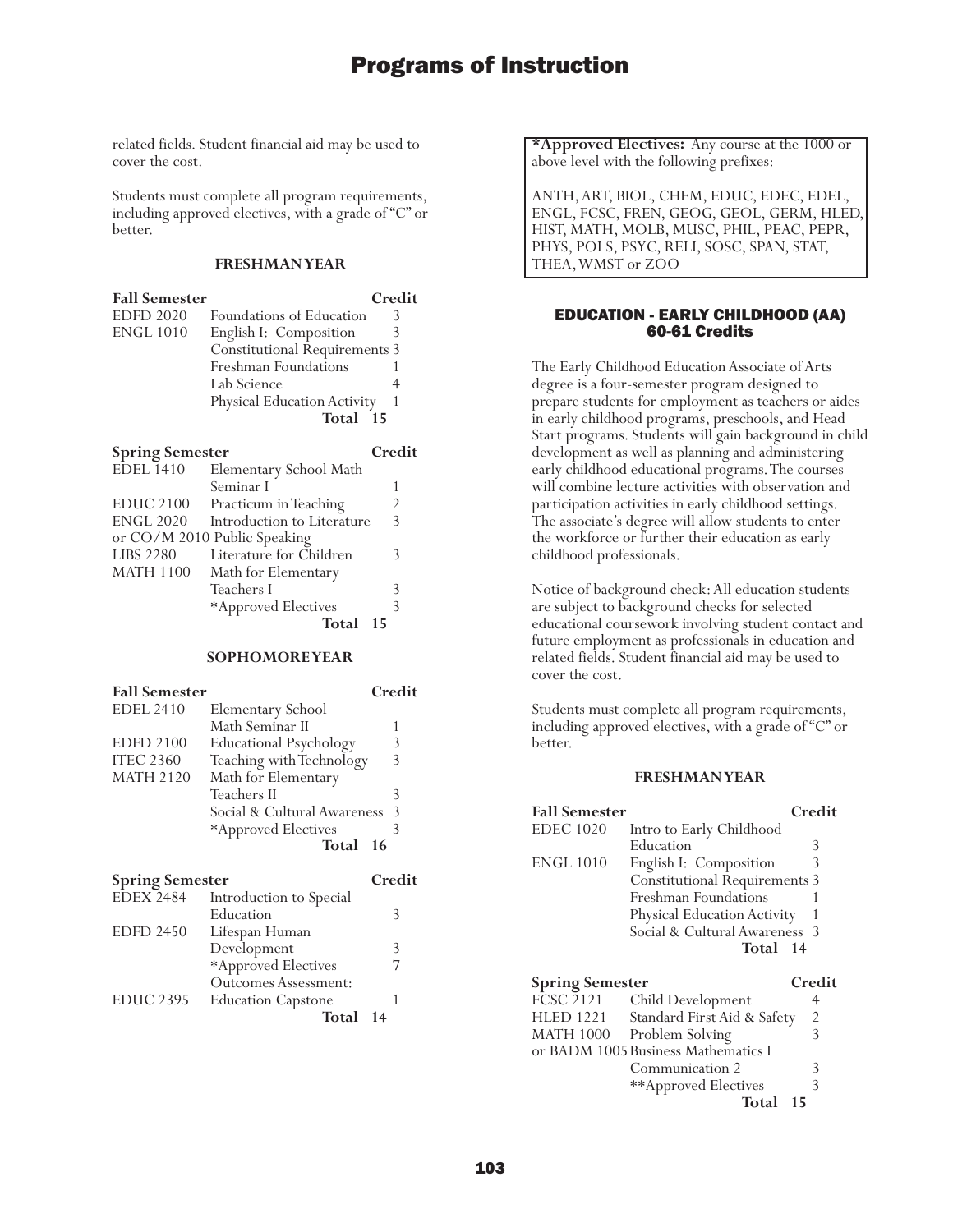### **SOPHOMORE YEAR**

| <b>Fall Semester</b> |                                   | Credit |
|----------------------|-----------------------------------|--------|
| <b>EDEC</b> 1100     | Observation & Guidance of         |        |
|                      | Young Children                    |        |
| <b>EDEC</b> 1105     | Observation & Guidance of         |        |
|                      | Young Children Lab                |        |
| <b>EDEC 2000</b>     | <b>Engaging Families in Early</b> |        |
|                      | Childhood Setting                 | 3      |
| <b>LIBS 2280</b>     | Literature for Children           | 3      |
|                      | Lab Science I                     |        |
|                      | **Approved Electives              | 3      |
|                      | Total                             | 16     |

| <b>Spring Semester</b> |                                   | Credit      |
|------------------------|-----------------------------------|-------------|
| <b>EDEC</b> 1300       | Curriculum Planning & Development |             |
|                        | for Young Children                |             |
| <b>EDEC 1305</b>       | Curriculum Planning & Development |             |
|                        | for Young Children Lab            |             |
|                        | *Program Electives                | $5-6$       |
|                        | **Approved Electives              | 6           |
|                        | Outcomes Assessment:              |             |
| <b>EDUC 2395</b>       | <b>Education Capstone</b>         |             |
|                        |                                   | Total 15-16 |

### **\*Approved Program Electives:**

**Program Electives:** Students should take a minimum of 2 courses from the following list (5-6 credit hours).

| Administration in Early  |   |
|--------------------------|---|
| Childhood Programs       | 3 |
| Foundations of Education | 3 |
| Practicum in Teaching    | 2 |
| Teaching with Technology | 3 |
|                          |   |

**\*\*Approved Electives:** Students may take 12 or more credit hours from the following list of courses.

| <b>ART 2074</b>  | Art for the Elementary/Middle  |   |
|------------------|--------------------------------|---|
|                  | School Teacher                 | 3 |
| <b>BADM 1000</b> | Introduction to Business       | 3 |
| BADM 1020        | <b>Business Communications</b> | 3 |
| <b>BADM 1030</b> | Personal Finance               | 3 |
| $CO/M$ 2010      | Public Speaking                | 3 |
| CO/M 1040        | Introduction to Human          |   |
|                  | Communication                  | 3 |
| <b>EDEX 2484</b> | Introduction to Special        |   |
|                  | Education                      | 3 |
| <b>FCSC 1141</b> | Principles of Nutrition        | 3 |
| <b>MUSC 2018</b> | Music for Elementary           |   |
|                  | Classroom Teachers             | 3 |
| <b>PEPR 1052</b> | Prevention of Athletic         |   |
|                  | Injuries/Illness               | 3 |
| <b>PSYC 1000</b> | General Psychology             | 3 |
| <b>SOC 1000</b>  | Sociological Principles        | 3 |
|                  |                                |   |

### EDUCATION - EARLY CHILDHOOD DISTANCE LEARNING (AA) 60-61 Credits

The Early Childhood Education Associate of Arts degree is a four-semester program designed to prepare students for employment as teachers or aides in early childhood programs, preschools, and Head Start programs. Students will gain background in child development as well as planning and administering early childhood educational programs. The courses will combine lecture activities with observation and participation activities in early childhood settings. The associate's degree will allow students to enter the workforce or further their education as early childhood professionals.

Notice of background check: All education students are subject to background checks for selected educational coursework involving student contact and future employment as professionals in education and related fields. Student financial aid may be used to cover the cost.

Students must complete all program requirements, including approved electives, with a grade of "C" or better.

| <b>Fall Semester</b>   |                                      | Credit |
|------------------------|--------------------------------------|--------|
| <b>EDEC</b> 1020       | Intro to Early Childhood             |        |
|                        | Education                            | 3      |
| <b>ENGL 1010</b>       | English I: Composition               | 3      |
|                        | <b>Constitutional Requirements 3</b> |        |
|                        | Freshman Foundations                 |        |
|                        | Physical Education Activity          |        |
|                        | Social & Cultural Awareness 3        |        |
|                        | Total 14                             |        |
| <b>Spring Semester</b> |                                      | Credit |

| spring semester  |                                     | vreu |
|------------------|-------------------------------------|------|
| FCSC 2121        | Child Development                   | 4    |
| <b>HLED 1221</b> | Standard First Aid & Safety         | 2    |
| <b>MATH 1000</b> | Problem Solving                     |      |
|                  | or BADM 1005 Business Mathematics I |      |
|                  | Communication 2                     | Κ    |
|                  | **Approved Electives                |      |
|                  | Total                               | 15   |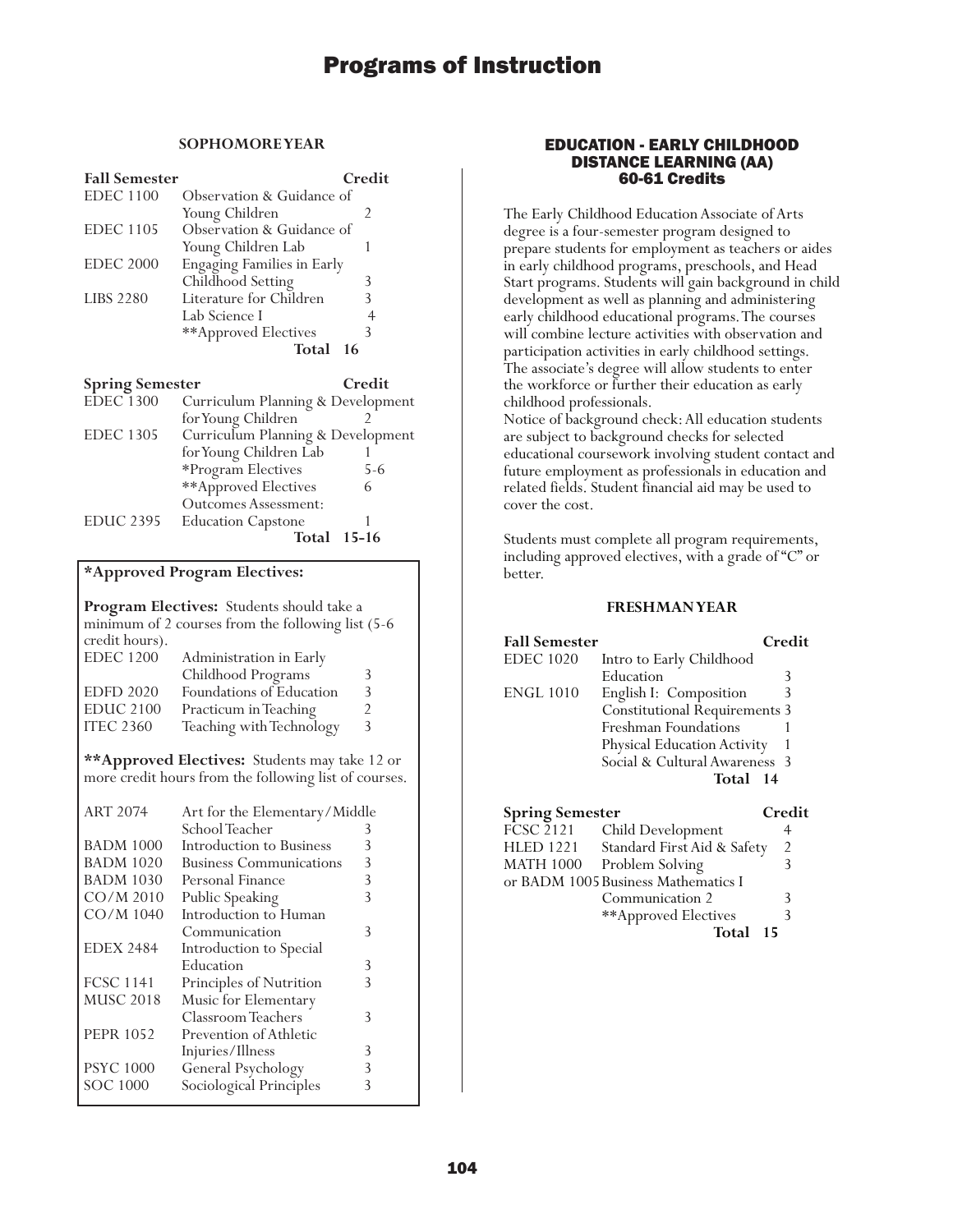### **SOPHOMORE YEAR**

| <b>Fall Semester</b>   |                                   | Credit |
|------------------------|-----------------------------------|--------|
| <b>EDEC</b> 1100       | Observation & Guidance of         |        |
|                        | Young Children                    | 2      |
| <b>EDEC</b> 1105       | Observation & Guidance of         |        |
|                        | Young Children Lab                |        |
| <b>EDEC 2000</b>       | <b>Engaging Families in Early</b> |        |
|                        | Childhood Setting                 | 3      |
| <b>LIBS 2280</b>       | Literature for Children           | 3      |
|                        | Lab Science I                     |        |
|                        | **Approved Electives              | 3      |
|                        | Total                             | 16     |
| <b>Spring Semester</b> |                                   | Cred   |

| opring ocinesier |                                   | vaan      |
|------------------|-----------------------------------|-----------|
| <b>EDEC</b> 1300 | Curriculum Planning & Development |           |
|                  | for Young Children                |           |
| <b>EDEC 1305</b> | Curriculum Planning & Development |           |
|                  | for Young Children Lab            |           |
|                  | *Program Electives                | 5-6       |
|                  | **Approved Electives              | 6         |
|                  | <b>Outcomes Assessment:</b>       |           |
| <b>EDUC 2395</b> | <b>Education Capstone</b>         |           |
|                  | Total                             | $15 - 16$ |
|                  |                                   |           |

### **\*Approved Program Electives:**

**Program Electives:** Students should take a minimum of 2 courses from the following list (5-6 credit hours).<br>EDEC 1200 Administration in Early Childhood Programs 3

| <b>EDFD 2020</b> | Foundations of Education |  |
|------------------|--------------------------|--|
| EDUC 2100        | Practicum in Teaching    |  |
| <b>ITEC 2360</b> | Teaching with Technology |  |

**\*\*Approved Electives:** Students may take 12 or more credit hours from the following list of courses.

| <b>ART 2074</b>  | Art for the Elementary/Middle  |   |
|------------------|--------------------------------|---|
|                  | School Teacher                 | 3 |
| <b>BADM 1000</b> | Introduction to Business       | 3 |
| <b>BADM 1020</b> | <b>Business Communications</b> | 3 |
| <b>BADM 1030</b> | Personal Finance               | 3 |
| $CO/M$ 2010      | Public Speaking                | 3 |
| CO/M 1040        | Introduction to Human          |   |
|                  | Communication                  | 3 |
| <b>EDEX 2484</b> | Introduction to Special        |   |
|                  | Education                      | 3 |
| <b>FCSC 1141</b> | Principles of Nutrition        | 3 |
| <b>MUSC 2018</b> | Music for Elementary           |   |
|                  | Classroom Teachers             | 3 |
| <b>PEPR 1052</b> | Prevention of Athletic         |   |
|                  | Injuries/Illness               | 3 |
| <b>PSYC</b> 1000 | General Psychology             | 3 |
| SOC 1000         | Sociological Principles        | 3 |

### EDUCATION - SECONDARY (AA) 60 Credits

The Associate of Arts degree in Secondary Education includes freshman and sophomore level courses required for most students majoring in secondary education. The program provides students with the knowledge and skills necessary to become a teacher while earning transfer credit in the chosen content area (Science, Math, History, Social Studies, Agriculture, English, etc.).

Eastern Wyoming College maintains articulation agreements with several regional four-year institutions. Students should consult and work closely with their academic advisor to ensure successful transfer with these institutions. While transfer institutions are similar in most instances, each institution has unique degree requirements that only academic advisors may be aware of. It is in the student's best interest to work with an advisor who can help facilitate the transfer process.

Notice of background check: All education students are subject to background checks for selected educational coursework involving student contact and future employment as professionals in education and related fields. Student financial aid may be used to cover the cost.

Students must complete all program requirements, including approved electives, with a grade of "C" or better.

| <b>Fall Semester</b>                  |                                                                     | Credit |
|---------------------------------------|---------------------------------------------------------------------|--------|
| <b>EDFD 2020</b>                      | <b>Foundations of Education</b>                                     | 3      |
| <b>ENGL 1010</b>                      | English I: Composition                                              | 3      |
| <b>MATH 1000</b>                      | Problem Solving                                                     | 3      |
| <b>PSYC</b> 1000                      | General Psychology                                                  | 3      |
|                                       | <b>Freshman Foundations</b>                                         |        |
|                                       | Physical Education Activity                                         | 1      |
|                                       | Total 14                                                            |        |
|                                       |                                                                     |        |
|                                       |                                                                     | Credit |
| <b>Spring Semester</b><br>$EDUC$ 2100 | Practicum in Teaching                                               | 2      |
| ENGL 2020                             | Introduction to Literature                                          | 3      |
|                                       |                                                                     |        |
|                                       | or CO/M 2010Public Speaking<br><b>Constitutional Requirements 3</b> |        |
|                                       | *Area of Concentration/                                             |        |
|                                       | <b>Approved Electives</b>                                           | 7      |
|                                       | Total                                                               | 15     |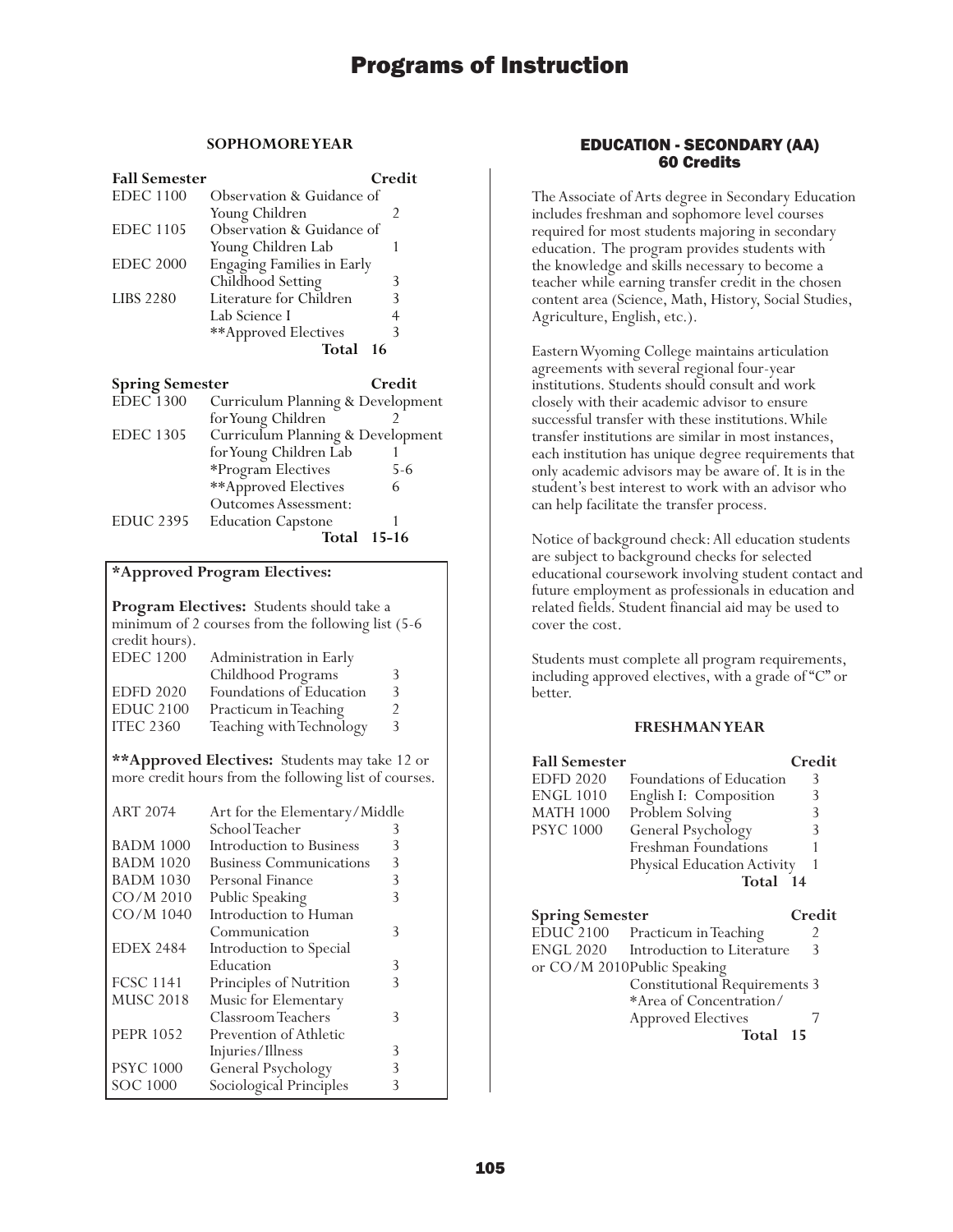### **SOPHOMORE YEAR**

| <b>Fall Semester</b>   |                                   | Credit |
|------------------------|-----------------------------------|--------|
| <b>EDFD 2100</b>       | <b>Educational Psychology</b>     | 3      |
| <b>ITEC 2360</b>       | Teaching with Technology          | 3      |
|                        | Arts & Humanities                 | 3      |
|                        | Lab Science I                     | 4      |
|                        | *Area of Concentration/           |        |
|                        | <b>Approved Electives</b>         | 3      |
|                        | Total 16                          |        |
|                        |                                   |        |
| <b>Spring Semester</b> |                                   | Credit |
|                        | EDEX 2484 Introduction to Special |        |
|                        | Education                         | 3      |
|                        | *Area of Concentration/           |        |
|                        | <b>Approved Electives</b>         | 11     |
|                        | Outcomes Assessment:              |        |
| <b>EDUC 2395</b>       | Capstone: Education               |        |

### **\*Area of Concentration/Approved Electives:**

Take any course at the 1000 or above level with the following prefixes: ACCT, AGEC, AGRI, AGTK, AECL, AMST, ANSC, ANTH, ART, BIOL, BADM, CHEM, CO/M, ECON, EDEC, EDEL, EDFD, ELTR, ENTK, ENGL, EQST, FCSC, FREN, GEOG, GEOL, GERM, HLED, HIST, JOUR, MCHT, MGT, MKT, MATH, MOLB, MUSC, PHIL, PEAC, PEAT, PEPR, PHYS, POLS, PSYC, REWM, RELI, RNEW, SAFE, SOC, SOSC, SOWK, SOIL, SPAN, STAT, THEA, WELD, WMST, and ZOO.

### EDUCATION-SECONDARY (AA) Agriculture Option

The agriculture education curriculum provides the student with a good preparation for transferring to a bachelor completion program at a four-year institution. It is designed for those students interested in teaching in high schools, technical schools, and community colleges. This program emphasizes animal science and general agricultural courses. Education programs vary greatly at four-year institutions so the student should consult the catalog of the college or university of his/her choice for information on specific program requirements.

Notice of background check: All education students are subject to background checks for selected educational coursework involving student contact and future employment as professionals in education and related fields. Student financial aid may be used to cover the cost.

Students must complete all program requirements, including approved electives, with a grade of "C" or better.

### **FRESHMAN YEAR**

| <b>Fall Semester</b>   |                             | Credit |
|------------------------|-----------------------------|--------|
| <b>AECL 1000</b>       | Agroecology                 | 4      |
| <b>AGRI 1000</b>       | Issues in Agriculture       |        |
| <b>EDFD 2020</b>       | Foundations of Education    | 3      |
| <b>ENGL 1010</b>       | English I: Composition      | 3      |
| <b>MATH 1400</b>       | Pre-Calculus Algebra        | 4      |
|                        | Physical Education Activity | 1      |
|                        | Total 16                    |        |
| <b>Spring Semester</b> |                             | Credit |
|                        | ANSC 1010 Introduction to   |        |
|                        | Animal Science              | 4      |
| <b>EDUC 2100</b>       | Practicum in Teaching       | 2      |
|                        | Communication 2             | 3      |

Constitutional Requirements 3 Social & Cultural Awareness 3

**Total 15**

### **SOPHOMORE YEAR**

| <b>Fall Semester</b> |                               | Credit |
|----------------------|-------------------------------|--------|
| <b>AGEC 1010</b>     | Agricultural Economics I      |        |
| <b>ANSC 2030</b>     | Principles of Livestock       |        |
|                      | Feeding                       |        |
| <b>EDFD 2100</b>     | <b>Educational Psychology</b> | 3      |
| <b>ITEC 2360</b>     | Teaching with Technology      | 3      |
|                      | *Approved Elective            |        |
|                      | Total 14                      |        |
|                      |                               |        |

| <b>Spring Semester</b> |                               | Credit |
|------------------------|-------------------------------|--------|
| <b>CHEM 1000</b>       | <b>Introductory Chemistry</b> |        |
| <b>EDEX 2484</b>       | Introduction to Special       |        |
|                        | Education                     | 3      |
| <b>REWM 2000</b>       | Principles of Range           |        |
|                        | Management                    | 3      |
|                        | Arts & Humanities             |        |
|                        | Outcomes Assessment:          |        |
| <b>AGEC 2395</b>       | Ag Capstone Project           |        |
|                        | Total                         | 15     |

### **\*Additional requirements/electives for Education-Secondary Agriculture Option majors:**

| <b>BIOL</b> 1010<br>$CO/M$ 2010 | General Biology I<br>Public Speaking |   |
|---------------------------------|--------------------------------------|---|
| <b>EDFD 2450</b>                | Lifespan Human                       |   |
|                                 | Development                          |   |
| <b>ENGL 2020</b>                | Introduction to Literature           | 3 |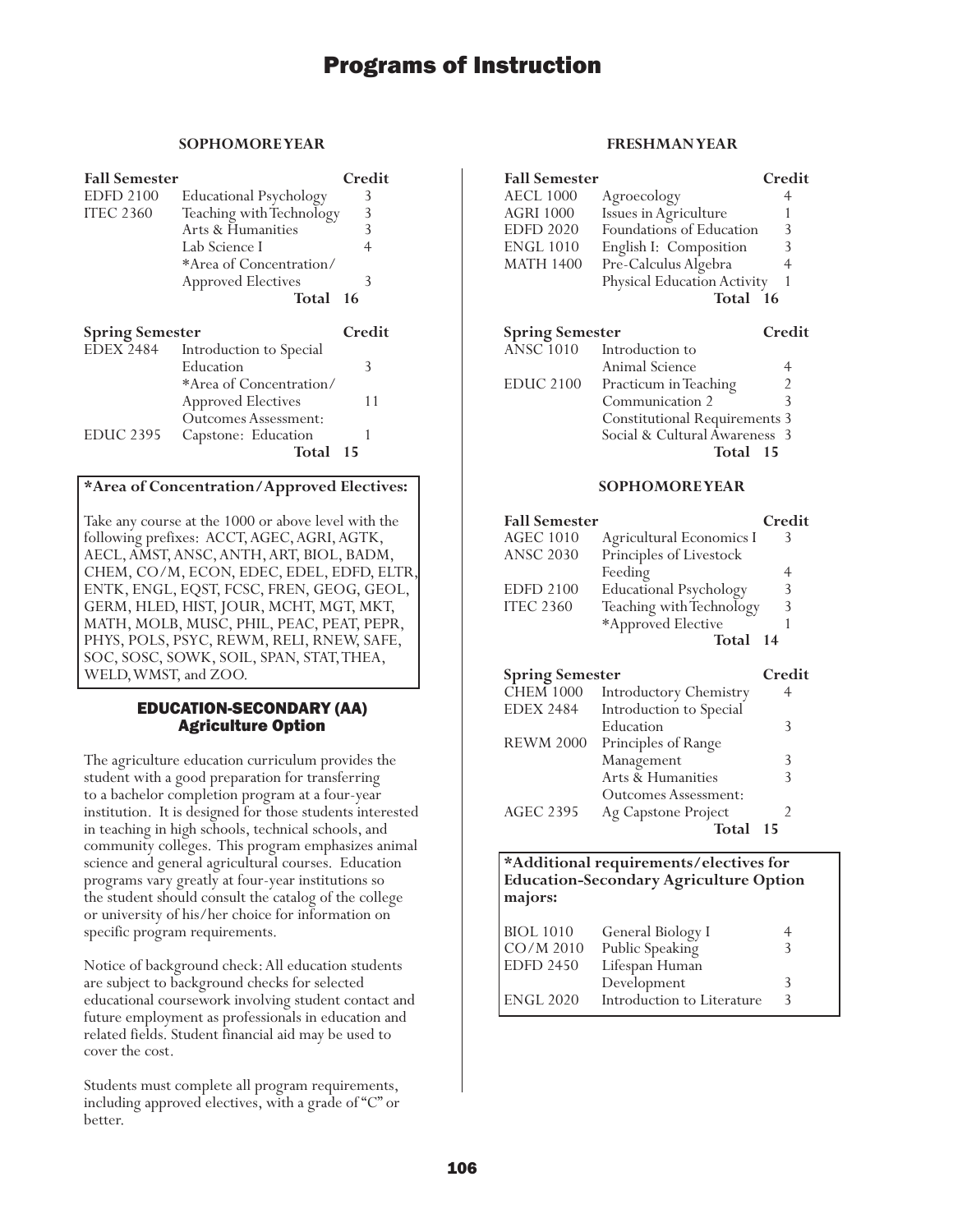### EDUCATION-SECONDARY (AA) Physcial Education Option

The Physical Education K-12 teacher track is for students planning to transfer to a four-year institution and major in PE education. The secondary education program of study is the program students should follow. However, it is important that students work with their advisor when selecting electives and area of concentration courses.

Notice of background check: All education students are subject to background checks for selected educational coursework involving student contact and future employment as professionals in education and related fields. Student financial aid may be used to cover the cost.

Students must complete all program requirements, including approved electives, with a grade of "C" or better.

#### **FRESHMAN YEAR**

| <b>Fall Semester</b>   |                                 | Credit |
|------------------------|---------------------------------|--------|
| <b>EDFD 2020</b>       | Foundations of Education        | 3      |
| <b>ENGL 1010</b>       | English I: Composition          | 3      |
| <b>MATH 1000</b>       | Problem Solving                 | 3      |
| <b>PSYC 1000</b>       | General Psychology              | 3      |
|                        | Freshman Foundations            |        |
|                        | Physical Education Activity     |        |
|                        | Total 14                        |        |
| <b>Spring Semester</b> |                                 | Credit |
|                        | EDUC 2100 Practicum in Teaching | 2      |
|                        | Communication 2                 | ς      |

| Communication 2                      |  |
|--------------------------------------|--|
| <b>Constitutional Requirements 3</b> |  |
| *Area of Concentration/              |  |
| <b>Approved Electives</b>            |  |
| Total 15                             |  |

#### **SOPHOMORE YEAR**

| <b>Fall Semester</b> |                               | Credit        |
|----------------------|-------------------------------|---------------|
| <b>EDFD 2100</b>     | <b>Educational Psychology</b> | 3             |
| <b>ITEC 2360</b>     | Teaching with Technology      | $\mathcal{R}$ |
| <b>PEPR 2090</b>     | Fundamentals of               |               |
|                      | Athletic Coaching             | 3             |
|                      | Arts & Humanities             | 3             |
|                      | Lab Science I                 |               |
|                      | Total                         | 16            |

| <b>Spring Semester</b> |                           | Credit |
|------------------------|---------------------------|--------|
| <b>EDEX 2484</b>       | Introduction to Special   |        |
|                        | Education                 | 3      |
|                        | *Area of Concentration/   |        |
|                        | <b>Approved Electives</b> | 11     |
|                        | Outcomes Assessment:      |        |
| <b>EDUC 2395</b>       | Capstone: Education       |        |
|                        | Total                     | 15     |

### **\*Area of Concentration/Approved Electives for Education-Secondary Physical Education Option:**

Take any course at the 1000 or above level with the following prefixes: ACCT, AMST, ANTH, ART, BIOL, BADM, CHEM, CO/M, ECON, EDEC, EDEL, EDFD, ELTR, ENTK, ENGL, FCSC, FREN, GEOG, GEOL, GERM, HLED, HIST, JOUR, MCHT, MGT, MKT, MATH, MOLB, MUSC, PHIL, PEAC, PEAT, PEPR, PHYS, POLS, PSYC, REWM, RELI, RNEW, SAFE, SOC, SOSC, SOWK, SPAN, STAT, THEA, WELD, WMST, and ZOO.

### EDUCATION - CHILD DEVELOPMENT (CERT 1 YR) 24 Credits

This program will enable students to meet the entry-level requirements for employment in an early childhood care and education setting. Students will gain basic knowledge of child development and acquire the fundamental skills necessary to effectively educate and care for young children. In addition to entry-level competencies, this program will also serve as partial completion for Elementary Education majors seeking a minor in Early Childhood Education, or an endorsement.

The certificate provides professional training through a combination of coursework and applied experiences working with children. Students will begin working on their professional portfolio as a requirement of the Child Development course.

Additionally, students seeking Child Development Associate (CDA) completion should note that FCSC 2121, EDEC 1100 & 1105, and EDEC 1300 & 1305 include a combined total of 90 hours of early childhood classroom experience as partial fulfillment to meet the CDA credential. The Child Development Associate credential is recognized nationally for entrylevel employment into the childcare profession. Elementary Education majors completing all 12 hours of required courses with a grade of "C" or better, and at least one elective course will receive transfer credit at the University of Wyoming toward a minor in Early Childhood Education. Students transferring to another four-year institution should consult with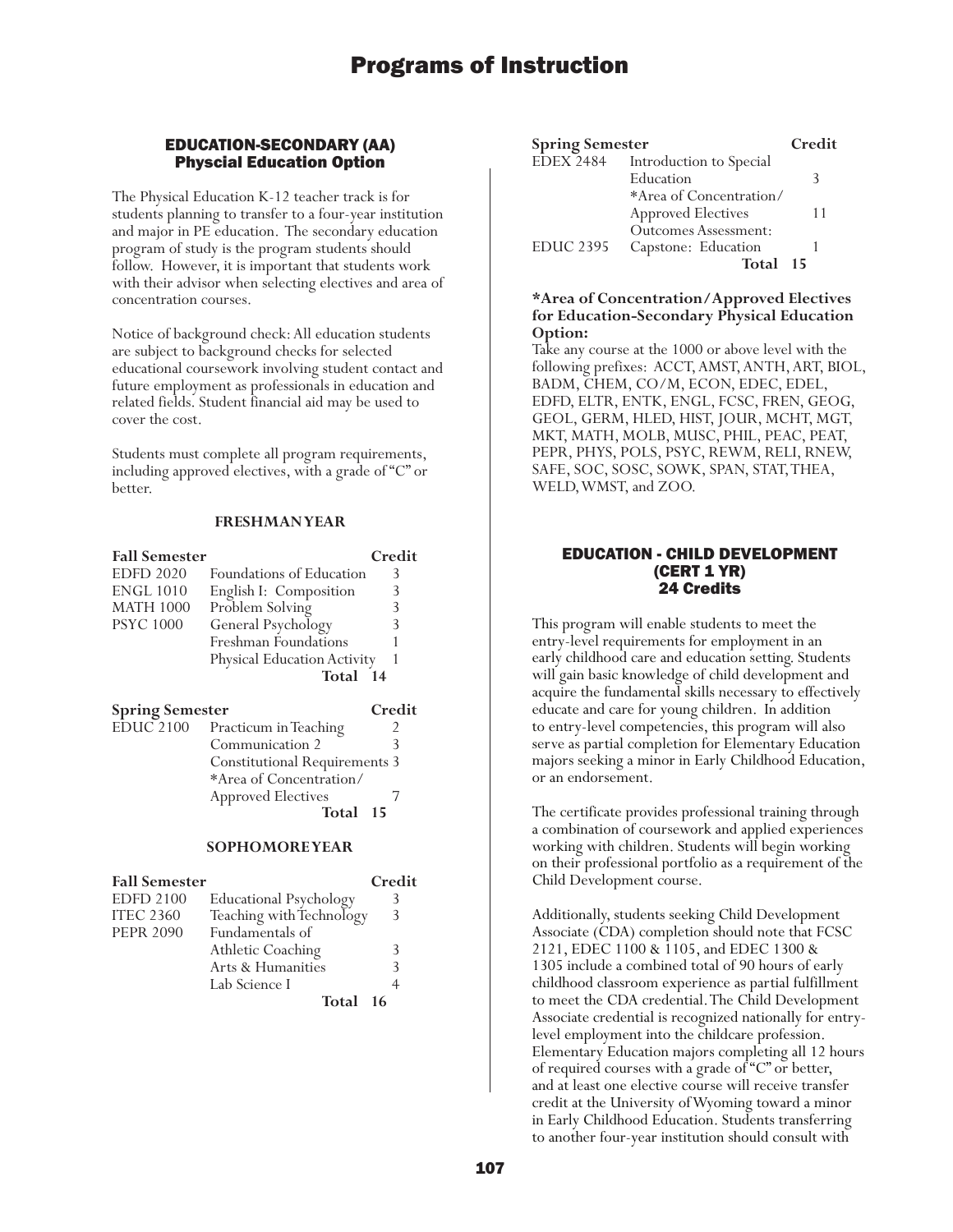their academic advisor regarding transferability of the certificate/courses.

Notice of background check: All education students are subject to background checks for selected educational coursework involving student contact and future employment as professionals in education and related fields. Student financial aid may be used to cover the cost.

Students must complete all program requirements, including approved electives, with a grade of "C" or better.

| <b>Fall Semester</b> |                                   | Credit |
|----------------------|-----------------------------------|--------|
| <b>EDEC</b> 1020     | Introduction to Early             |        |
|                      | Childhood Education               | 3      |
| <b>EDEC</b> 1100     | Observation & Guidance of         |        |
|                      | Young Children                    | 2      |
| <b>EDEC</b> 1105     | Observation & Guidance of         |        |
|                      | Young Children Lab                |        |
| <b>EDEC 2000</b>     | <b>Engaging Families in Early</b> |        |
|                      | Childhood Settings                |        |
| <b>LIBS 2280</b>     | Literature for Children           | 3      |
|                      | Total<br>$\overline{12}$          |        |
|                      |                                   |        |

| <b>Spring Semester</b> |                                | Credit         |
|------------------------|--------------------------------|----------------|
| <b>EDEC</b> 1200       | Administration in Early        |                |
|                        | Childhood Programs             | 3              |
| <b>EDEC 1300</b>       | Curriculum Planning &          |                |
|                        | Development for                |                |
|                        | Young Children                 | 2              |
| <b>EDEC</b> 1305       | Curriculum Planning &          |                |
|                        | Development for                |                |
|                        | Young Children Lab             |                |
| <b>FCSC 2121</b>       | Child Development              | 4              |
| <b>HLED 1221</b>       | Standard First Aid & Safety    | $\overline{2}$ |
|                        | <b>Outcomes Assessment:</b>    |                |
|                        | Portfolio                      |                |
|                        | (Included in FCSC 2121 Course) |                |
|                        | Total                          | -12            |

For more information about this certificate program, links to occupational information, estimated program cost, normal time for program completion, median debt at program completion (if available), please visit EWC's website at: http://ewc.wy.edu/futurestudents/financial-aid/career/.

### EDUCATION - CHILD DEVELOPMENT DISTANCE LEARNING (CERT 1 YR) 24 Credits

This program will enable students to meet the entry-level requirements for employment in an early childhood care and education setting. Students will gain basic knowledge of child development and acquire the fundamental skills necessary to effectively educate and care for young children. In addition to entry-level competencies, this program will also serve as partial completion for Elementary Education majors seeking a minor in Early Childhood Education, or an endorsement.

The certificate provides professional training through a combination of coursework and applied experiences working with children. Students will begin working on their professional portfolio as a requirement of the Child Development course.

Additionally, students seeking Child Development Associate (CDA) completion should note that FCSC 2121, EDEC 1100 & 1105, and EDEC 1300 & 1305 include a combined total of 90 hours of early childhood classroom experience as partial fulfillment to meet the CDA credential. The Child Development Associate credential is recognized nationally for entrylevel employment into the childcare profession.

Elementary Education majors completing all 12 hours of required courses with a grade of "C" or better, and at least one elective course will receive transfer credit at the University of Wyoming toward a minor in Early Childhood Education. Students transferring to another four-year institution should consult with their academic advisor regarding transferability of the certificate/courses.

Notice of background check: All education students are subject to background checks for selected educational coursework involving student contact and future employment as professionals in education and related fields. Student financial aid may be used to cover the cost.

Students must complete all program requirements, including approved electives, with a grade of "C" or better.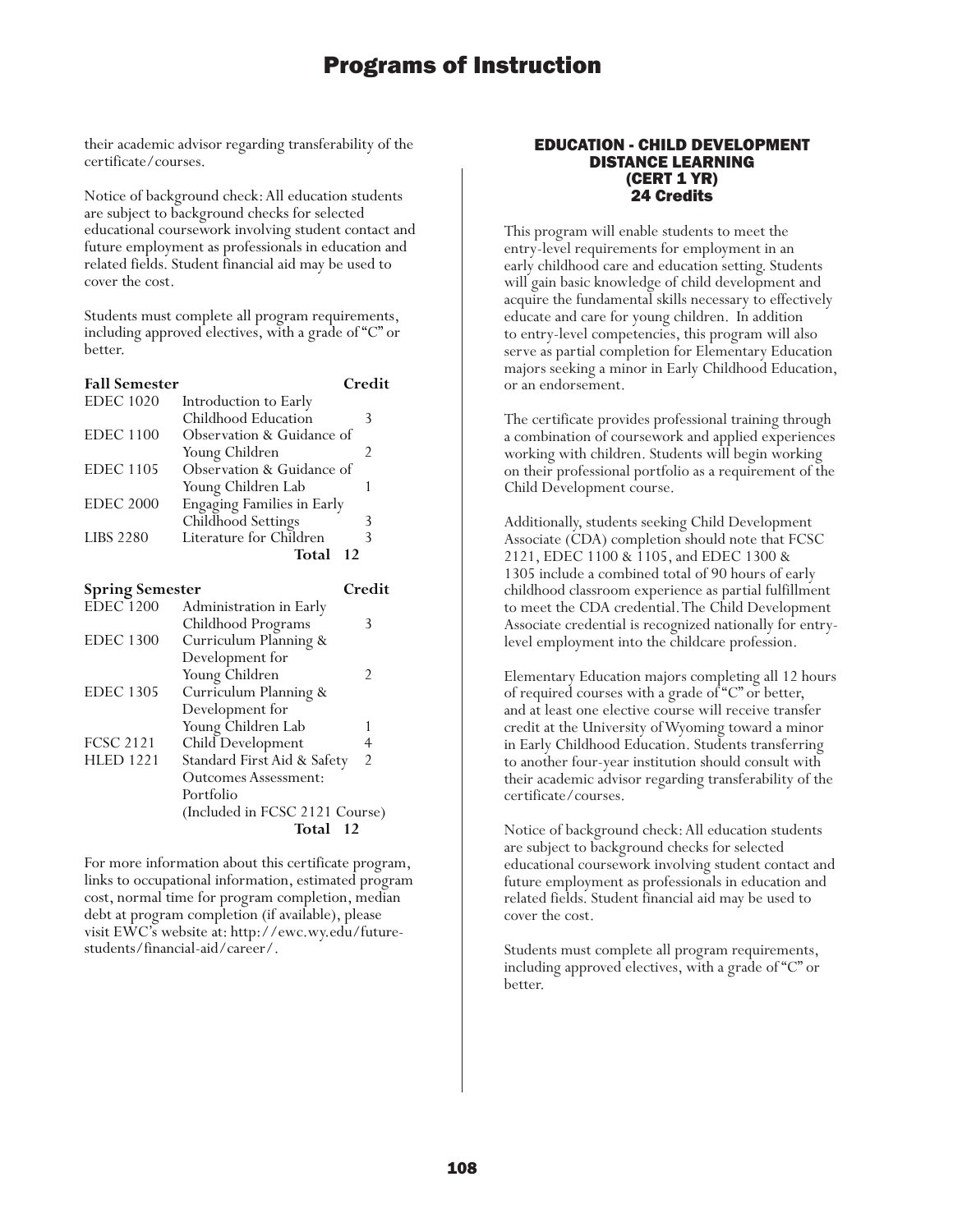| <b>Fall Semester</b>   |                                | Credit         |
|------------------------|--------------------------------|----------------|
| <b>EDEC</b> 1020       | Introduction to Early          |                |
|                        | Childhood Education            | 3              |
| <b>EDEC</b> 1100       | Observation & Guidance of      |                |
|                        | Young Children                 | 2              |
| <b>EDEC 1105</b>       | Observation & Guidance of      |                |
|                        | Young Children Lab             | 1              |
| <b>EDEC 2000</b>       | Engaging Families in Early     |                |
|                        | Childhood Settings             | 3              |
| <b>LIBS 2280</b>       | Literature for Children        | 3              |
|                        | Total                          | 12             |
| <b>Spring Semester</b> |                                | Credit         |
| <b>EDEC 1200</b>       | Administration in Early        |                |
|                        | Childhood Programs             | 3              |
| <b>EDEC 1300</b>       | Curriculum Planning &          |                |
|                        | Development for                |                |
|                        | Young Children                 | 2              |
| <b>EDEC 1305</b>       | Curriculum Planning &          |                |
|                        | Development for                |                |
|                        | Young Children Lab             | 1              |
| <b>FCSC 2121</b>       | Child Development              | 4              |
| <b>HLED 1221</b>       | Standard First Aid & Safety    | $\overline{2}$ |
|                        | Outcomes Assessment:           |                |
|                        | Portfolio                      |                |
|                        | (Included in FCSC 2121 Course) |                |
|                        | Total                          | 12             |

For more information about this certificate program, links to occupational information, estimated program cost, normal time for program completion, median debt at program completion (if available), please visit EWC's website at: http://ewc.wy.edu/futurestudents/financial-aid/career/.

### ENGLISH (AA) 60-61 Credits

The program in English is designed to provide freshman- and sophomore-level courses required of most students majoring in English or English education. The student should consult the catalog of the college or university of his/her choice for information on the specific requirements of that institution. Students planning to major in English can benefit from any additional study in writing, language, and other areas of the humanities and fine arts.

Students must complete all program requirements, including approved electives, with a grade of "C" or better.

### **FRESHMAN YEAR**

| <b>Fall Semester</b><br><b>ENGL 1010</b><br><b>FREN 1010</b><br>or SPAN 1010<br>MATH 1000 | English I: Composition<br>1st Year French I<br>1st Year Spanish I<br>Problem Solving<br>or MATH 1400 Pre-Calculus Algebra<br><b>Constitutional Requirements 3</b><br>Freshman Foundations<br>Total                                 | Credit<br>3<br>4<br>3-4<br>1<br>$14 - 15$ |
|-------------------------------------------------------------------------------------------|------------------------------------------------------------------------------------------------------------------------------------------------------------------------------------------------------------------------------------|-------------------------------------------|
| <b>Spring Semester</b><br>ENGL 2020<br><b>FREN 1020</b><br>or SPAN 1020                   | Introduction to Literature<br>1stYear French II<br>1st Year Spanish II<br>Lab Science I<br>Physical Education Activity<br>Social & Cultural Awareness<br>Total<br>15                                                               | Credit<br>3<br>4<br>4<br>1<br>3           |
|                                                                                           | <b>SOPHOMOREYEAR</b>                                                                                                                                                                                                               |                                           |
| <b>Fall Semester</b><br>ENGL 2425                                                         | Literatures in English I<br>or ENGL 2430 Literatures in English II<br>or ENGL 2435 Literatures in English III<br>Arts & Humanities<br>Arts & Humanities or<br>Social & Cultural Awareness<br>*Approved Electives<br>Total<br>15    | Credit<br>3<br>3<br>3<br>6                |
| <b>Spring Semester</b><br><b>ENGL 2425</b><br><b>PSYC 1000</b><br><b>HMDV 2411</b>        | Literatures in English I<br>or ENGL 2430 Literatures in English II<br>or ENGL 2435 Literatures in English III<br>General Psychology<br>*Approved Electives<br><b>Outcomes Assessment:</b><br>Assessment Requirement<br>Total<br>16 | Credit<br>3<br>3<br>10<br>0               |

### **\*Approved Electives:**

| <b>ART 2010</b>  | Art History I                  |   |
|------------------|--------------------------------|---|
| <b>ART 2020</b>  | Art History II                 |   |
| <b>ENGL 2011</b> | Literature for Young Adults    | 3 |
| <b>ENGL 2050</b> | Creative Writing-              |   |
|                  | Introduction to Fiction        | 3 |
| <b>ENGL 2440</b> | Literary Genres: Short Story 3 |   |
| <b>HIST 1110</b> | Western Civilization I         |   |
| <b>HIST 1120</b> | Western Civilization II        |   |
| <b>PHIL 1000</b> | Introduction to Philosophy     | 3 |
| SOSC 2300        | Ethics in Practice             |   |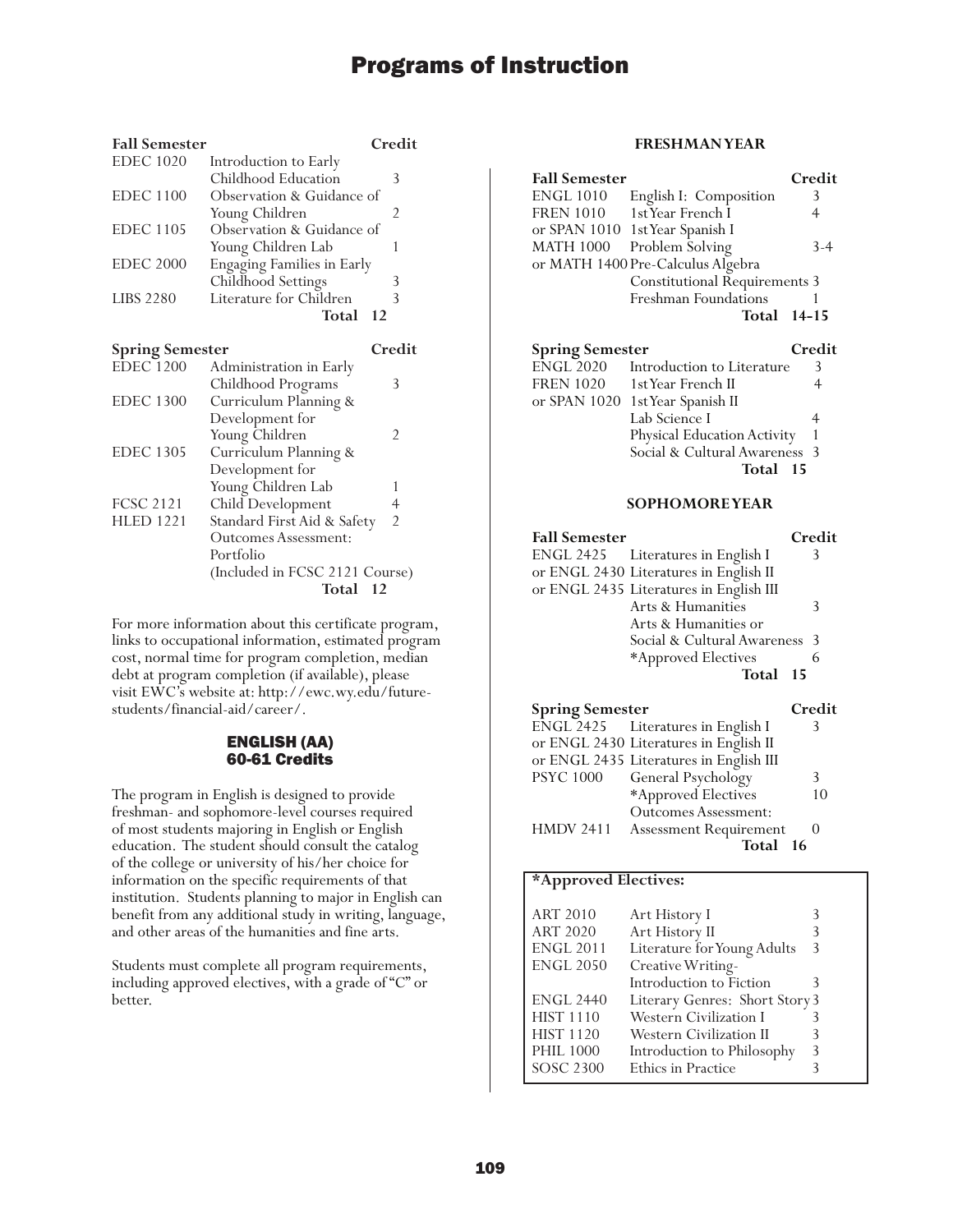### ENTREPRENEURSHIP (CERT LESS THAN 1YR) 18 Credits

The Entrepreneurship Certificate program provides students who have the desire to start a business with an understanding of the concepts to chart a successful course toward business ownership. Emphasis is placed on identifying and evaluating entrepreneurial potential to successfully start a business.

Students must complete all program requirements, including approved electives, with a grade of "C" or better.

#### **FRESHMAN YEAR**

| <b>Fall Semester</b> |                                  | Credit         |
|----------------------|----------------------------------|----------------|
| <b>ACCT 1050</b>     | <b>Practical Accounting I</b>    |                |
| <b>CMAP 1685</b>     | <b>Computer Applications:</b>    |                |
|                      | Quick Books                      |                |
| <b>ENTR 1500</b>     | Successful Entrepreneurship      | 2              |
| <b>ENTR 1520</b>     | Creating a Business Plan         | $\mathfrak{D}$ |
| <b>ENTR 2500</b>     | <b>Small Business Operations</b> |                |
|                      | Management                       | 2              |
| <b>ENTR 2520</b>     | Legal Issues for                 |                |
|                      | Entrepreneurs                    | 2              |
| <b>MKT 1000</b>      | Sales                            | 3              |
| <b>MKT 2100</b>      | Principles of Marketing          | 3              |
|                      | *Approved Elective               |                |
|                      | Outcomes Assessment:             |                |
| <b>HMDV 2411</b>     | <b>Assessment Requirement</b>    |                |
|                      | Total                            | -18            |

**\*Approved Electives:** Any course at the 1000 or above level.

For more information about this certificate program, links to occupational information, estimated program cost, normal time for program completion, median debt at program completion (if available), please visit EWC's website at: http://ewc.wy.edu/futurestudents/financial-aid/career/.

### GUNSMITHING (AAS) 64-66 CREDITS (Available at Douglas Campus Only)

The Gunsmithing Associate of Applied Science program will prepare students to make, reproduce, maintain and modify firearms according to blueprints or custom specifications using specialized hand tools and machines. This program will provide students with hands-on training to learn the gunsmithing trade and skills to gain employment as a gunsmith.

Please note that this program has strict admittance requirements. Please visit https://ewc.wy.edu/ academic-services/majors/gunsmithing/. For more information contact the EWC Gunsmithing Instructor at 307.624.7000.

Students must complete all program requirements, including approved electives, with a grade of "C" or better.

### **FRESHMAN YEAR**

| <b>Fall Semester</b> |                              | Credit |
|----------------------|------------------------------|--------|
| <b>GUNS 1500</b>     | Introduction to Firearms and |        |
|                      | Firearms Safety              |        |
| GUNS 1505            | Firearms Bench Metal         | 4      |
| <b>GUNS 1510</b>     | Firearms Machine Shop I      | 4      |
| <b>GUNS 1960</b>     | <b>GUNS Field Studies</b>    |        |
|                      | Freshman Foundations         |        |
|                      | Mathematics (Quantitative)   | $3-4$  |
|                      | *Approved Program Elective   | -2     |
|                      | Total 16-17                  |        |
|                      |                              |        |

| <b>Spring Semester</b> |                              | Credit |
|------------------------|------------------------------|--------|
| $GUNS$ 1520            | Stockmaking                  |        |
| <b>GUNS 1600</b>       | Firearms Conversion          |        |
| <b>WELD 1781</b>       | GTAW for Gunsmithing         | 3      |
|                        | Communication 1              |        |
|                        | *Approved Program Elective 2 |        |
|                        | Total 17                     |        |

#### **SOPHOMORE YEAR**

| <b>Fall Semester</b>                         | Credit                                      |
|----------------------------------------------|---------------------------------------------|
| <b>GUNS 1515</b><br>Firearms Machine Shop II | 4                                           |
| <b>GUNS 1550</b><br>Firearms Repair and      |                                             |
| Restoration                                  |                                             |
|                                              | $2 - 3$<br><b>Constitution Requirements</b> |
| Arts & Humanities                            |                                             |
| OR Lab Science                               |                                             |
|                                              | OR Physical Education Activity              |
| OR Social & Cultural                         |                                             |
| Awareness                                    |                                             |
|                                              | *Approved Program Elective 2                |
|                                              | <b>Total 15-16</b>                          |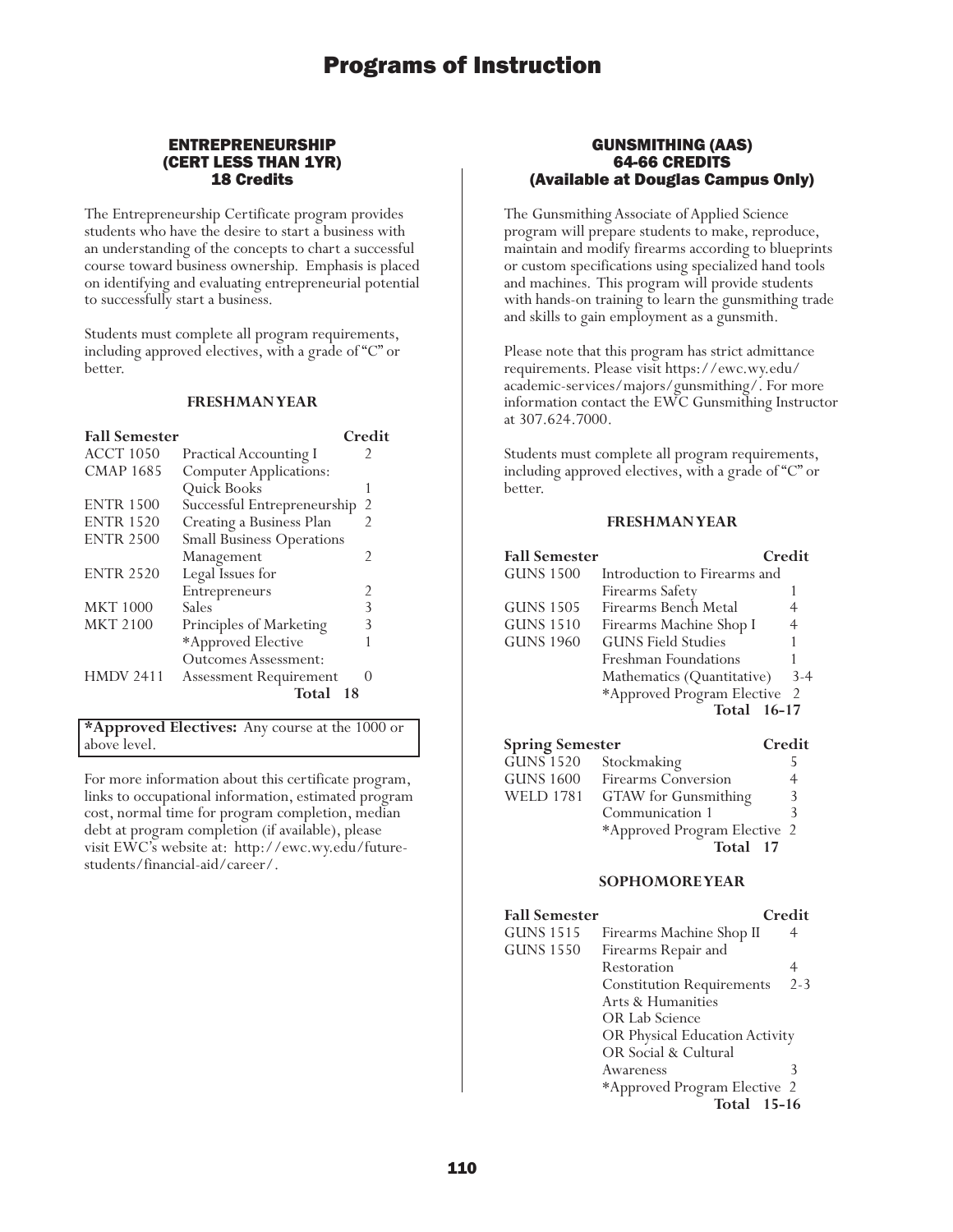| <b>Spring Semester</b> |                                | Credit |
|------------------------|--------------------------------|--------|
| <b>ENTR 1500</b>       | Successful Entrepreneurship    | 2      |
| <b>GUNS 1525</b>       | <b>Custom Gunmaking</b>        |        |
| <b>GUNS 1650</b>       | Firearms Metal Finishing       |        |
|                        | Arts & Humanities              |        |
|                        | OR Lab Science                 |        |
|                        | OR Physical Education Activity |        |
|                        | OR Social & Cultural           |        |
|                        | Awareness                      | 3      |
|                        | *Approved Program Elective 2   |        |
|                        | <b>Outcomes Assessment:</b>    |        |
| <b>HMDV 2411</b>       | <b>Assessment Requirement</b>  |        |
|                        | Total 16                       |        |

|                  | *Approved Program Electives: |  |
|------------------|------------------------------|--|
| GUNS $1530$      | Gunstock Checkering          |  |
| GUNS 1535        | <b>Advanced Gunstock</b>     |  |
|                  | Checkering                   |  |
| GUNS 1700        | Knifemaking                  |  |
| <b>GUNS 1705</b> | <b>Advanced Knifemaking</b>  |  |

### HUMAN SERVICES (AA) 61-64 Credits

The Associate of Arts in Human Services will prepare students to work in fields such as psychology, rehabilitation, social work, health care, community health, corrections and parenting support.

Notice of background check: All Human Services students are subject to background checks for the field experience coursework. Student financial aid may be used to cover the cost.

Students must complete all program requirements, including approved electives, with a grade of "C" or better.

### **FRESHMAN YEAR**

| <b>Fall Semester</b> |                                   | Credit  |
|----------------------|-----------------------------------|---------|
| $CO/M$ 2010          | Public Speaking                   |         |
| <b>HMSV 1010</b>     | Orientation to Human              |         |
|                      | Services                          | 3       |
| <b>MATH 1000</b>     | Problem Solving                   |         |
|                      | or MATH 1400 Pre-Calculus Algebra | $3 - 4$ |
| <b>SOC 1000</b>      | Sociological Principles           |         |
|                      | or PSYC 1000 General Psychology   | 3       |
|                      | *Approved Electives               |         |
|                      | Total                             | $15-16$ |

| <b>Spring Semester</b> |                        | Credit           |
|------------------------|------------------------|------------------|
| $E\overline{DFD}$ 2450 | Lifespan Human         |                  |
|                        | Development            | 3                |
| <b>ENGL 1010</b>       | English I: Composition | 3                |
| <b>HMSV 1060</b>       | Case Management        |                  |
| <b>HMSV 2005</b>       | Prescreen for Human    |                  |
|                        | Services               | $\left( \right)$ |
|                        | *Approved Electives    | 6                |
|                        | Total                  | 15               |

### **SOPHOMORE YEAR**

| <b>Fall Semester</b>                      |                     | Credit      |
|-------------------------------------------|---------------------|-------------|
| <b>HMSV 1460</b>                          | Field Experience in |             |
|                                           | Human Services I    | 3           |
| <b>POLS 1000</b>                          | American & Wyoming  |             |
|                                           | Government          | 3           |
|                                           | Lab Science I       | 4           |
|                                           | *Approved Electives | 6           |
|                                           | Total 16            |             |
| <b>Spring Semester</b><br>$0000000$ $E_1$ |                     | Credit<br>◠ |

| $SOSC$ <sub>2300</sub> | Ethics in Practice          |           |
|------------------------|-----------------------------|-----------|
|                        | <b>Computer Elective</b>    |           |
|                        | (CMAP/COSC/INET)            | $2 - 3$   |
|                        | *Approved Electives         | $6 - 8$   |
|                        | <b>Outcomes Assessment:</b> |           |
| <b>HMSV 2110</b>       | Field Experience in         |           |
|                        | Human Services II           |           |
|                        | Total                       | $14 - 17$ |

**\*Approved Electives:** Any course at the 1000 or above level with the following prefixes: AMST, ANTH, BADM, BIOL, CHEM, CO/M, CRMJ, EDUC, EDFD, EDEX, FCSC, HIST, HLED, PSYC, SOC, SOWK, SPAN, STAT, WMST or ZOO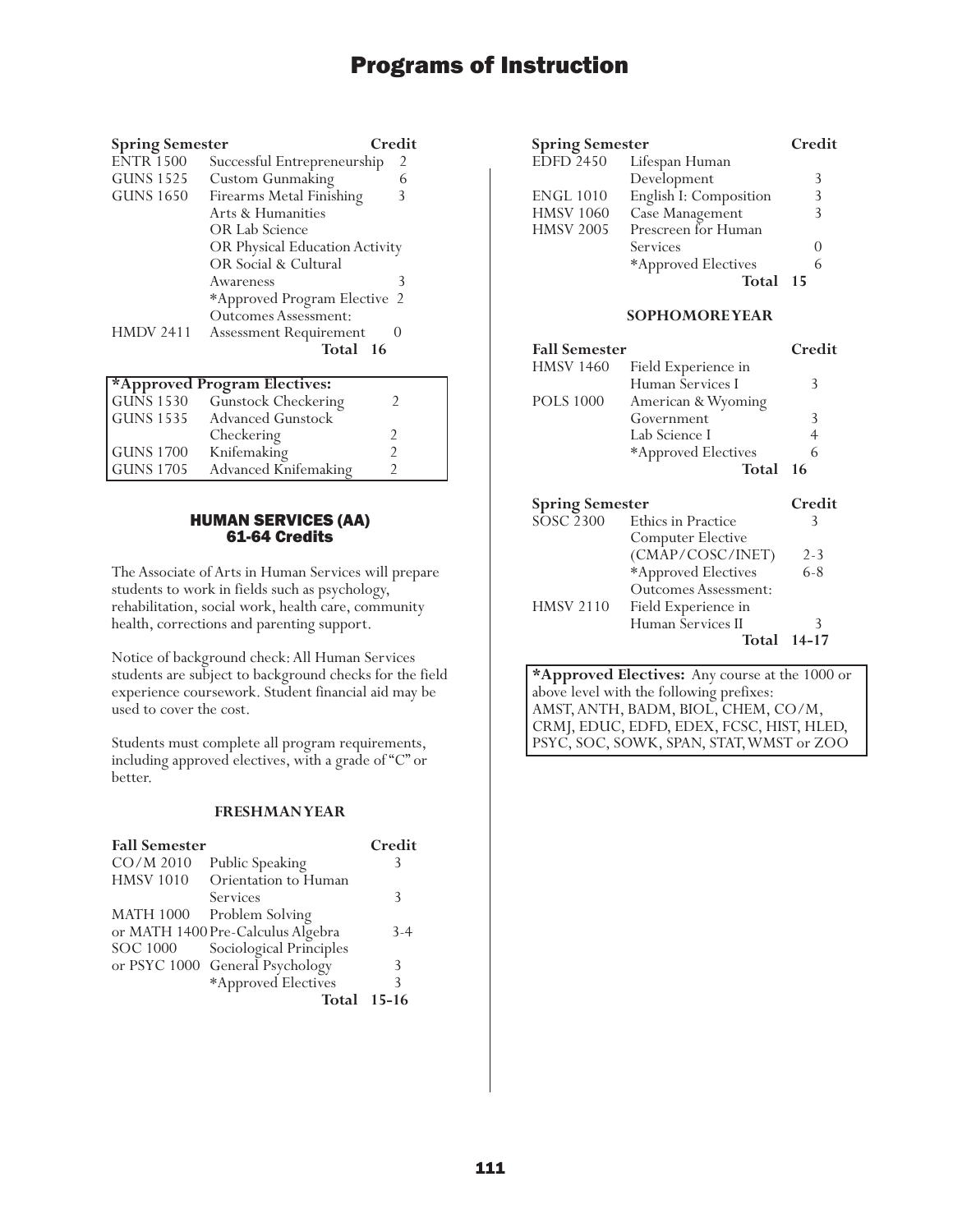### INTERDISCIPLINARY STUDIES (AA) 60-61 Credits

The purpose of this program is to offer a student an opportunity for a broad-based degree rather than focusing on any one major area. Specific courses listed meet the general education requirements for EWC. It is essential that you work with your academic advisor to select appropriate classes. Degree requirements vary greatly at four-year institutions, so the student should consult the catalog of the college or university of his/her choice for information on specific program requirements.

Students must complete all program requirements, including approved electives, with a grade of "C" or better.

### **FRESHMAN YEAR**

| <b>Fall Semester</b><br><b>ENGL 1010</b> | English I: Composition<br><b>Freshman Foundations</b><br><b>Mathematics</b><br>Physical Education Activity<br>*Approved Electives<br>Total 15-16 | Credit<br>3<br>1<br>$3 - 4$<br>$\mathbf{1}$<br>7 |
|------------------------------------------|--------------------------------------------------------------------------------------------------------------------------------------------------|--------------------------------------------------|
| <b>Spring Semester</b>                   |                                                                                                                                                  | Credit                                           |
|                                          | Communication 2                                                                                                                                  | 3                                                |
|                                          | Social & Cultural Awareness                                                                                                                      | 3                                                |
|                                          | *Approved Electives                                                                                                                              | 9                                                |
|                                          | Total                                                                                                                                            | 15                                               |
| <b>SOPHOMOREYEAR</b>                     |                                                                                                                                                  |                                                  |
| <b>Fall Semester</b>                     |                                                                                                                                                  | Credit                                           |
|                                          | Arts & Humanities                                                                                                                                | 3                                                |
|                                          | <b>Constitutional Requirements 3</b>                                                                                                             |                                                  |
|                                          | Lab Science I                                                                                                                                    | 4                                                |
|                                          | *Approved Electives                                                                                                                              | 5                                                |
|                                          | Total                                                                                                                                            | 15                                               |
|                                          |                                                                                                                                                  |                                                  |
| <b>Spring Semester</b>                   |                                                                                                                                                  | Credit                                           |
|                                          | Arts & Humanities                                                                                                                                | 3                                                |
|                                          | or Social & Cultural Awareness                                                                                                                   |                                                  |
|                                          | *Approved Electives                                                                                                                              | 12                                               |
|                                          | <b>Outcomes Assessment:</b>                                                                                                                      |                                                  |
| HMDV 2411                                | <b>Assessment Requirement</b>                                                                                                                    | $\theta$                                         |
|                                          | Total                                                                                                                                            | 15                                               |
|                                          | *Approved Elective: Any course at the 1000 or                                                                                                    |                                                  |
| above level.                             |                                                                                                                                                  |                                                  |

INTERDISCIPLINARY STUDIES (AA) DISTANCE LEARNING 60-61 Credits

The purpose of this program is to offer a student an opportunity for a broad-based degree rather than focusing on any one major area. Specific courses listed meet the general education requirements for EWC. It is essential that you work with your academic advisor to select appropriate classes. Degree requirements vary greatly at four-year institutions, so the student should consult the catalog of the college or university of his/her choice for information on specific program requirements.

Students must complete all program requirements, including approved electives, with a grade of "C" or better.

### **FRESHMAN YEAR**

| <b>Fall Semester</b>   |                             | Credit  |
|------------------------|-----------------------------|---------|
| <b>ENGL 1010</b>       | English I: Composition      | 3       |
|                        | Freshman Foundations        |         |
|                        | Mathematics                 | $3 - 4$ |
|                        | Physical Education Activity | 1       |
|                        | *Approved Electives         |         |
|                        | <b>Total 15-16</b>          |         |
| <b>Spring Semester</b> |                             | Credit  |

Communication 2 3 Social & Cultural Awareness 3 \*Approved Electives 9 **Total <sup>15</sup>**

### **SOPHOMORE YEAR**

| <b>Fall Semester</b>   |                                      | Credit       |
|------------------------|--------------------------------------|--------------|
|                        | Arts & Humanities                    | 3            |
|                        | <b>Constitutional Requirements 3</b> |              |
|                        | Lab Science I                        |              |
|                        | *Approved Electives                  | 5            |
|                        | Total 15                             |              |
| <b>Spring Semester</b> |                                      | Credit       |
|                        | Arts & Humanities                    | 3            |
|                        | or Social & Cultural Awareness       |              |
|                        | *Approved Electives                  | 12           |
|                        | <b>Outcomes Assessment:</b>          |              |
| <b>HMDV 2411</b>       | <b>Assessment Requirement</b>        | $\mathbf{0}$ |
|                        | Total 15                             |              |

\*Approved Electives: Any course at the 1000 or above level.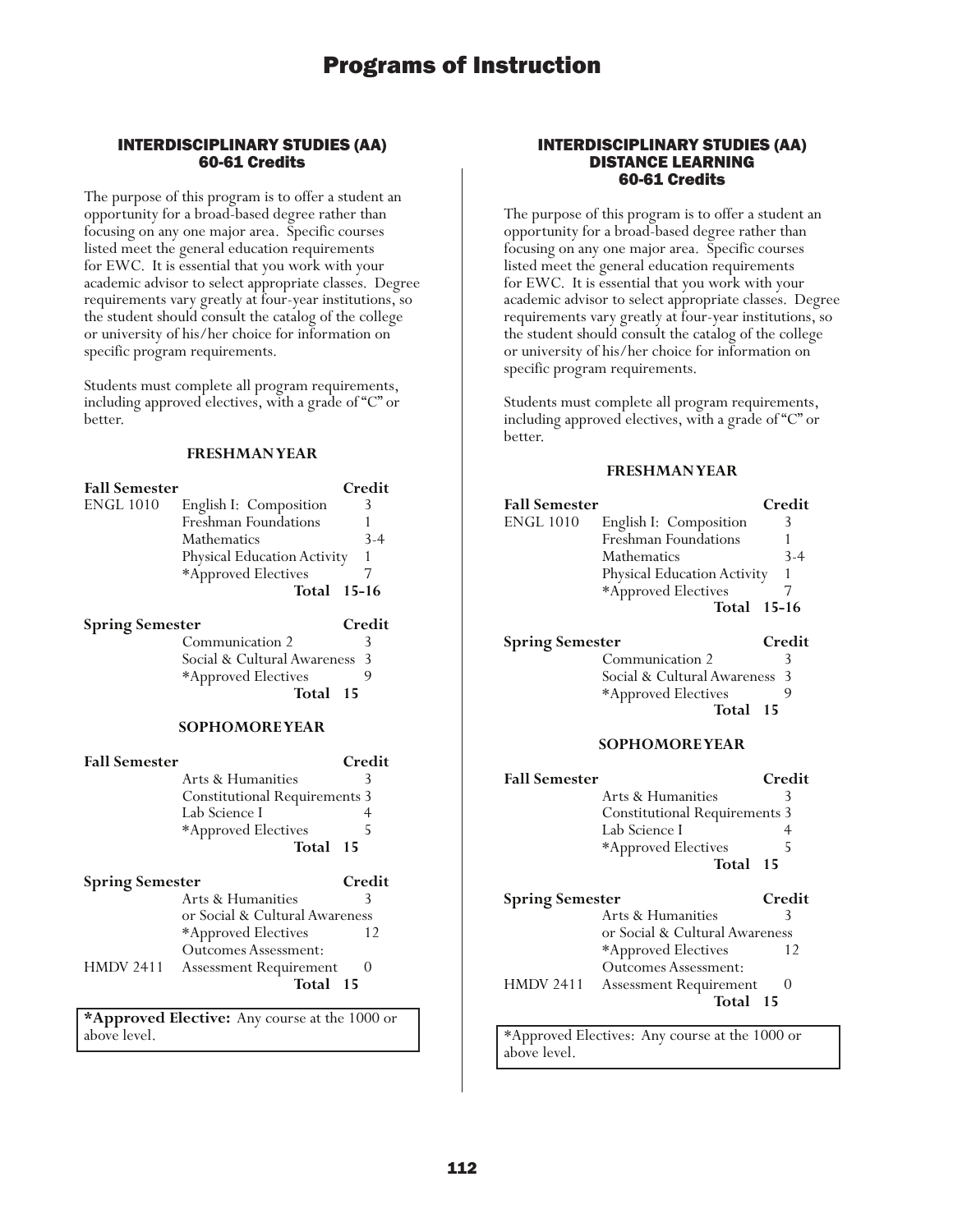### INTERDISCIPLINARY STUDIES (AS) 60-62 Credits

The purpose of this program is to offer a student an opportunity for a broad-based degree rather than focusing on any one major area. Specific courses listed meet the general education requirements for EWC. It is essential that you work with your academic advisor to select appropriate classes. Degree requirements vary greatly at four-year institutions, so the student should consult the catalog of the college or university of his/her choice for information on specific program requirements.

Students must complete all program requirements, including approved electives, with a grade of "C" or better.

### **FRESHMAN YEAR**

| <b>Fall Semester</b>   |                             | Credit  |
|------------------------|-----------------------------|---------|
| <b>ENGL 1010</b>       | English I: Composition      | 3       |
|                        | Freshman Foundations        |         |
|                        | <b>Mathematics</b>          | $3-4$   |
|                        | Physical Education Activity | 1       |
|                        | *Approved Electives         |         |
|                        | Total                       | - 15–16 |
| <b>Spring Semester</b> |                             | Credit  |
|                        | Communication 2             | 3       |
|                        | Social & Cultural Awareness | 3       |
|                        | *Approved Electives         | 9       |
|                        | Total                       | 15      |

### **SOPHOMORE YEAR**

| <b>Fall Semester</b>   |                                      | Credit   |
|------------------------|--------------------------------------|----------|
|                        | Arts & Humanities                    | 3        |
|                        | <b>Constitutional Requirements 3</b> |          |
|                        | Lab Science I                        |          |
|                        | *Approved Electives                  | 5        |
|                        | Total                                | -15      |
| <b>Spring Semester</b> |                                      | Credit   |
|                        | Lab Science I                        |          |
|                        | or Mathematics                       | $3-4$    |
|                        | *Approved Electives                  | 12       |
|                        | <b>Outcomes Assessment:</b>          |          |
| <b>HMDV 2411</b>       | <b>Assessment Requirement</b>        | $\theta$ |
|                        | Total 15-16                          |          |
|                        |                                      |          |

**\*Approved Electives:** Any course at the 1000 or above level.

### INTERDISCIPLINARY STUDIES DISTANCE LEARNING (AS) 60-62 Credits

The purpose of this program is to offer a student an opportunity for a broad-based degree rather than focusing on any one major area. Specific courses listed meet the general education requirements for EWC. It is essential that you work with your academic advisor to select appropriate classes. Degree requirements vary greatly at four-year institutions, so the student should consult the catalog of the college or university of his/her choice for information on specific program requirements.

Students must complete all program requirements, including approved electives, with a grade of "C" or better.

#### **FRESHMAN YEAR**

| <b>Fall Semester</b>   |                                      | Credit |
|------------------------|--------------------------------------|--------|
| <b>ENGL 1010</b>       | English I: Composition               | 3      |
|                        | Freshman Foundations                 | 1      |
|                        | Mathematics                          | $3-4$  |
|                        | Physical Education Activity          | 1      |
|                        |                                      |        |
|                        | *Approved Electives                  | 7      |
|                        | Total 15-16                          |        |
|                        |                                      |        |
| <b>Spring Semester</b> |                                      | Credit |
|                        | Communication 2                      | 3      |
|                        | Social & Cultural Awareness          | 3      |
|                        | *Approved Electives                  | 9      |
|                        | Total                                | 15     |
|                        | <b>SOPHOMOREYEAR</b>                 |        |
| <b>Fall Semester</b>   |                                      | Credit |
|                        | Arts & Humanities                    | 3      |
|                        | <b>Constitutional Requirements 3</b> |        |
|                        | Lab Science I                        | 4      |
|                        |                                      |        |
|                        | *Approved Electives                  | 5      |
|                        | Total                                | 15     |
| <b>Spring Semester</b> |                                      | Credit |

Lab Science I

\*Approved Electives Outcomes Assessment: HMDV 2411 Assessment Requirement 0

**\*Approved Electives**: Any course at the 1000 or

or Mathematics 3-4<br>\*Approved Electives 12

**Total 15-16**

above level.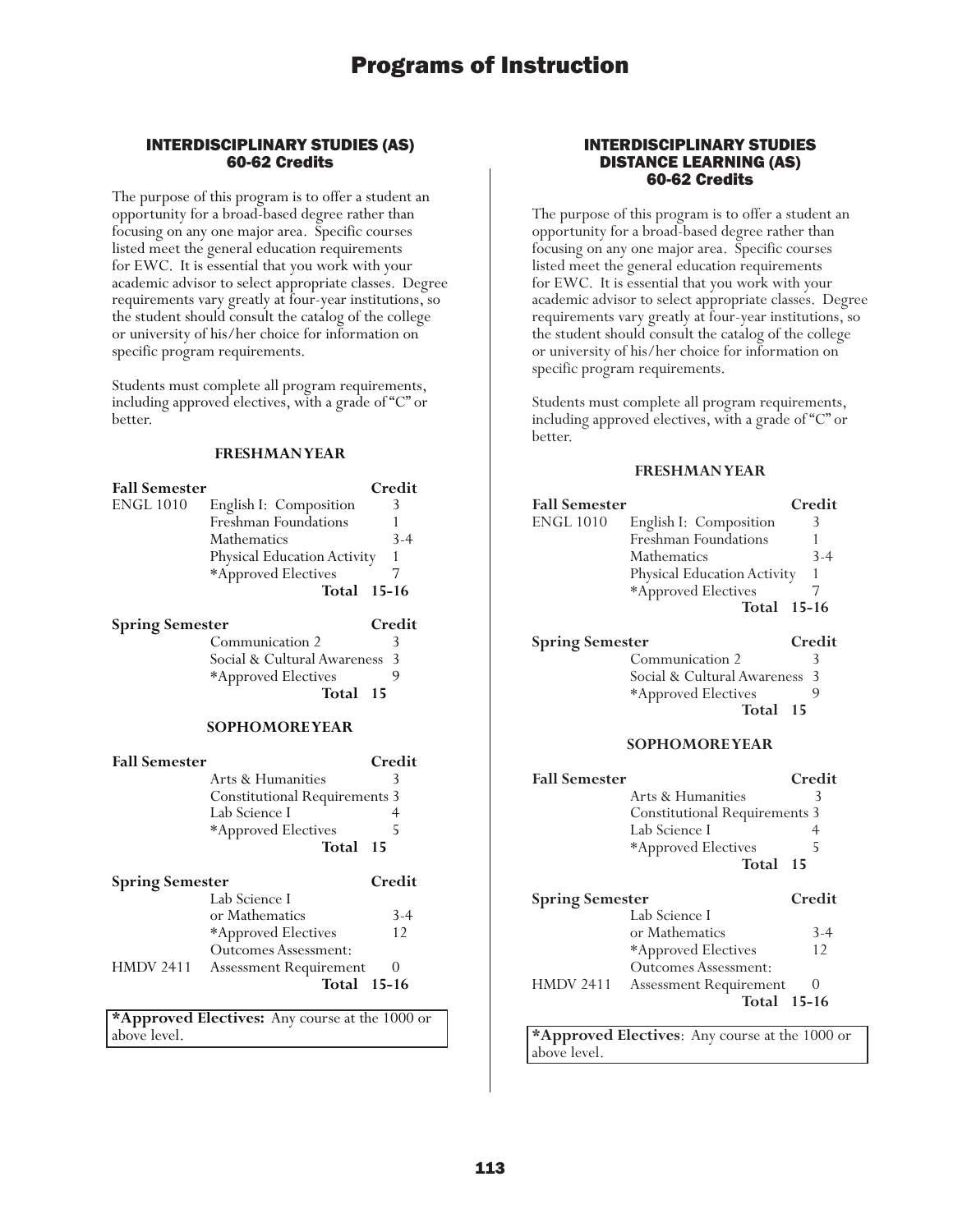### MATHEMATICS (AS) 63 Credits

It is impossible to overemphasize the value of mathematics as a tool in other fields, notably engineering, physical science, and statistics. Recent developments in the biological, behavioral, and social sciences have drawn attention to the power of mathematics in these fields also. Along with the teaching of mathematics and research into pure mathematics, students majoring in mathematics also have many other options open to them. The courses listed below provide a strong background for specialization during the student's junior and senior years.

Students must complete all program requirements, including approved electives, with a grade of "C" or better.

### **FRESHMAN YEAR**

| <b>Fall Semester</b>    |                                      | Credit         |
|-------------------------|--------------------------------------|----------------|
| ENGL 1010               | English I: Composition               | 3              |
| MATH 2200               | Calculus I                           | $\overline{4}$ |
|                         | Freshman Foundations                 | 1              |
|                         | Lab Science I                        | $\overline{4}$ |
|                         | Physical Education Activity          | 1              |
|                         | *Approved Electives                  | 3              |
|                         | Total                                | - 16           |
| Spring Semester         |                                      | Credit         |
|                         | ENGL 2020 Introduction to Literature | 3              |
| MATH 2205 - Calculus II |                                      | 5              |
| STAT 2050               | <b>Fundamentals of Statistics</b>    | $\overline{4}$ |
|                         | Lab Science I                        | $\overline{4}$ |
|                         | Total                                | - 16           |
|                         | <b>SOPHOMOREYEAR</b>                 |                |
|                         |                                      |                |
| <b>Fall Semester</b>    |                                      | Credit         |
| <b>MATH 2210</b>        | Calculus III                         | 5              |
|                         | Lab Science I                        | $\overline{4}$ |
|                         | Social & Cultural Awareness          | 3              |
|                         | *Approved Electives                  | 3              |
|                         | Total                                | 15             |
| <b>Spring Semester</b>  |                                      | Credit         |
| MATH 2250               | Elementary Linear Algebra            | 3              |
|                         | Arts & Humanities                    | 3              |
|                         | <b>Constitutional Requirements 3</b> |                |
|                         | *Approved Electives                  | 7              |
|                         |                                      |                |

Outcomes Assessment: HMDV 2411 Assessment Requirement 0 **Total <sup>16</sup>**

**\*Approved Electives:** Any course at the 1000 or above level.

### MATHEMATICS SECONDARY EDUCATION (AA) 60-61 Credits

Intended to prepare students to teach mathematics at the secondary level. Coursework will include the basic foundations of mathematics as well as theory and research related to learning of mathematics, with attention to significant human mental development factors.

Eastern Wyoming College maintains articulation agreements with several regional four-year institutions. Students should consult and work closely with their academic advisor to ensure successful transfer with these institutions. While transfer institutions are similar in most instances, each institution has unique degree requirements that only academic advisors may be aware of. It is in the student's best interest to work with an advisor who can help facilitate the transfer process.

Notice of background check: All education students are subject to background checks for selected educational coursework involving student contact and future employment as professionals in education and related fields. Student financial aid may be used to cover the cost.

Students planning to transfer to the University of Wyoming should take EDFD 2450 Lifespan Human Development.

Students must complete all program requirements, including approved electives, with a grade of "C" or better.

| <b>Fall Semester</b>   |                             | Credit |
|------------------------|-----------------------------|--------|
| <b>EDFD 2020</b>       | Foundations of Education    | 3      |
| <b>ENGL 1010</b>       | English I: Composition      | 3      |
| <b>MATH 2200</b>       | Calculus I                  | 4      |
| <b>PSYC 1000</b>       | General Psychology          | 3      |
|                        | Freshman Foundations        |        |
|                        | Physical Education Activity |        |
|                        | Total 15                    |        |
| <b>Spring Semester</b> |                             | Credit |

| $EDUC$ 2100      | Practicum in Teaching             | $2 - 3$ |
|------------------|-----------------------------------|---------|
| <b>MATH 2205</b> | Calculus II                       |         |
| <b>STAT 2050</b> | <b>Fundamentals of Statistics</b> | 4       |
|                  | Communication 2                   | 3       |
|                  | Total 14-15                       |         |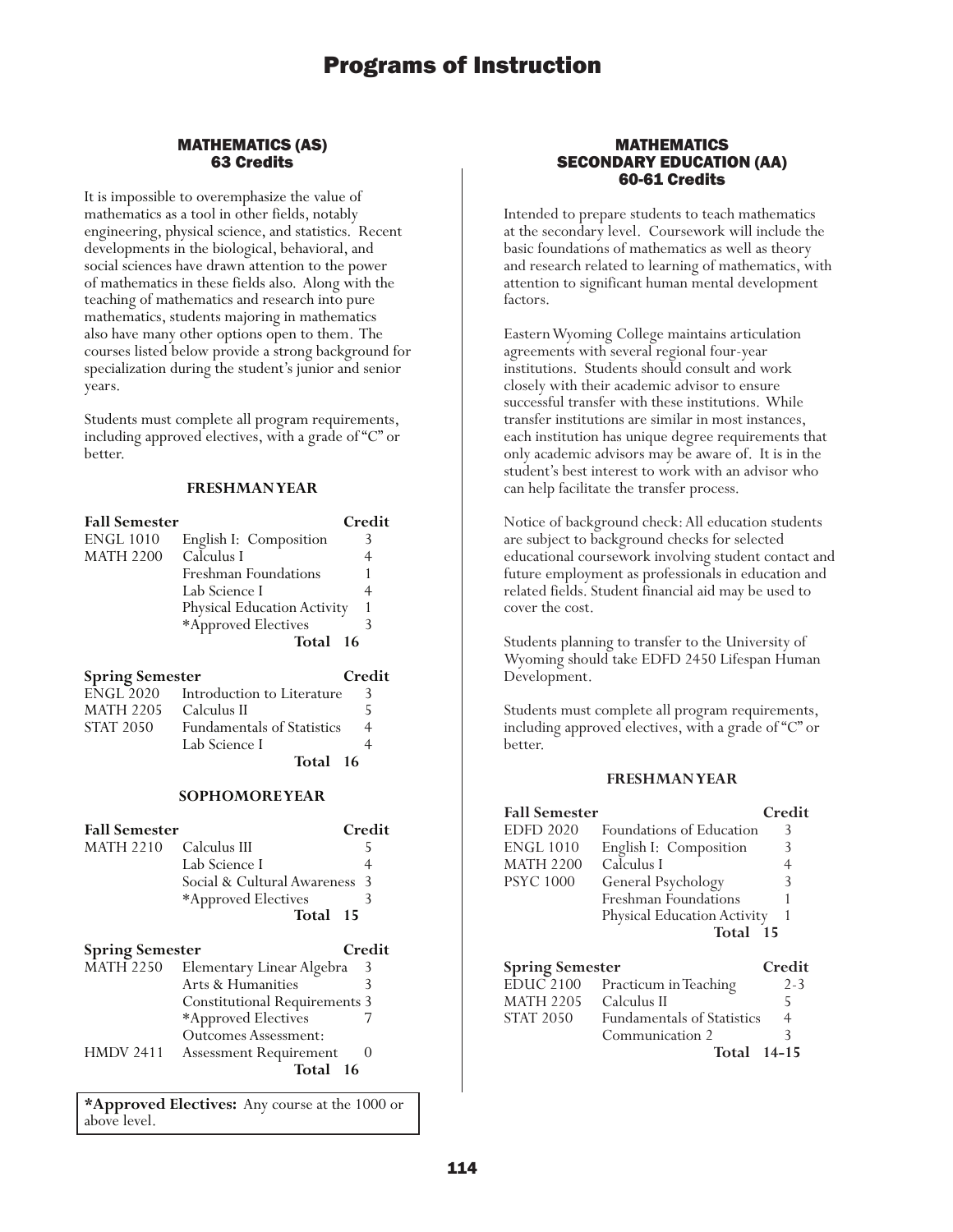### **SOPHOMORE YEAR**

| <b>Fall Semester</b> |                               | Credit |
|----------------------|-------------------------------|--------|
| <b>EDFD 2100</b>     | <b>Educational Psychology</b> |        |
| <b>ITEC 2360</b>     | Teaching with Technology      | 3      |
| <b>MATH 2210</b>     | Calculus III                  |        |
|                      | Lab Science I                 |        |
|                      | Total 15                      |        |
|                      |                               |        |

|                               | Credit                                                                                      |
|-------------------------------|---------------------------------------------------------------------------------------------|
| Introduction to Special       |                                                                                             |
| Education                     | 3                                                                                           |
| Elementary Linear Algebra     | 3                                                                                           |
| Arts & Humanities             | 3                                                                                           |
|                               |                                                                                             |
| *Area of Concentration/       |                                                                                             |
|                               |                                                                                             |
| <b>Outcomes Assessment:</b>   |                                                                                             |
| <b>Assessment Requirement</b> |                                                                                             |
| Total<br>16                   |                                                                                             |
|                               | <b>Spring Semester</b><br><b>Constitutional Requirements 3</b><br><b>Approved Electives</b> |

### **\*Area of Concentration/Approved Electives:**

Take any course at the 1000 or above level with the following prefixes: ACCT, AGEC, AGRI, AGTK, AECL, AMST, ANSC, ANTH, ART, BIOL, BADM, CHEM, CO/M, ECON, EDEC, EDEL, EDFD, ELTR, ENTK, ENGL, EQST, FCSC, FREN, GEOG, GEOL, GERM, HLED, HIST, JOUR, MCHT, MGT, MKT, MATH, MOLB, MUSC, PHIL, PEAC, PEAT, PEPR, PHYS, POLS, PSYC, REWM, RELI, RNEW, SAFE, SOC, SOSC, SOWK, SOIL, SPAN, STAT, THEA, WELD, WMST, and ZOO.

### NURSING ASSOCIATE DEGREE IN NURSING (ADN) 69 Credits ACEN Accredited

The Nursing program prepares the graduate to function as a Registered Nurse in providing care to clients with complex health care needs. Upon successful completion of this program, students are eligible to take the National Council Licensure Examination for Registered Nurses (NCLEX-RN) in any state. This program may require travel to surrounding communities. It is recommended that students contact the college regarding the program requirements. Students must complete all program requirements, including approved prerequisites with a grade of "C" or better and meet the minimum cumulative GPA of 2.5. Admission into the Day Cohort at the Douglas Campus occurs every two years on the EVEN years. (Admission: Fall 2020, 2022, 2024) Admission into the Night Cohort at the Douglas and Torrington campuses occurs every two years on the ODD years (Admission: Fall 2019, 2021, 2023).

Please note that this program has strict admittance requirements. Please visit https://ewc.wy.edu/ learning-and-outreach/nursing/. For more information contact the EWC Director of Nursing at 307.624.7000.

Program Note: Those considering a career in the Nursing field should be aware of strict admission criteria by state standards and clinical agencies. Factors that may disqualify candidates for employment in the profession include conviction of a crime, history of drug abuse, psychological problems, and various physical conditions. Certain classes in the Eastern Wyoming College Nursing Program may also be restricted to individuals for the same reasons. Please consult with the Nursing Director if you have any concerns in this area.

This program is intended to articulate with the BSN program at the University of Wyoming. Please work closely with an advisor if you intend to pursue a bachelor's degree at the University of Wyoming.

Program prerequisites include the following courses which count toward the total program credits:

| Course           |                                          | Credit |
|------------------|------------------------------------------|--------|
| <b>BIOL 1010</b> | General Biology I                        | 4      |
| <b>ENGL 1010</b> | English I: Composition                   | 3      |
| <b>MATH 1400</b> | Pre-Calculus Algebra                     | 4      |
| ZOO 2015         | Human Anatomy                            | 4      |
|                  | Freshman Foundations                     |        |
|                  | Test of Essential Academic Skills (TEAS) |        |
|                  | Total                                    | -16    |

| <b>Fall Semester</b>   |                                        | Credit |
|------------------------|----------------------------------------|--------|
| <b>NURS 1100</b>       | Nursing Care:                          |        |
|                        | <b>Health Promotions</b>               | 9      |
| ZOO 2025               | Human Physiology                       |        |
|                        | Total                                  | -13    |
| <b>Spring Semester</b> |                                        | Credit |
|                        | $\overline{CO/M}$ 2010 Public Speaking |        |
| MITID C 1900           | $N_{\text{reco}} = C_{\text{reco}}$    |        |

| <b>NURS 1200</b> | Nursing Care:      |  |
|------------------|--------------------|--|
|                  | Chronic Illness    |  |
| <b>PSYC</b> 1000 | General Psychology |  |
|                  | Total 15           |  |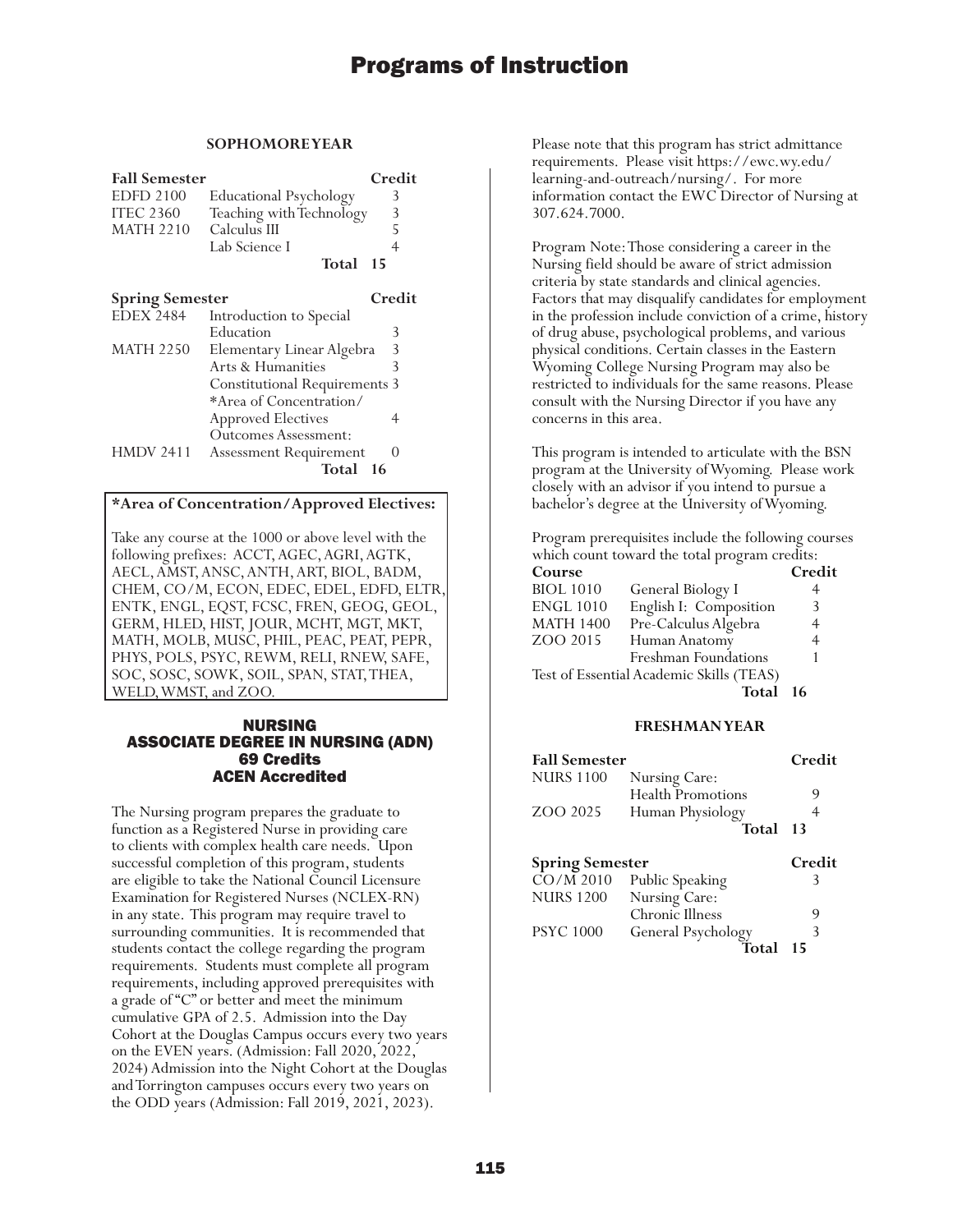### **SOPHOMORE YEAR**

| <b>Fall Semester</b> |                               | Credit |
|----------------------|-------------------------------|--------|
| <b>MOLB 2240</b>     | Medical Microbiology          |        |
| <b>NURS 2300</b>     | Nursing Care: Acute Illness 9 |        |
|                      | Total 13                      |        |

**Spring Semester Credit**<br>NURS 2400 Nursing Care: Complex Nursing Care: Complex Illness<sup>9</sup> 9 POLS 1000 American & Wyoming Government 3 Outcomes Assessment: ATI Prediction Test (Included in NURS 2400 course) **Total 12**

### PHYSICAL EDUCATION, HEALTH AND RECREATION (AA) 60-61 Credits

The physical education department has three principal functions: 1) provide general physical activity and recreation activity classes to fulfill degree requirements for graduation, 2) prepare teachers for professional physical education, and 3) conduct the college intramural program for all students. A minimum of 100 noncredit contact hours with youth age 16 and under in each of the freshman and sophomore years will be required prior to matriculation at most four-year institutions.

Notice of background check: All education students are subject to background checks for selected educational coursework involving student contact and future employment as professionals in education and related fields. Student financial aid may be used to cover the cost.

Students planning to transfer to the University of Wyoming should take PSYC 2300 Developmental Psychology and EDFD 2451 Lifespan Human Development.

Students must complete all program requirements, including approved electives, with a grade of "C" or better.

### **FRESHMAN YEAR**

| <b>Fall Semester</b> |                             | Credit         |
|----------------------|-----------------------------|----------------|
| <b>BIOL 1010</b>     | General Biology I           | 4              |
| or BIOL 1000         | Principles of Biology       |                |
| <b>EDFD 2020</b>     | Foundations of Education    | 3              |
| <b>ENGL 1010</b>     | English I: Composition      | 3              |
| <b>PEAC 2000</b>     | Wellness: PE Concepts/      |                |
|                      | <b>Fitness Course</b>       |                |
| <b>PEPR 1005</b>     | Intro to Physical Education | $\mathfrak{D}$ |
|                      | Freshman Foundations        |                |
|                      | Total                       | 14             |

| <b>Spring Semester</b> |                                      | Credit |
|------------------------|--------------------------------------|--------|
| $\overline{CO/M}$ 2010 | Public Speaking                      |        |
| <b>COSC 1200</b>       | Computer Information                 |        |
|                        | Systems                              | 3      |
| <b>PSYC 1000</b>       | General Psychology                   | 3      |
|                        | Arts & Humanities                    | 3      |
|                        | <b>Constitutional Requirements 3</b> |        |
|                        | Physical Education Activity          |        |
|                        | Total 16                             |        |

### **SOPHOMORE YEAR**

| <b>Fall Semester</b> |                                   | Credit |
|----------------------|-----------------------------------|--------|
| <b>FCSC 1141</b>     | Principles of Nutrition           | 3      |
|                      | HLED 1006 Personal Health         | 3      |
| <b>MATH 1000</b>     | Problem Solving                   |        |
|                      | or MATH 1400 Pre-Calculus Algebra | $3-4$  |
| ZOO 2015             | Human Anatomy                     | 4      |
|                      | Social & Cultural Awareness 3     |        |
|                      | Total 16-17                       |        |

| <b>Spring Semester</b> |                                    | Credit         |
|------------------------|------------------------------------|----------------|
| <b>EDFD 2100</b>       | <b>Educational Psychology</b>      |                |
| <b>EDUC 2100</b>       | Practicum in Teaching              | 3              |
| <b>HLED 1221</b>       | Standard First Aid & Safety        | $\mathfrak{D}$ |
| ZOO 2025               | Human Physiology                   |                |
|                        | <b>Outcomes Assessment:</b>        |                |
| <b>PEPR 2395</b>       | <b>Physical Education Capstone</b> |                |
|                        | Experience                         |                |
|                        | Total                              | 14             |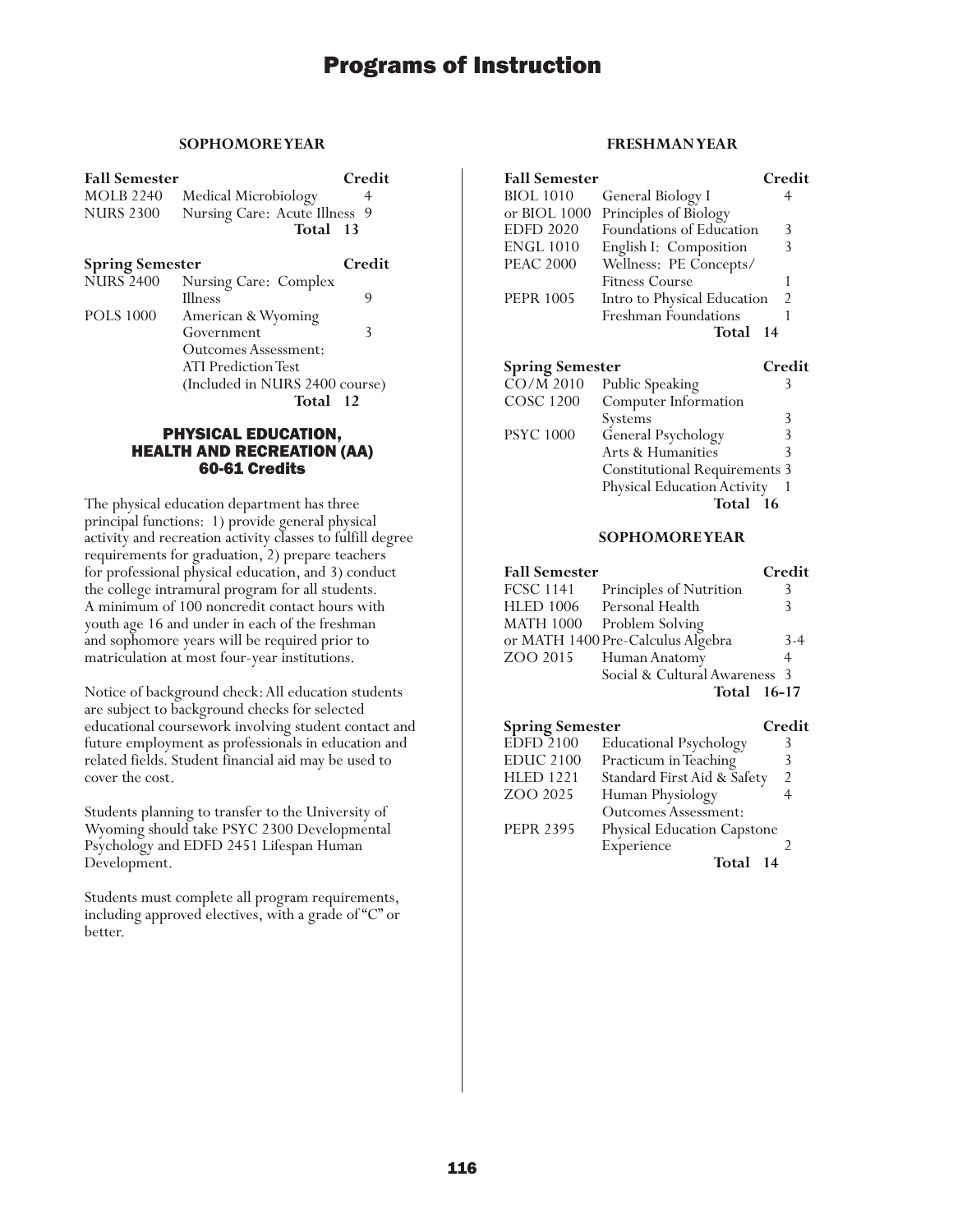### PREPROFESSIONAL ALLIED HEALTH (AS) 61-62 Credits

This program provides students with courses needed to meet the prerequisites for the areas of Dental Hygiene, Medical Lab Tech, and Radiology Tech Programs. Additional credit hours may be required to meet pre-requisite coursework requirements for a particular transfer institution's program.

Students must complete all program requirements, including approved electives, with a grade of "C" or better.

### **FRESHMAN YEAR**

| <b>Fall Semester</b> |                                  | Credit |
|----------------------|----------------------------------|--------|
| <b>BIOL 1000</b>     | Principles of Biology            |        |
|                      | or BIOL 1010 General Biology I   | 4      |
| <b>CHEM 1000</b>     | Introductory Chemistry           |        |
|                      | or CHEM 1020 General Chemistry I | 4      |
| <b>ENGL 1010</b>     | English I: Composition           | 3      |
|                      | MATH 1400 Pre-Calculus Algebra   |        |
|                      | or MATH 1000 Problem Solving     | $3-4$  |
|                      | Freshman Foundations             |        |
|                      | <b>Total 15-16</b>               |        |
|                      |                                  |        |

| Credit   |
|----------|
|          |
|          |
| 3        |
| 3        |
|          |
|          |
| h        |
| Total 16 |
|          |

### **SOPHOMORE YEAR**

| <b>Fall Semester</b>   |                                      | Credit           |
|------------------------|--------------------------------------|------------------|
| ZOO 2015               | Human Anatomy                        | 4                |
|                        | <b>Constitutional Requirements 3</b> |                  |
|                        | *Approved Program                    |                  |
|                        | Electives                            |                  |
|                        | Total 15                             |                  |
| <b>Spring Semester</b> |                                      | Credit           |
| <b>BIOL 1050</b>       | Medical Terminology                  | 3                |
| ZOO 2025               | Human Physiology                     | 4                |
|                        | *Approved Program                    |                  |
|                        | Electives                            | 8                |
|                        | Outcomes Assessment:                 |                  |
| <b>HMDV 2411</b>       | <b>Assessment Requirement</b>        | $\left( \right)$ |
|                        | Total                                | -15              |

### **\*Approved Program Electives:**

| .<br><b>CHEM 2300</b> | Introductory Organic              |   |
|-----------------------|-----------------------------------|---|
|                       | Chemistry                         |   |
| $CO/M$ 2010           | Public Speaking                   | 3 |
| <b>COSC 1200</b>      | Computer Information              |   |
|                       | System                            | 3 |
| <b>FCSC 1141</b>      | Principles of Nutrition           | 3 |
| <b>HLED 1221</b>      | Standard First Aid & Safety       | 2 |
| <b>MATH 1405</b>      | Pre-Calculus Trigonometry         | 3 |
| <b>MOLB 2240</b>      | Medical Microbiology              | 4 |
| <b>PHYS 1110</b>      | <b>General Physics I</b>          |   |
| <b>SOC 1000</b>       | Sociological Principles           | 3 |
| SOSC 2300             | Ethics in Practice                | 3 |
| <b>STAT 2050</b>      | <b>Fundamentals of Statistics</b> |   |

### PREPROFESSIONAL DENTISTRY (AS) 60 Credits

The pre-professional curricula are designed to meet the requirements of the major institutions offering professional programs in these fields and can be varied if necessary to meet special requirements of specific professional schools. It is recommended that students contact the college to which they plan to transfer and secure direct information concerning their particular degree requirements.

Students must complete all program requirements, including approved electives, with a grade of "C" or better.

### **FRESHMAN YEAR**

| <b>Fall Semester</b>   |                             | Credit |
|------------------------|-----------------------------|--------|
| <b>BIOL</b> 1010       | General Biology I           | 4      |
| <b>CHEM 1020</b>       | General Chemistry I         | 4      |
| <b>ENGL 1010</b>       | English I: Composition      | 3      |
| <b>MATH 2200</b>       | Calculus I                  | 4      |
|                        | Freshman Foundations        | 1      |
|                        | Total                       | -16    |
|                        |                             |        |
| <b>Spring Semester</b> |                             | Credit |
| <b>BIOL 2020</b>       | General Biology II          | 4      |
| <b>CHEM 1030</b>       | General Chemistry II        | 4      |
| <b>ENGL 2020</b>       | Introduction to Literature  |        |
|                        | or CO/M 2010Public Speaking | 3      |
| <b>PSYC</b> 1000       | General Psychology          | 3      |

**Total 14**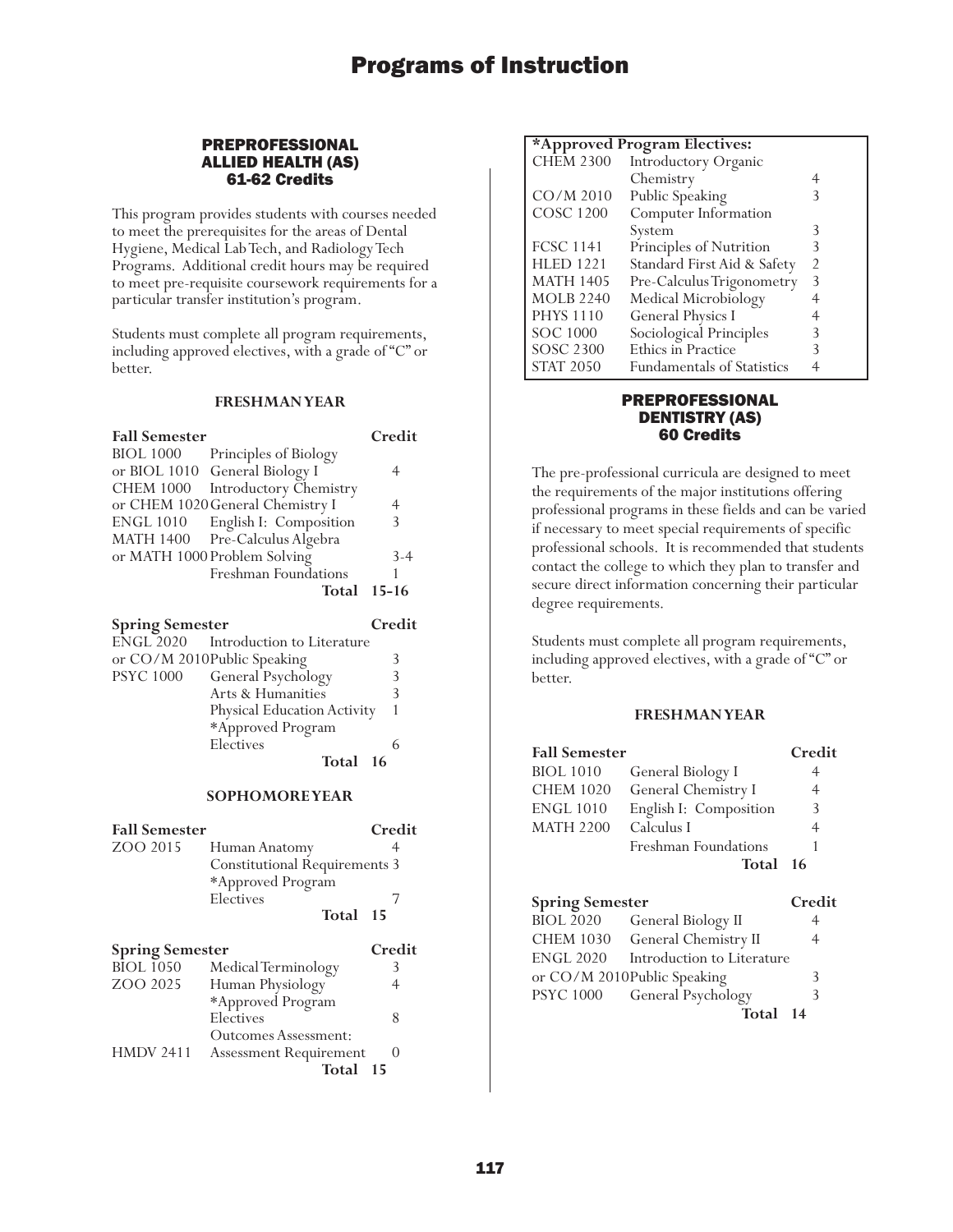### **SOPHOMORE YEAR**

| <b>Fall Semester</b> |                                      | Credit |
|----------------------|--------------------------------------|--------|
| <b>AMST 2110</b>     | <b>Cultural Diversity</b>            |        |
|                      | in America                           | 3      |
| <b>CHEM 2320</b>     | Organic Chemistry I                  |        |
| or PHYS 1110         | <b>General Physics</b>               |        |
| ZOO 2015             | Human Anatomy                        | 4      |
|                      | <b>Constitutional Requirements 3</b> |        |
|                      | Physical Education Activity          |        |
|                      | Total 15                             |        |
|                      |                                      |        |

| <b>Spring Semester</b> |                                 | Credit         |
|------------------------|---------------------------------|----------------|
| <b>CHEM 2340</b>       | Organic Chemistry II            |                |
|                        | or PHYS 1120 General Physics II | 4              |
| <b>MOLB 2210</b>       | General Microbiology            | $\overline{4}$ |
| <b>SOSC 2300</b>       | Ethics in Practice              | 3              |
| ZOO 2025               | Human Physiology                | 4              |
|                        | <b>Outcomes Assessment:</b>     |                |
| <b>HMDV 2411</b>       | <b>Assessment Requirement</b>   |                |
|                        | Total                           | 15             |

### PREPROFESSIONAL MEDICINE (AS) 60 Credits

The pre-professional curricula are designed to meet the requirements of the major institutions offering professional programs in these fields and can be varied if necessary to meet special requirements of specific professional schools. It is recommended that students contact the college to which they plan to transfer and secure direct information concerning their particular degree requirements.

Students must complete all program requirements, including approved electives, with a grade of "C" or better.

### **FRESHMAN YEAR**

| <b>Fall Semester</b> |                        | Credit |
|----------------------|------------------------|--------|
| <b>BIOL</b> 1010     | General Biology I      |        |
| <b>CHEM 1020</b>     | General Chemistry I    | 4      |
| <b>ENGL 1010</b>     | English I: Composition | 3      |
| <b>MATH 2200</b>     | Calculus I             |        |
|                      | Freshman Foundations   |        |
|                      | Total 16               |        |

| <b>Spring Semester</b> |                             | Credit |
|------------------------|-----------------------------|--------|
| <b>BIOL 2020</b>       | General Biology II          |        |
| <b>CHEM 1030</b>       | General Chemistry II        |        |
| <b>ENGL 2020</b>       | Introduction to Literature  |        |
|                        | or CO/M 2010Public Speaking | 3      |
| <b>PSYC 1000</b>       | General Psychology          |        |
|                        | Total 14                    |        |

### **SOPHOMORE YEAR**

| <b>Fall Semester</b> |                                      | Credit |
|----------------------|--------------------------------------|--------|
| <b>AMST 2110</b>     | <b>Cultural Diversity</b>            |        |
|                      | in America                           | 3      |
| <b>CHEM 2320</b>     | Organic Chemistry I                  |        |
| or PHYS 1110         | <b>General Physics</b>               | 4      |
| ZOO 2015             | Human Anatomy                        | 4      |
|                      | <b>Constitutional Requirements 3</b> |        |
|                      | Physical Education Activity          |        |
|                      | Total 15                             |        |
|                      |                                      |        |

| <b>Spring Semester</b> |                               | Credit         |
|------------------------|-------------------------------|----------------|
| <b>CHEM 2340</b>       | Organic Chemistry II          |                |
| or PHYS 1120           | General Physics II            | 4              |
| <b>MOLB 2210</b>       | General Microbiology          | $\overline{4}$ |
| <b>SOSC 2300</b>       | <b>Ethics in Practice</b>     | 3              |
| ZOO 2025               | Human Physiology              | 4              |
|                        | <b>Outcomes Assessment:</b>   |                |
| <b>HMDV 2411</b>       | <b>Assessment Requirement</b> |                |
|                        | Total                         | 15             |

### PREPROFESSIONAL NURSING (AS) 60-64 Credits

This program provides students with courses needed to meet the prerequisites for four-year (BSN) nursing programs. Students should consult with a prenursing advisor concerning courses that meet the requirements for the school to which they intend to transfer.

Students must complete all program requirements, including approved electives, with a grade of "C" or better.

| <b>Fall Semester</b> |                             | Credit |
|----------------------|-----------------------------|--------|
| <b>BIOL 1000</b>     | Principles of Biology       | 4      |
| or BIOL 1010         | General Biology I           |        |
| <b>ENGL 1010</b>     | English I: Composition      | 3      |
| <b>MATH 1400</b>     | Pre-Calculus Algebra        | 4      |
| <b>SOC 1000</b>      | Sociological Principles     | 3      |
|                      | Freshman Foundations        |        |
|                      | Physical Education Activity |        |
|                      | Total                       | - 16   |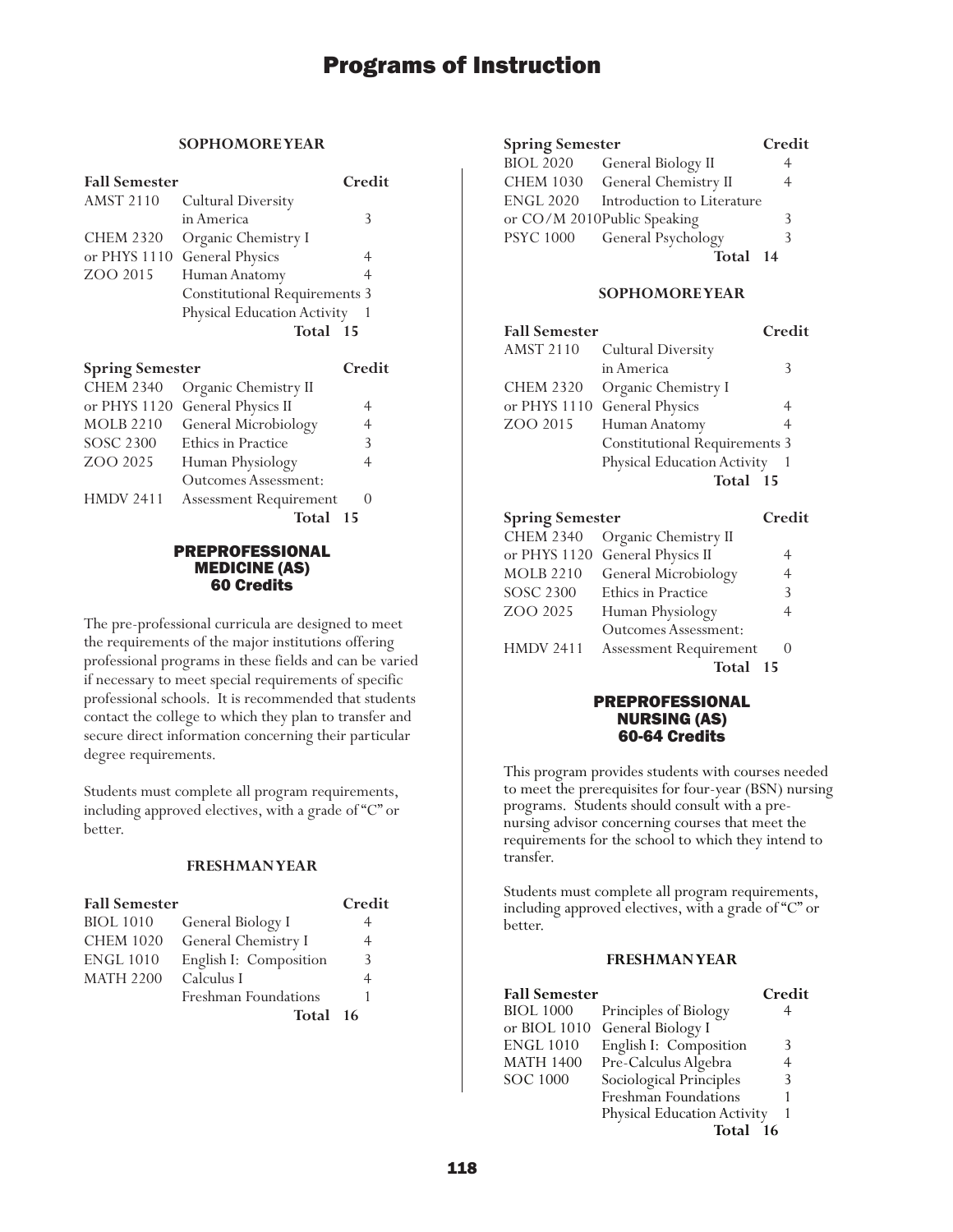| <b>Spring Semester</b>               | Credit                               |   |
|--------------------------------------|--------------------------------------|---|
| CHEM 1000 Introductory Chemistry     |                                      | 4 |
| ENGL 2020 Introduction to Literature | $\mathcal{R}$                        |   |
| or CO/M 2010Public Speaking          |                                      |   |
| <b>PSYC 1000</b>                     | General Psychology<br>3              |   |
|                                      | <b>Constitutional Requirements 3</b> |   |
|                                      | Social & Cultural Awareness 3        |   |
|                                      | Total 16                             |   |
|                                      |                                      |   |

### **SOPHOMORE YEAR**

| <b>Fall Semester</b>   |                                     | Credit  |
|------------------------|-------------------------------------|---------|
| <b>FCSC 1141</b>       | Principles of Nutrition             | 3       |
| ZOO 2015               | Human Anatomy                       | 4       |
|                        | Arts & Humanities                   | 3       |
|                        | *Approved Program                   |         |
|                        | Electives                           | $4 - 7$ |
|                        |                                     |         |
|                        | Total                               | 14-17   |
| <b>Spring Semester</b> |                                     | Credit  |
| <b>EDFD 2450</b>       | Lifespan Human                      |         |
|                        | Development<br>Medical Microbiology | 3       |

| MULB 22 <del>4</del> 0 | Medical Microbiology              | 4 |
|------------------------|-----------------------------------|---|
| <b>STAT 2050</b>       | <b>Fundamentals of Statistics</b> | 4 |
| ZOO 2025               | Human Physiology                  | 4 |
|                        | <b>Outcomes Assessment:</b>       |   |
| <b>HMDV 2411</b>       | <b>Assessment Requirement</b>     |   |
|                        | Total 15                          |   |
|                        |                                   |   |

### **\*Approved Program Electives:**

| $\Gamma \Gamma$ . The set of $\Gamma$ |                      |   |  |
|---------------------------------------|----------------------|---|--|
| <b>BIOL</b> 1050                      | Medical Terminology  |   |  |
| CO/M 1030                             | Interpersonal        |   |  |
|                                       | Communication        |   |  |
| <b>COSC 1200</b>                      | Computer Information |   |  |
|                                       | Systems              |   |  |
| <b>FCSC 2121</b>                      | Child Development    | 4 |  |
| <b>HLTK 1510</b>                      | Nurse Assistant      |   |  |
| SOSC 2300                             | Ethics in Practice   |   |  |
|                                       |                      |   |  |

### PREPROFESSIONAL PHARMACY (AS) 61 Credits

This recommended program fulfills the first two years of a pharmacy curriculum. Students interested in transferring to a specific school of pharmacy should plan their second pre-professional year using the transfer institution's catalog.

Students must complete all program requirements, including approved electives, with a grade of "C" or better.

### **FRESHMAN YEAR**

| <b>Fall Semester</b>   |                             | Credit |
|------------------------|-----------------------------|--------|
| <b>BIOL 1010</b>       | General Biology I           | 4      |
| <b>CHEM 1020</b>       | General Chemistry I         | 4      |
| <b>ENGL 1010</b>       | English I: Composition      | 3      |
|                        | Freshman Foundations        |        |
|                        | Physical Education Activity |        |
|                        | Total                       | - 13   |
| <b>Spring Semester</b> |                             | Credit |
| <b>BIOL 2020</b>       | General Biology II          |        |

| DIVJE ZVZV       | <b>OCHCLAL DIOLOGY</b> H       |               |
|------------------|--------------------------------|---------------|
|                  | CHEM 1030 General Chemistry II |               |
| ENGL 2020        | Introduction to Literature     | $\mathcal{R}$ |
|                  | or CO/M 2010Public Speaking    |               |
| <b>POLS 1000</b> | American & Wyoming             |               |
|                  | Government                     | 3             |
|                  | Social & Cultural Awareness 3  |               |
|                  | Total 17                       |               |

### **SOPHOMORE YEAR**

| <b>Fall Semester</b>   |                     | Credit |
|------------------------|---------------------|--------|
| <b>CHEM 2320</b>       | Organic Chemistry I | 4      |
| <b>MATH 2200</b>       | Calculus I          | 4      |
| ZOO 2015               | Human Anatomy       | 4      |
|                        | Arts & Humanities   | 3      |
|                        | Total 15            |        |
|                        |                     |        |
| <b>Spring Semester</b> |                     | Credit |

| $\sigma$ $\mu$ $\mu$ <sub>g</sub> $\sigma$ $\mu$ $\sigma$ $\sigma$ |                                   | .                 |
|--------------------------------------------------------------------|-----------------------------------|-------------------|
| <b>CHEM 2340</b>                                                   | Organic Chemistry II              | 4                 |
| <b>MOLB 2240</b>                                                   | Medical Microbiology              | $\overline{4}$    |
| <b>STAT 2050</b>                                                   | <b>Fundamentals of Statistics</b> | $\overline{4}$    |
| ZOO 2025                                                           | Human Physiology                  | 4                 |
|                                                                    | <b>Outcomes Assessment:</b>       |                   |
| <b>HMDV 2411</b>                                                   | <b>Assessment Requirement</b>     | $\mathbf{\Omega}$ |
|                                                                    | Total 16                          |                   |
|                                                                    |                                   |                   |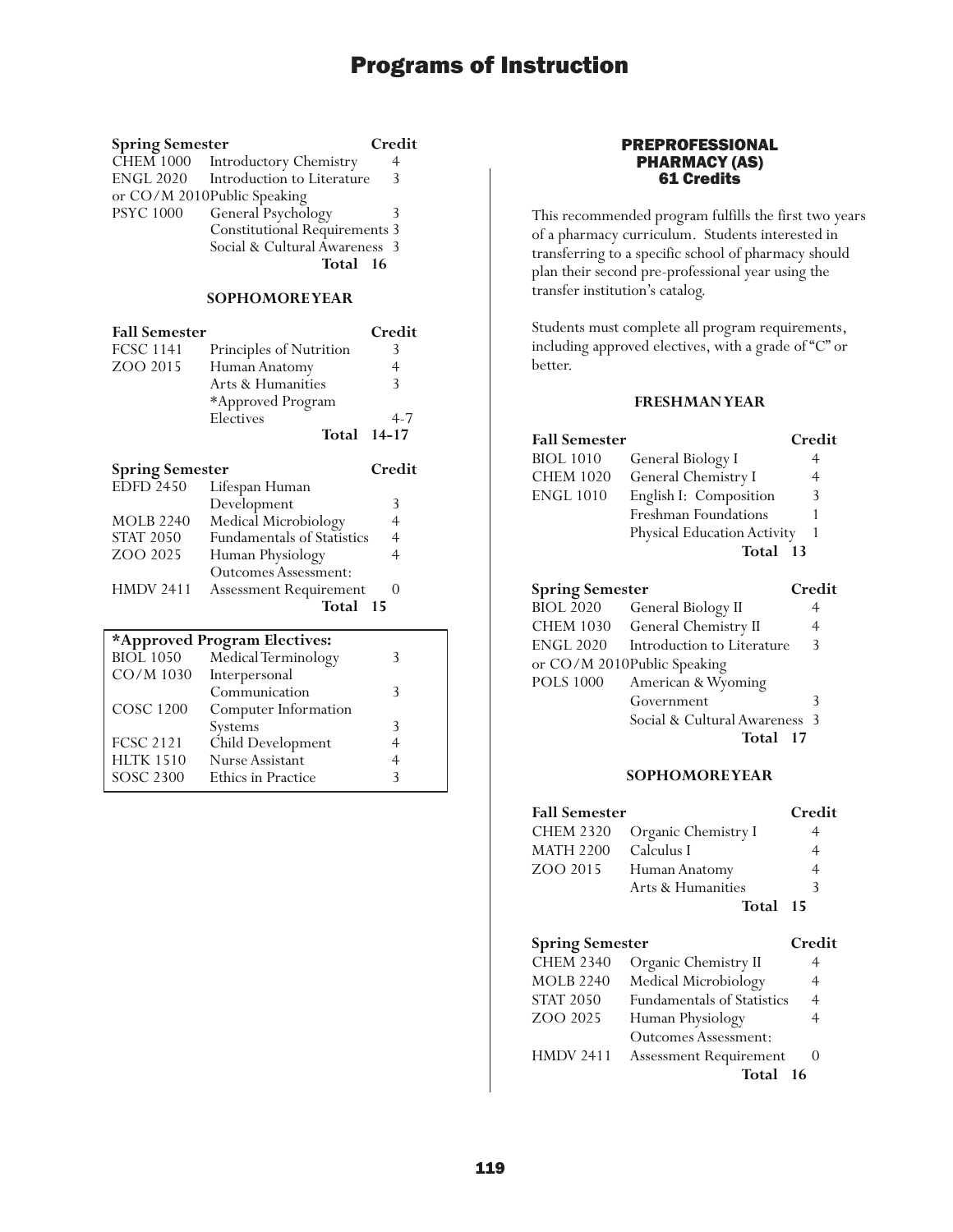### PREPROFESSIONAL VETERINARY MEDICINE (AS) 64 Credits

Veterinary medicine focuses on maintaining the health and welfare of animals and people. Veterinarians diagnose and control animal diseases, treat sick and injured animals, prevent the transmission of animal diseases to people, and advise owners on the proper care of animals. Students who follow this preparatory track will be well prepared for admission into veterinary science and medicine programs nationwide.

Students should plan their science/math elective choices to the requirements of their selected transfer institution.

Students must complete all program requirements, including approved electives, with a grade of "C" or better.

### **FRESHMAN YEAR**

| <b>Fall Semester</b>   |                        | Credit |
|------------------------|------------------------|--------|
| <b>BIOL 1010</b>       | General Biology I      | 4      |
| <b>CHEM 1020</b>       | General Chemistry I    | 4      |
| <b>ENGL 1010</b>       | English I: Composition | 3      |
| <b>MATH 1400</b>       | Pre-Calculus Algebra   | 4      |
|                        | Freshman Foundations   | 1      |
|                        | <b>Total</b><br>16     |        |
| <b>Spring Semester</b> |                        | Credit |

ENGL 2020 Introduction to Literature 3 or CO/M 2010Public Speaking Constitutional Requirements 3 Social & Cultural Awareness 3 \*Science/Math Electives 7 **Total 16**

### **SOPHOMORE YEAR**

| <b>Fall Semester</b> |                             | Credi |
|----------------------|-----------------------------|-------|
|                      | Arts & Humanities           | 3     |
|                      | Physical Education Activity |       |
|                      | *Science/Math Electives     | 12    |
|                      | Total 16                    |       |

| <b>Spring Semester</b> |                               | Credit |
|------------------------|-------------------------------|--------|
|                        | *Science/Math Electives       | 16     |
|                        | Outcomes Assessment:          |        |
| <b>HMDV 2411</b>       | <b>Assessment Requirement</b> |        |
|                        | Total 16                      |        |

### **\*Science/Math Electives:**

|                  | SCRIILLE Math Littlives.   |   |
|------------------|----------------------------|---|
| <b>BIOL 2020</b> | General Biology I          |   |
| <b>CHEM 1030</b> | General Chemistry II       |   |
| <b>CHEM 2320</b> | Organic Chemistry I        |   |
| <b>CHEM 2340</b> | Organic Chemistry II       | 4 |
| <b>MATH 1405</b> | Pre-Calculus Trigonometry  | 3 |
| <b>MATH 2200</b> | Calculus I                 |   |
| <b>PHYS 1110</b> | <b>General Physics I</b>   | 4 |
| <b>PHYS 1120</b> | <b>General Physics II</b>  | 4 |
| <b>STAT 2050</b> | Fundamentals of Statistics | 4 |

### SOCIAL SCIENCE (AA) 60 Credits

A major in Social Science offers a broad based degree that can lead to a variety of careers in government, law, education, business, social or counseling work, or international relations. The Social Science program at Eastern Wyoming College is designed to provide the student with core knowledge in such areas as History, Political Science, Psychology and Sociology.

### **Program Notes:**

Students interested in pursuing a degree in Psychology or Sociology at a transfer institution are advised to take at least 12 hours of either Psychology or Sociology and the following: CO/M 2010 Public Speaking 2 Lab Science Electives or 1 Lab Science and STAT 2050 or STAT 2070

Students interested in pursuing a degree in History at a transfer institution are advised to take at least 12 hours of History including some of the following electives: HIST 1110, HIST 1120, HIST 1211, HIST 1221, HIST 1290, HIST 2290, ECON 1010, ECON 1020, GEOG 1000 and STAT 2050 or STAT 2070.

Students interested in pursuing a degree in Political Science at a transfer institution are advised to take at least 12 hours of Political Science and History electives and STAT 2050 or STAT 2070.

Students must complete all program requirements, including approved electives, with a grade of "C" or better.

| <b>Fall Semester</b> |                                   | Credit    |
|----------------------|-----------------------------------|-----------|
| <b>ENGL 1010</b>     | English I: Composition            | 3         |
| <b>MATH 1000</b>     | Problem Solving                   | $3-4$     |
|                      | or MATH 1400 Pre-Calculus Algebra |           |
| <b>PSYC 1000</b>     | General Psychology                |           |
| or SOC 1000          | Sociological Principles           |           |
|                      | Freshman Foundations              |           |
|                      | Physical Education Activity       |           |
|                      | *Approved Electives               |           |
|                      | Total                             | $14 - 15$ |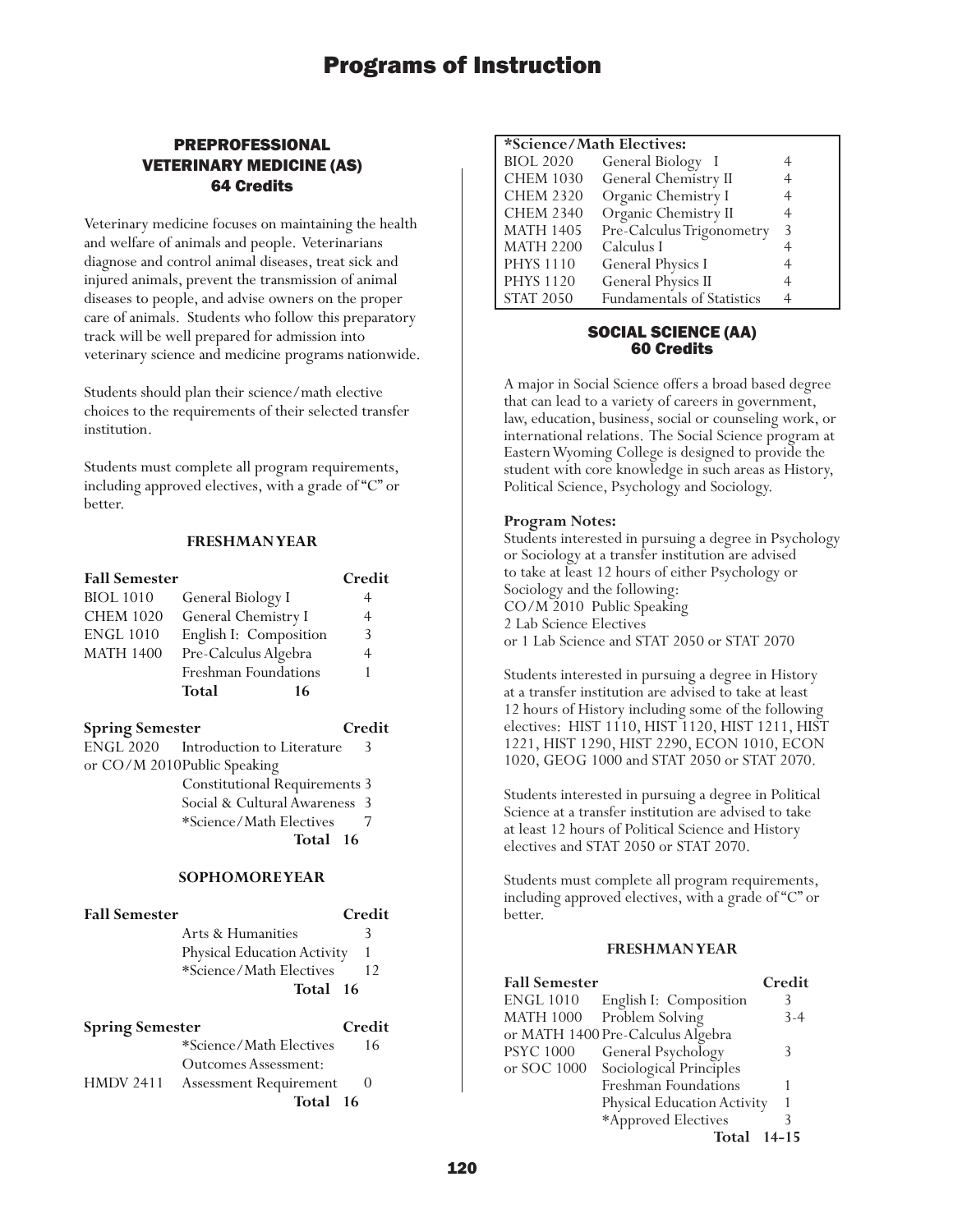| <b>Spring Semester</b> | Credit |
|------------------------|--------|
| Arts & Humanities      |        |
| Communication 2        | 3      |
| *Approved Electives    |        |
| Total 15               |        |

### **SOPHOMORE YEAR**

| <b>Fall Semester</b> |                                      | Credit |
|----------------------|--------------------------------------|--------|
|                      | <b>Constitutional Requirements 3</b> |        |
|                      | Lab Science I                        |        |
|                      | **Program Electives                  |        |
|                      | Total 15                             |        |

| <b>Spring Semester</b> |                               | Credit |
|------------------------|-------------------------------|--------|
|                        | Social & Cultural Awareness 3 |        |
|                        | *Approved Electives           |        |
|                        | **Program Electives           |        |
|                        | <b>Outcomes Assessment:</b>   |        |
| SOSC 2395              | Social Science Capstone       |        |
|                        | Experience                    |        |
|                        | Total<br>16                   |        |

**\*Approved Electives:** Any course at the 1000 or above level.

**\*\*Program Electives:** Take any course with the following prefixes: AMST, ANTH, CO/M, CRMJ, ECON, GEOG, HIST, PHIL, POLS, PSYC, RELI, SOC, SOSC, SOWK, SPAN, WMST, and STAT.

### STATISTICS (AS) 60 Credits

The curriculum in statistics includes a firm foundation in mathematics and computer science, in addition to coursework in statistical theory and methodology. The nature of statistical work is to design and analyze research projects through the application of the principles of mathematics, computer science, and statistics. The student who wishes to make valid inferences from empirical data will find the field of statistics fascinating and rewarding.

Students must complete all program requirements, including approved electives, with a grade of "C" or better.

### **FRESHMAN YEAR**

| <b>Fall Semester</b> |                                      | Credit |
|----------------------|--------------------------------------|--------|
| <b>ECON 1010</b>     | Macroeconomics                       | 3      |
| <b>ENGL 1010</b>     | English I: Composition               |        |
| <b>MATH 2200</b>     | Calculus I                           |        |
|                      | <b>Constitutional Requirements 3</b> |        |
|                      | Freshman Foundations                 |        |
|                      | Physical Education Activity          |        |
|                      | Total<br>$-15$                       |        |

| <b>Spring Semester</b> |                                       | Credit |
|------------------------|---------------------------------------|--------|
|                        | $\overline{ECON}$ 1020 Microeconomics |        |
| <b>ENGL 2020</b>       | Introduction to Literature            | 3      |
| <b>MATH 2205</b>       | Calculus II                           |        |
| <b>STAT 2050</b>       | <b>Fundamentals of Statistics</b>     |        |
|                        | Total 15                              |        |

#### **SOPHOMORE YEAR**

| <b>Fall Semester</b> |                            | Credit |
|----------------------|----------------------------|--------|
| ACCT 1010            | Principles of Accounting I |        |
| <b>MATH 2210</b>     | Calculus III               | 5      |
|                      | Arts & Humanities          |        |
|                      | Lab Science I              |        |
|                      | Total 15                   |        |

| <b>Spring Semester</b> |                                     | Credit |
|------------------------|-------------------------------------|--------|
| ACCT <sup>1020</sup>   | Principles of Accounting II         | 3      |
| <b>BADM 2010</b>       | <b>Business Law I</b>               |        |
| $CO/M$ 2010            | Public Speaking                     | 3      |
| <b>IMGT 2400</b>       | Introduction to Information         |        |
|                        | Management                          |        |
| <b>MATH 2250</b>       | Elementary Linear Algebra           | 3      |
|                        | or MATH 2310 Differential Equations |        |
|                        | <b>Outcomes Assessment:</b>         |        |
| <b>HMDV 2411</b>       | <b>Assessment Requirement</b>       |        |
|                        | Total                               | 15     |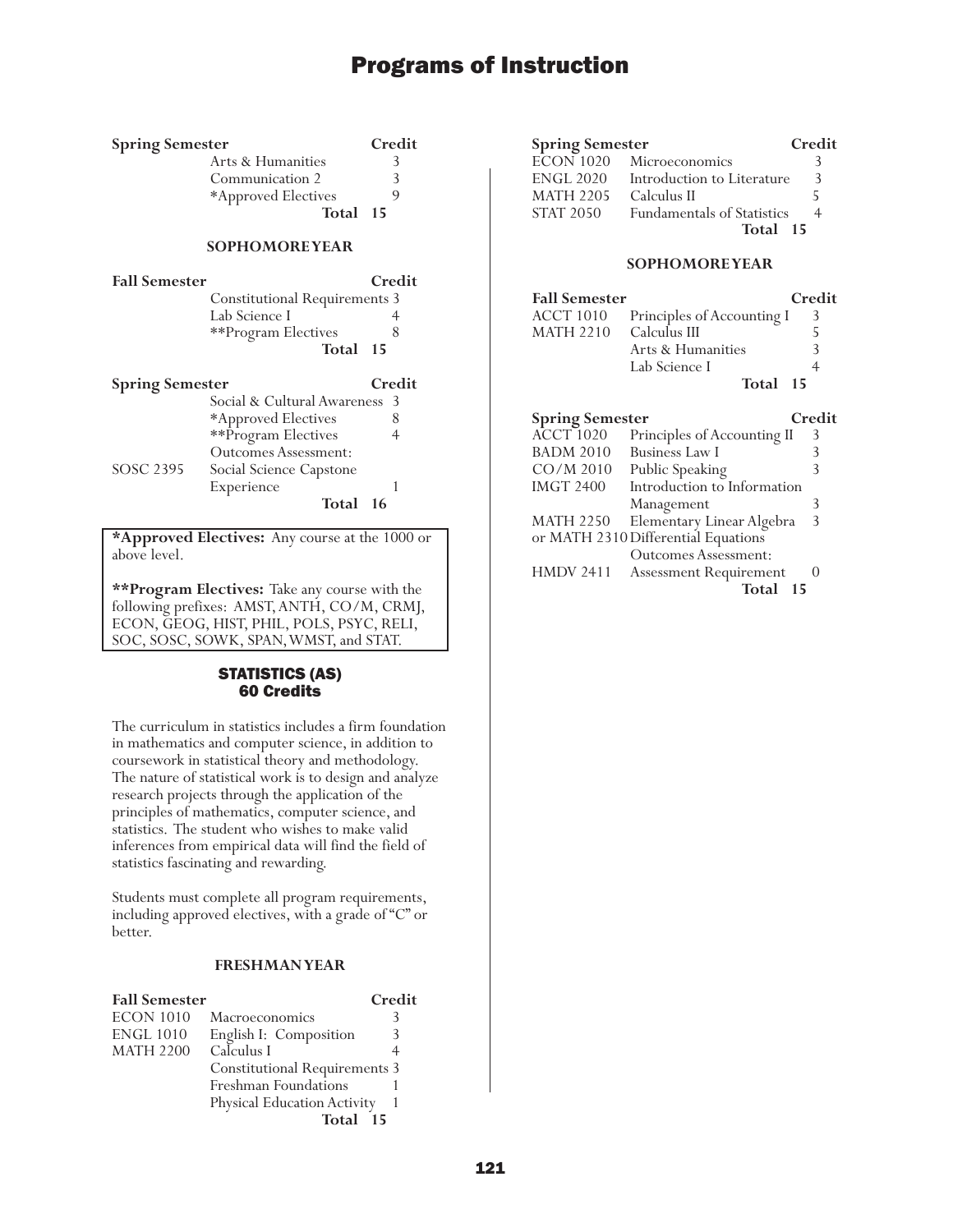### VETERINARY TECHNOLOGY (AAS) 74-76 Credits

Veterinary Technology comprises an aggregate of techniques and skills required in the practice of Veterinary Medicine. Professional veterinary technicians work under the direction of a licensed veterinarian. They do not diagnose, prognose, prescribe treatments or perform surgical operations. Technicians work in veterinary practices, both general and specialized, biomedical research, zoo/ wildlife medicine, industry, military, livestock health management, livestock reproduction facilities along with many other employment options. The primary objectives of the program are to provide students with the knowledge and skill required to succeed in the veterinary industry and to pass examinations that may be required for licensing in certain states.

#### **Program admission requirements:**

ACT: Math  $\geq$ 21, English  $\geq$ 18 and Reading  $\geq$  21 Or Health Occupation Assessment Exam (HOAE): Arithmetic >40, Reading Comprehension >40 and Vocational Adjustment Index >40 Or Completion of all first semester VTAD certificate courses with a grade of "C" or better and placement into VTTK 1751.

This program includes a required criminal background check and completion of a pre-exposure rabies vaccination series. 400 hours of observation and clinical experience at approved clinics are required.

Students are responsible for the animal care of housed animals. Documentation of such responsibility is contained in the Animal Care (VTTK 1501, 1502, 2501, and 2502) non-credit classes as required by the AVMA accreditation.

Students must complete all program requirements, including approved electives, with a grade of "C" or better.

### **FRESHMAN YEAR**

| <b>Fall Semester</b> |                             | Credit        |
|----------------------|-----------------------------|---------------|
| <b>VTTK 0005</b>     | Pre-Exposure Rabies         |               |
|                      | Vaccination                 | $\mathcal{O}$ |
| <b>VTTK 1500</b>     | Orientation to Veterinary   |               |
|                      | Technology                  | 3             |
| <b>VTTK 1501</b>     | Animal Care I               |               |
| <b>VTTK 1505</b>     | Introduction to Veterinary  |               |
|                      | Science                     |               |
| <b>VTTK 1700</b>     | Medical Terminology         | 2             |
| <b>VTTK 1751</b>     | Pharmaceutical Calculations | $\mathcal{E}$ |
| <b>VTTK 2005</b>     | Prescreen for Veterinary    |               |
|                      | Technology                  | 0             |
| <b>VTTK 2615</b>     | Veterinary Anatomy and      |               |
|                      | Physiology                  | 4             |
|                      | **Lab Science Electives     | 4             |
|                      | Total                       |               |

| <b>Spring Semester</b> |                                        | Credit         |
|------------------------|----------------------------------------|----------------|
| VTTK 1502              | Animal Care II                         |                |
| <b>VTTK 1600</b>       | Clinical Procedures                    | 3              |
| VTTK 1625              | Laboratory Analysis                    |                |
| <b>VTTK 1630</b>       | Veterinary Hematology                  | 3              |
| <b>VTTK 1750</b>       | Veterinary Pharmacology                | $\overline{4}$ |
|                        | Communication 1                        | ζ              |
|                        | <b>Constitutional Requirements 2-3</b> |                |
|                        | Total 16-17                            |                |

#### **SOPHOMORE YEAR**

| <b>Fall Semester</b> |                              | Credit         |
|----------------------|------------------------------|----------------|
| <b>VTTK 1550</b>     | Practical Surgical & Medical |                |
|                      | Experience I                 | 3              |
| <b>VTTK 1755</b>     | Veterinary Parasitology      | 2              |
| <b>VTTK 2500</b>     | Veterinary Anesthesia        |                |
|                      | and Analgesia                | 4              |
| <b>VTTK 2501</b>     | Animal Care III              |                |
| <b>VTTK 2600</b>     | Diagnostic Microbiology      | $\mathfrak{D}$ |
| <b>VTTK 2610</b>     | Animal Health I              | 4              |
| <b>VTTK 2700</b>     | Laboratory and Exotic        |                |
|                      | Animals                      |                |
|                      | Total                        |                |

| <b>Spring Semester</b> |                                 | Credit  |
|------------------------|---------------------------------|---------|
| <b>VTTK 2502</b>       | Animal Care IV                  |         |
| <b>VTTK 2505</b>       | Diagnostic Imaging              | 3       |
| <b>VTTK 2550</b>       | Practical Surgical & Medical    |         |
|                        | Experience II                   | 3       |
| <b>VTTK 2555</b>       | Veterinary Dentistry            | 2       |
| <b>VTTK 2620</b>       | Animal Health II                | 4       |
|                        | *Approved Electives             | $3-4$   |
|                        | <b>Outcomes Assessment:</b>     |         |
| <b>VTTK 2750</b>       | Clinical Problems               | 3       |
|                        | Written and Oral Comprehensives |         |
|                        | Total                           | $18-19$ |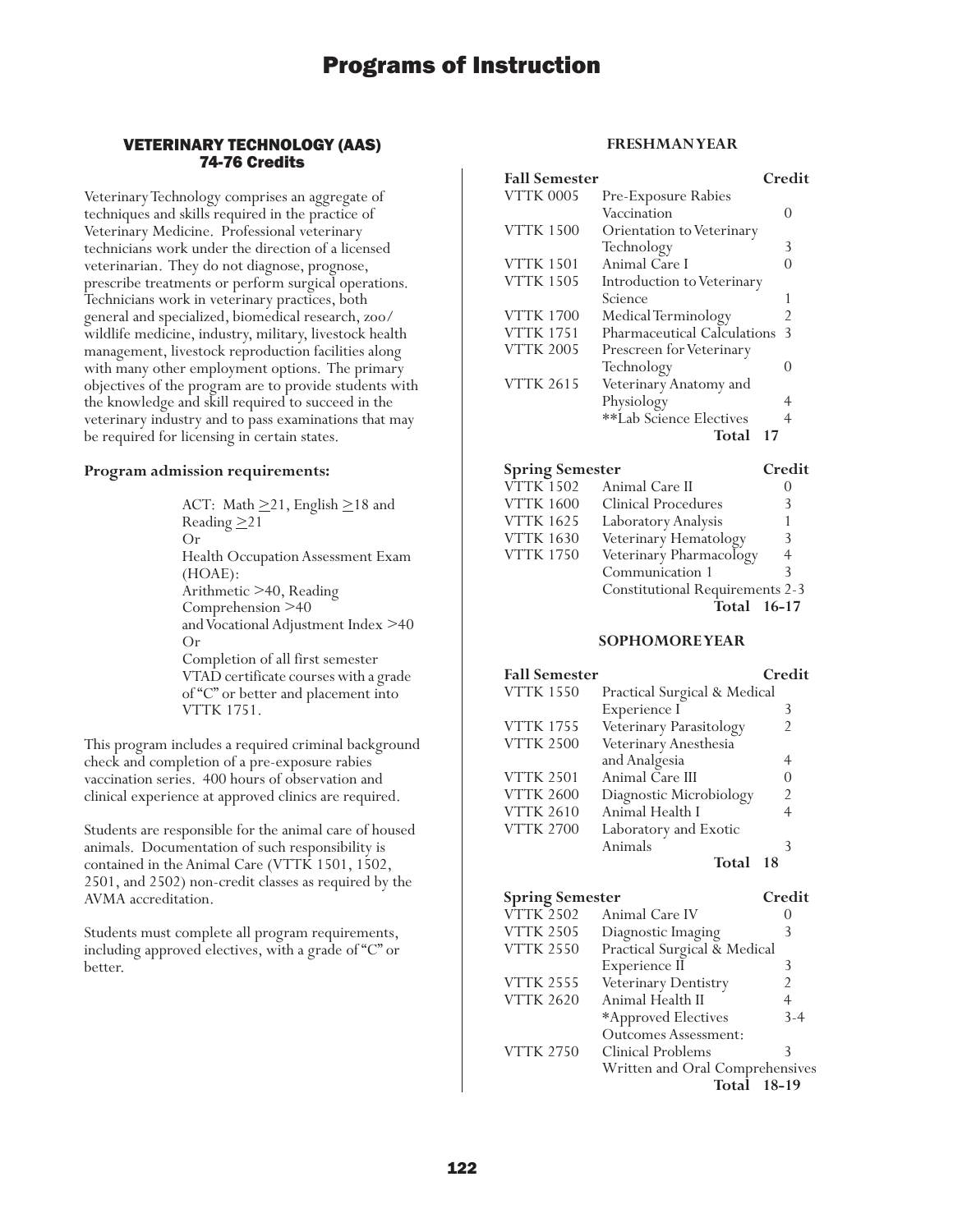VTTK 2510 (Clinical Experience I, 1 credit), VTTK 2520 (Clinical Experience II, 1 credit), and VTTK 2950 (Clinical Experience III, 3 credits) to be scheduled during Fall, Spring, or Summer as determined appropriate by the advisor and student.

**\*Approved Electives:** Any course at the 1000 or above level.

**\*\*Lab Science Electives:** Must be selected from the following courses:

| Applied Principles of Chemistry |
|---------------------------------|
|                                 |
|                                 |
|                                 |
|                                 |

### VETERINARY AIDE (CERT 1 YR) 30 Credits

This program prepares students to assist veterinarians, veterinary technicians, laboratory animal technicians, and/or research scientists in supportive roles. Veterinary aides work under the direction of a licensed veterinarian or research scientist; they do not diagnose, prognose, prescribe, or perform surgery. The primary job responsibilities of veterinary aides include feeding/watering animals; cleaning and disinfecting treatment areas, animal housing areas, and surgery areas; patient restraint; collecting and processing samples for laboratory diagnostics; sterilizing surgical equipment; patient preparation for surgery; routine office procedures; and inventory control. This certificate program prepares students for employment in veterinary clinics, hospitals, research institutions, or laboratories as veterinary aides or to continue their education in pursuit of an Associate of Applied Science degree in Veterinary Technology, as most credits from the certificate program will transfer directly into the Veterinary Technology program. The certificate program includes a core of courses, 60 hours of observation and clinical experience at an approved clinic or clinics, and is designed to be completed in two semesters.

Students are responsible for the animal care of housed animals. Documentation of such responsibility is contained in the Animal Care (VTTK 1501, 1502, 2501, and 2502) non-credit classes as required by the AVMA accreditation.

Students must complete all program requirements, including approved electives, with a grade of "C" or better.

### **FRESHMAN YEAR**

| <b>Fall Semester</b> |                                  | Credit         |
|----------------------|----------------------------------|----------------|
| <b>VTTK 0005</b>     | Pre-Exposure Rabies              |                |
|                      | Vaccination                      |                |
| <b>VTTK 1500</b>     | <b>Orientation to Veterinary</b> |                |
|                      | Technology                       | 3              |
| <b>VTTK 1501</b>     | Animal Care I                    |                |
| <b>VTTK 1505</b>     | Introduction to Veterinary       |                |
|                      | Science                          |                |
| <b>VTTK 1510</b>     | Clinical Techniques I            | 3              |
| <b>VTTK 1700</b>     | Medical Terminology              | $\mathfrak{D}$ |
| <b>TECH 1005</b>     | Applied Technical Writing        | 3              |
|                      | *Approved Electives              |                |
|                      | <b>Total</b><br>15               |                |

| <b>Spring Semester</b> |                               | Credit |
|------------------------|-------------------------------|--------|
| <b>VTTK 1502</b>       | Animal Care II                |        |
| <b>VTTK 1520</b>       | Clinical Techniques II        |        |
| <b>VTTK 1950</b>       | Applied Principles of Biology |        |
|                        | for Veterinary Technology     | 2      |
| <b>VTTK 2700</b>       | Laboratory and Exotic         |        |
|                        | Animals                       | 3      |
| <b>VTTK 2815</b>       | Large Animal Techniques       |        |
|                        | *Approved Electives           | 2      |
|                        | Outcomes Assessment:          |        |
|                        | Written Comprehensives        |        |
|                        | (Included in VTTK 2815)       |        |
|                        | Total<br>15                   |        |
|                        |                               |        |

**\*Approved Electives:** Any course at the 1000 or above level.

For more information about this certificate program, links to occupational information, estimated program cost, normal time for program completion, median debt at program completion (if available), please visit EWC's website at: http://ewc.wy.edu/futurestudents/financial-aid/career/.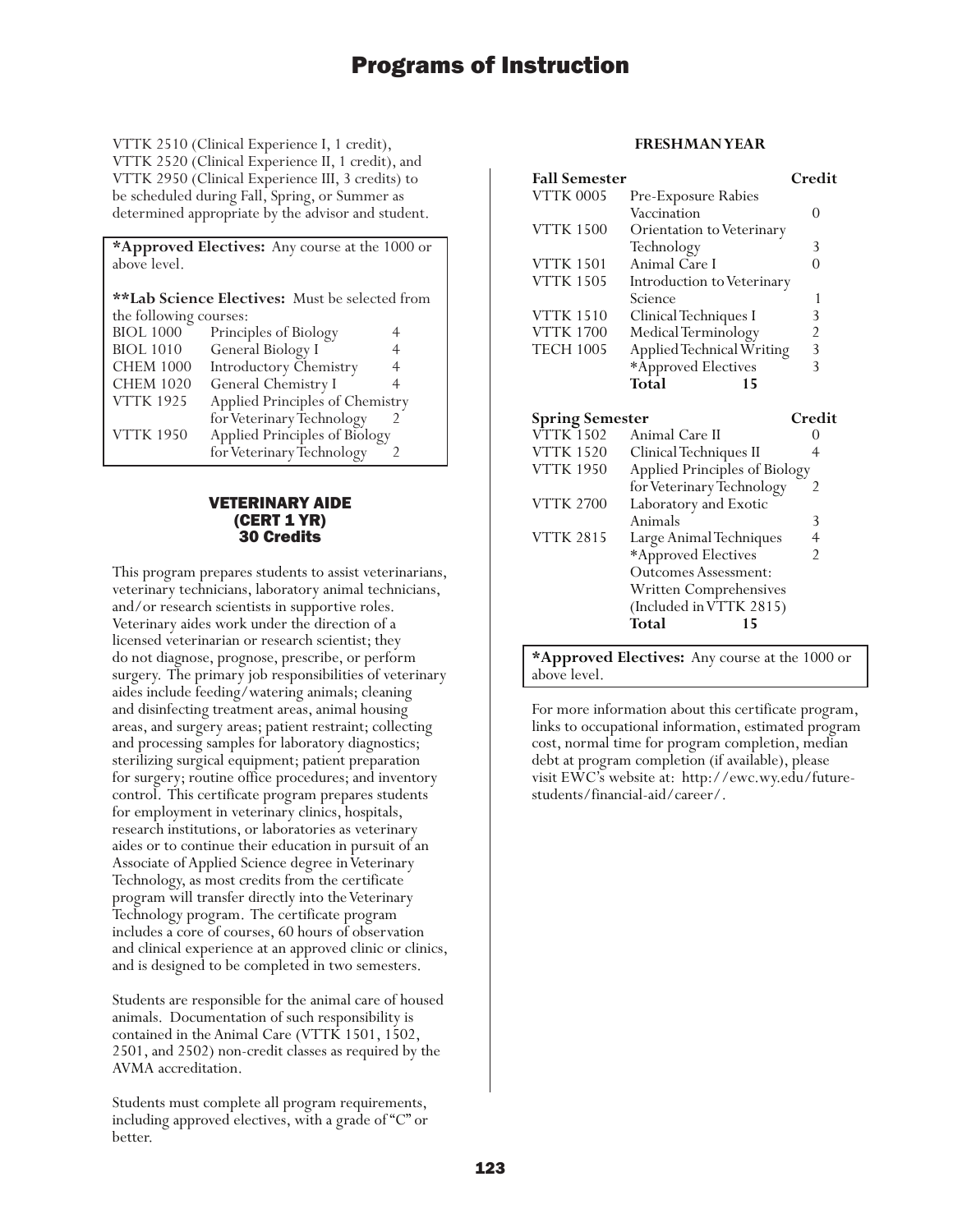### WELDING AND JOINING TECHNOLOGY (AAS) 60 Credits

Welders are skilled people who like to work with their hands. A welder can find work almost anywhere from the smallest shop down the street to the largest industrial complex in our major cities. All hard goods manufactured make extensive use of welding in building cars, trucks, buses, trains, ships, aircraft, space vehicles, farm implements, and jewelry.

A graduate welder is capable of welding ferrous and nonferrous metals in all positions and can operate shears, drills, and power tools. A welder is competent in layout, cutting, and forming metals and determining electrodes and filler metal to be used. They must know how to work from blueprints and written procedures and know welding symbols. The welding program at Eastern Wyoming College is centered in the Career and Technical Education Building and is set up as close to industry as is possible. Each student is assigned a welding machine, table, and positioner. Discussion of safety rules, regulations, and safe use of equipment are included in the curriculum.

The objectives of the program are to enable the student to meet entry-level requirements for employment, build a basis for further study, and for lifelong learning in the metal working trades. Students will study both the theory and practice of shielded metal arc welding, oxyacetylene welding, gas tungsten arc welding, gas metal arc welding, and flux cored arc welding. Technical aspects of the above processes are taught with emphasis on plate and pipe welding of mild steel, stainless steel, and aluminum. Flat, horizontal, vertical, and overhead positions are covered in each area. The theory and practice of mechanical and manual cutting with oxyacetylene and air carbon arc cutting and gouging, joint design, preparation and layout of plate and pipe are also included in the program.

Students will be required to qualify in each of the processes listed above. Specimens completed will be examined and tested in the testing lab using one or more of the following test methods: dye penetrant, macro etch, guided bend, and tensile test. All testing will be done in accordance with the American Welding Society Structural Welding Code D1.1; The American Society of Mechanical Engineers, Section IX of Boiler and Pressure Vessel Code; and The American Petroleum Institute Standard for Welding Pipelines. Eastern Wyoming College is an AWS Accredited Test Center.

Students must complete all program requirements, including approved electives, with a grade of "C" or better.

### **FRESHMAN YEAR**

|                             |                                                                                                                               | Credit                     |
|-----------------------------|-------------------------------------------------------------------------------------------------------------------------------|----------------------------|
|                             |                                                                                                                               | 3                          |
|                             |                                                                                                                               | 5                          |
| GMAW                        |                                                                                                                               | $\overline{c}$             |
|                             |                                                                                                                               | 3                          |
| <b>Freshman Foundations</b> |                                                                                                                               | 1                          |
| Total                       | 14                                                                                                                            |                            |
|                             |                                                                                                                               |                            |
| <b>Spring Semester</b>      |                                                                                                                               | Credit                     |
| Intro to Computer           |                                                                                                                               |                            |
| Aided Drafting I            |                                                                                                                               | 1                          |
|                             |                                                                                                                               |                            |
| General Machine Shop        |                                                                                                                               | 2                          |
|                             |                                                                                                                               |                            |
|                             |                                                                                                                               | 3                          |
| Advanced Shielded Metal     |                                                                                                                               |                            |
| Arc Welding                 |                                                                                                                               | 4                          |
| <b>FCAW</b>                 |                                                                                                                               | 2                          |
| Welding Metallurgy          |                                                                                                                               | 3                          |
|                             | <b>Fall Semester</b><br>General Welding<br>Welding Inspection<br>or ENTK 1510 Drafting I<br>Print Reading:<br>Welding Symbols | Shielded Metal Arc Welding |

**Total 15**

#### **SOPHOMORE YEAR**

| <b>Fall Semester</b> |                          | Credit |
|----------------------|--------------------------|--------|
| <b>MATH 1515</b>     | Applied Technical        |        |
|                      | <b>Mathematics</b>       | 3      |
| <b>POLS</b> 1050     | Basics in U.S. & Wyoming |        |
|                      | Government               | 2      |
| <b>WELD 1780</b>     | GTAW-Plate               | 3      |
| <b>WELD 2500</b>     | Structural Welding       | 5      |
|                      | Communication 1          | 3      |
|                      | Total                    | 16     |

| <b>Spring Semester</b> |                              | Credit         |
|------------------------|------------------------------|----------------|
| MCHT 1610              | Machine Tool Technology I    | 2              |
| <b>WELD 2510</b>       | Pipe Welding I               | 4              |
| <b>WELD 2520</b>       | Pipe Welding II              | 5              |
| <b>WELD 2645</b>       | SMAW and GTAW                | $\mathfrak{D}$ |
| <b>WELD 2790</b>       | Semiautomatic Pipe Welding 2 |                |
|                        | Outcomes Assessment:         |                |
|                        | National Competency Exam     |                |
|                        | (Included in WELD 2520)      |                |
|                        | Total<br>15                  |                |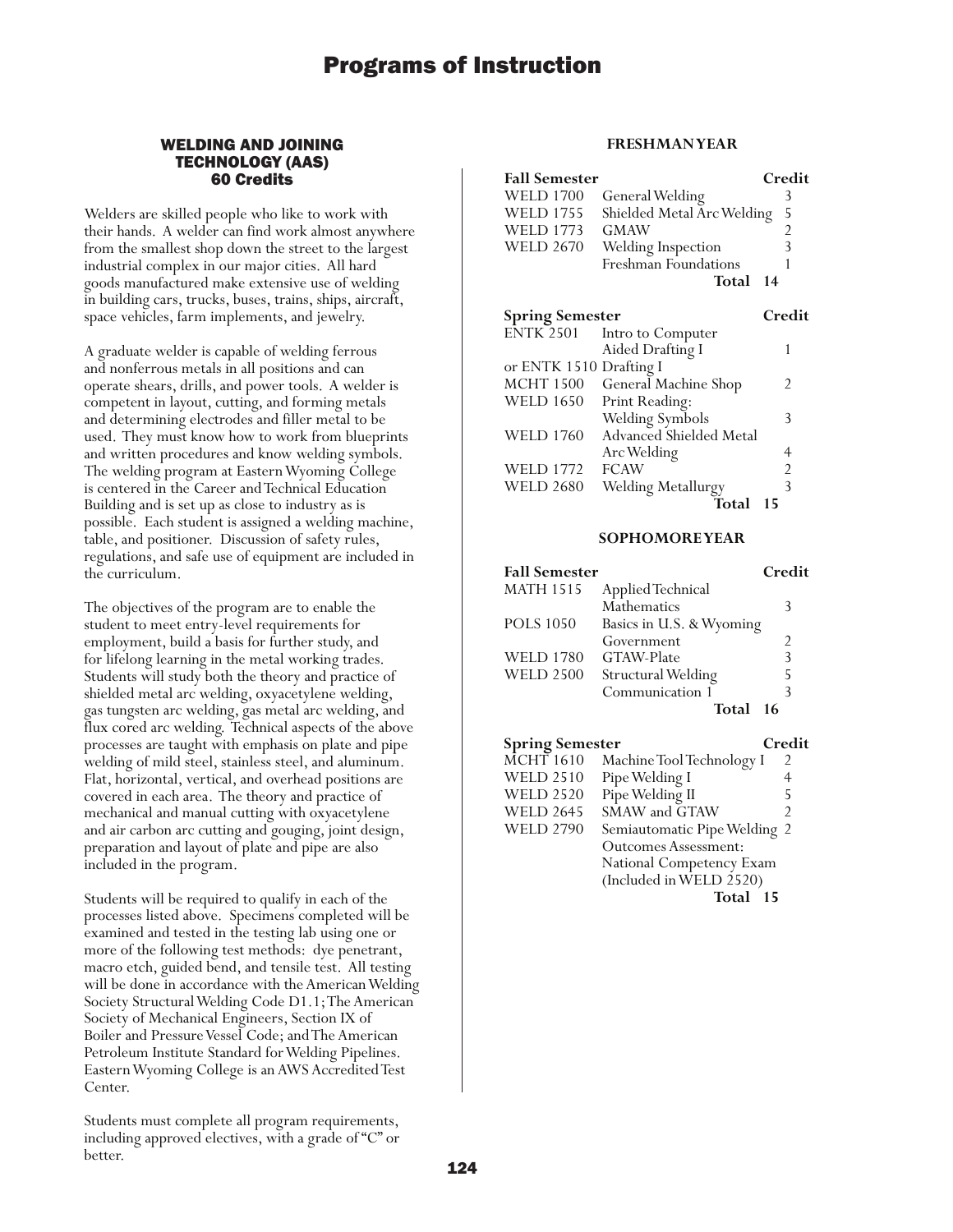### WELDING AND JOINING TECHNOLOGY (CERT 1 YR) 30 Credits

This program will enable the student to meet entrylevel requirements as a welder in limited plate thickness in accordance to American Welding Society standards.

Students must complete all program requirements, including approved electives, with a grade of "C" or better.

### **FRESHMAN YEAR**

| <b>Fall Semester</b>    |                             | Credit         |
|-------------------------|-----------------------------|----------------|
| <b>WELD 1700</b>        | General Welding             | 3              |
| <b>WELD 1755</b>        | Shielded Metal Arc Welding  | 5              |
| <b>WELD 1773</b>        | GMAW                        | $\overline{2}$ |
| <b>WELD 2670</b>        | Welding Inspection          | $\overline{3}$ |
|                         | Freshman Foundations        | 1              |
|                         | *Approved Elective          | 1              |
|                         | Total                       | 15             |
|                         |                             |                |
| <b>Spring Semester</b>  |                             | Credit         |
| <b>ENTK 2501</b>        | Intro to Computer           |                |
|                         | Aided Drafting I            | 1              |
| or ENTK 1510 Drafting I |                             |                |
| MCHT 1500               | General Machine Shop        | 2              |
| <b>WELD 1650</b>        | Print Reading:              |                |
|                         | Welding Symbols             | 3              |
| <b>WELD 1760</b>        | Advanced Shielded Metal     |                |
|                         | Arc Welding                 | 4              |
| <b>WELD 1772</b>        | <b>FCAW</b>                 | $\overline{c}$ |
| <b>WELD 2680</b>        | Welding Metallurgy          | $\overline{3}$ |
|                         | <b>Outcomes Assessment:</b> |                |
|                         | National Competency Exam    |                |
|                         | (Included in WELD 2680)     |                |
|                         | Total                       | -15            |

**\*Approved Electives:** Any course at the 1000 or above level with the following prefixes: ENTK, MCHT, or WELD.

For more information about this certificate program, links to occupational information, estimated program cost, normal time for program completion, median debt at program completion (if available), please visit EWC's website at: http://ewc.wy.edu/futurestudents/financial-aid/career/.

### WELDING-MACHINE TOOL TECHNOLOGY (CERT 1 YR) 30-32 Credits

This program will enable the student to meet entrylevel requirements for employment as a maintenance machinist.

Students must complete all program requirements, including approved electives, with a grade of "C" or better.

### **FRESHMAN YEAR**

| <b>Fall Semester</b>                               |                                        | Credit                                          |
|----------------------------------------------------|----------------------------------------|-------------------------------------------------|
| <b>ENTK 2501</b>                                   | Intro to Computer                      |                                                 |
|                                                    | Aided Drafting I                       | 1                                               |
| <b>MCHT 1500</b>                                   | General Machine Shop                   |                                                 |
| <b>MCHT</b> 1610                                   | Machine Tool Technology I              |                                                 |
| <b>TECH 1005</b>                                   | Applied Technical Writing              | $\begin{array}{c} 2 \\ 2 \\ 3 \\ 3 \end{array}$ |
| <b>WELD 1700</b>                                   | General Welding                        |                                                 |
|                                                    | <b>Constitutional Requirements 2-3</b> |                                                 |
|                                                    | Freshman Foundations                   | 1                                               |
|                                                    | *Approved Electives                    | 1                                               |
|                                                    | Total                                  | $15 - 16$                                       |
| <b>Spring Semester</b>                             |                                        | Credit                                          |
| <b>ENTK 2506</b>                                   | Intro to Computer                      |                                                 |
|                                                    | Aided Drafting II                      | 1                                               |
| <b>MATH 1515</b>                                   | Applied Technical                      |                                                 |
|                                                    | Mathematics                            | 3                                               |
| <b>MCHT 1620</b>                                   | Machine Tool Technology II             | $\overline{3}$                                  |
| <b>WELD 1650</b>                                   | Print Reading:                         |                                                 |
|                                                    | Welding Symbols                        | 3                                               |
|                                                    | *Approved Electives                    | $5 - 6$                                         |
|                                                    | <b>Outcomes Assessment:</b>            |                                                 |
|                                                    | Exam (Included in MCHT 1620)           |                                                 |
|                                                    | Total                                  | $15 - 16$                                       |
|                                                    |                                        |                                                 |
| <b>*Approved Electives:</b> Any course at the 1000 |                                        |                                                 |

**\*Approved Electives:** Any course at the 1000 or above level with the following prefixes: AGTK, ELTR, ENTR, HLED, or WELD.

For more information about this certificate program, links to occupational information, estimated program cost, normal time for program completion, median debt at program completion (if available), please visit EWC's website at: http://ewc.wy.edu/futurestudents/financial-aid/career/.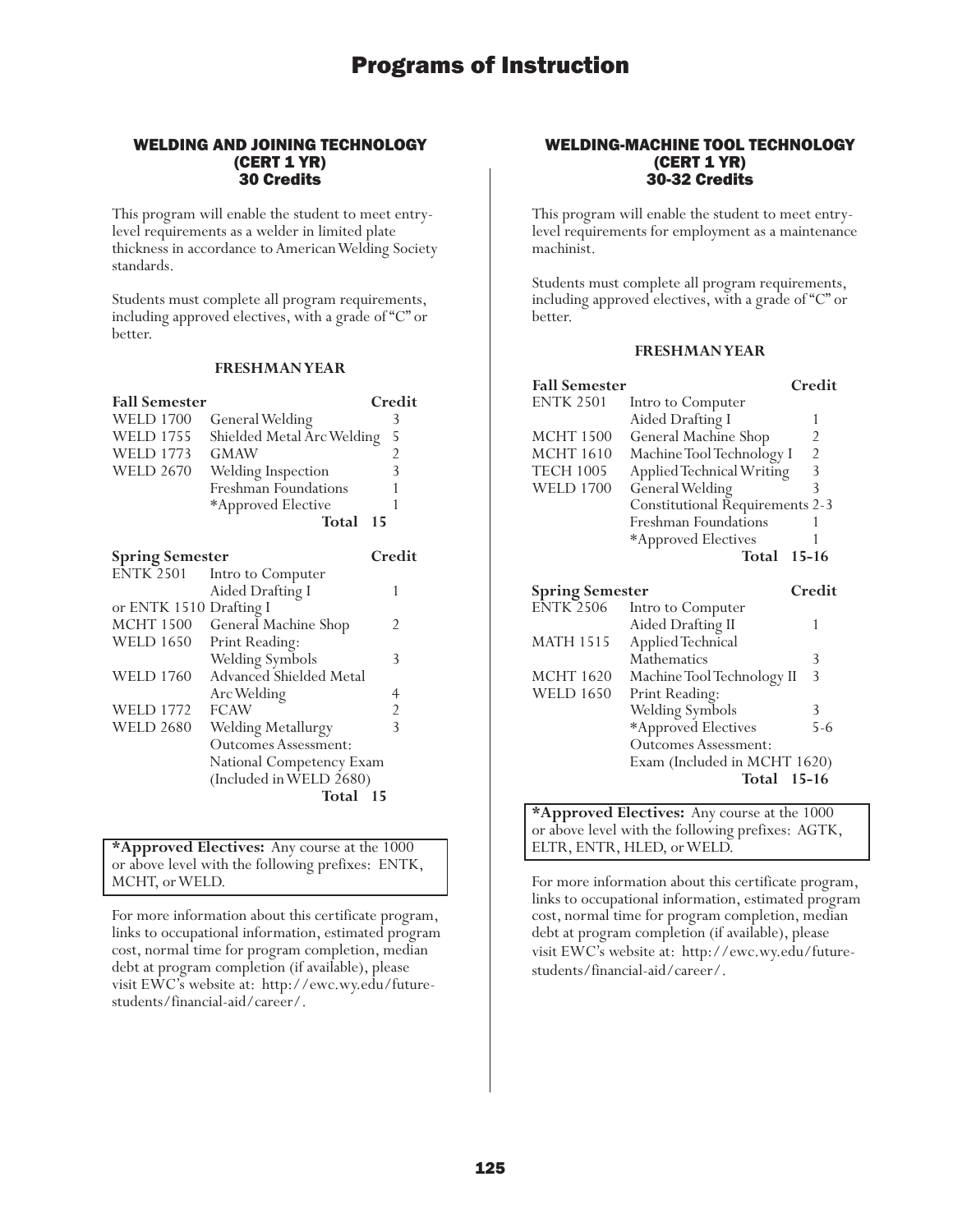### WELDING – SPECIALIST (CERT 1 YR) 30 Credits

Students completing this certificate will be able to specialize in an area they want depending on their interests. If the student wants to do metal sculptures they can take art electives. If they want to teach ag, they can take education courses. If they want to run a welding business they would take business or accounting courses.

Students must complete all program requirements, including approved electives, with a grade of "C" or better.

### **FRESHMAN YEAR**

| <b>Fall Semester</b>   |                              | Credit |
|------------------------|------------------------------|--------|
| <b>WELD 2500</b>       | Structural Welding           | 5      |
|                        | *Approved Electives          | 10     |
|                        | Total                        | -15    |
| <b>Spring Semester</b> |                              | Credit |
| <b>WELD 1780</b>       | GTAW - Plate                 | 3      |
| <b>WELD 2510</b>       | Pipe Welding I               | 4      |
| <b>WELD 2520</b>       | Pipe Welding II              | 5      |
|                        | *Approved Electives          | 3      |
|                        | Outcomes Assessment:         |        |
|                        | Exam (Included in WELD 2520) |        |
|                        | Total                        | - 1.5  |

**\*Approved Electives:** Any course at the 1000 or above level.

For more information about this certificate program, links to occupation information, estimated program cost, normal time for program completion, median debt at program completion (if available), please visit EWC's website at: http://ewc.wy.edu/futurestudents/financial-aid/career/.

### WELDING-PLATE (CERT LESS THAN 1 YR) 12 Credits

The program will enable a student to meet entry level requirements for employment as a plate welder and build a basis for further study and lifelong learning in the metal working trades.

Students must complete all program requirements, including approved electives, with a grade of "C" or better.

### **FRESHMAN YEAR**

| <b>Fall Semester</b> |                               | Credit |
|----------------------|-------------------------------|--------|
| <b>WELD 1650</b>     | Print Reading:                |        |
|                      | Welding Symbols               | 3      |
| <b>WELD 1755</b>     | Shielded Metal Arc Welding    | 5      |
| <b>WELD 1772</b>     | <b>FCAW</b>                   |        |
| <b>WELD 1773</b>     | <b>GMAW</b>                   | 2      |
|                      | <b>Outcomes Assessment:</b>   |        |
| <b>HMDV 2411</b>     | <b>Assessment Requirement</b> |        |
|                      | Total<br>12                   |        |

Federal Financial Aid is not available for this certificate program.

### WILDLIFE AND FISHERIES BIOLOGY MANAGEMENT (AS) 61 Credits

The basic curriculum will give students a liberal education and serve as a broad foundation upon which they can build for positions in various state and federal agencies which are concerned with the utilization, investigation, and administration of the nation's wildlife resources.

Students must complete all program requirements, including approved electives, with a grade of "C" or better.

|                        | Credit                                    |
|------------------------|-------------------------------------------|
|                        |                                           |
| General Chemistry I    | 4                                         |
| English I: Composition | 3                                         |
| Pre-Calculus Algebra   |                                           |
| Freshman Foundations   |                                           |
| Total<br>16            |                                           |
|                        | <b>Fall Semester</b><br>General Biology I |